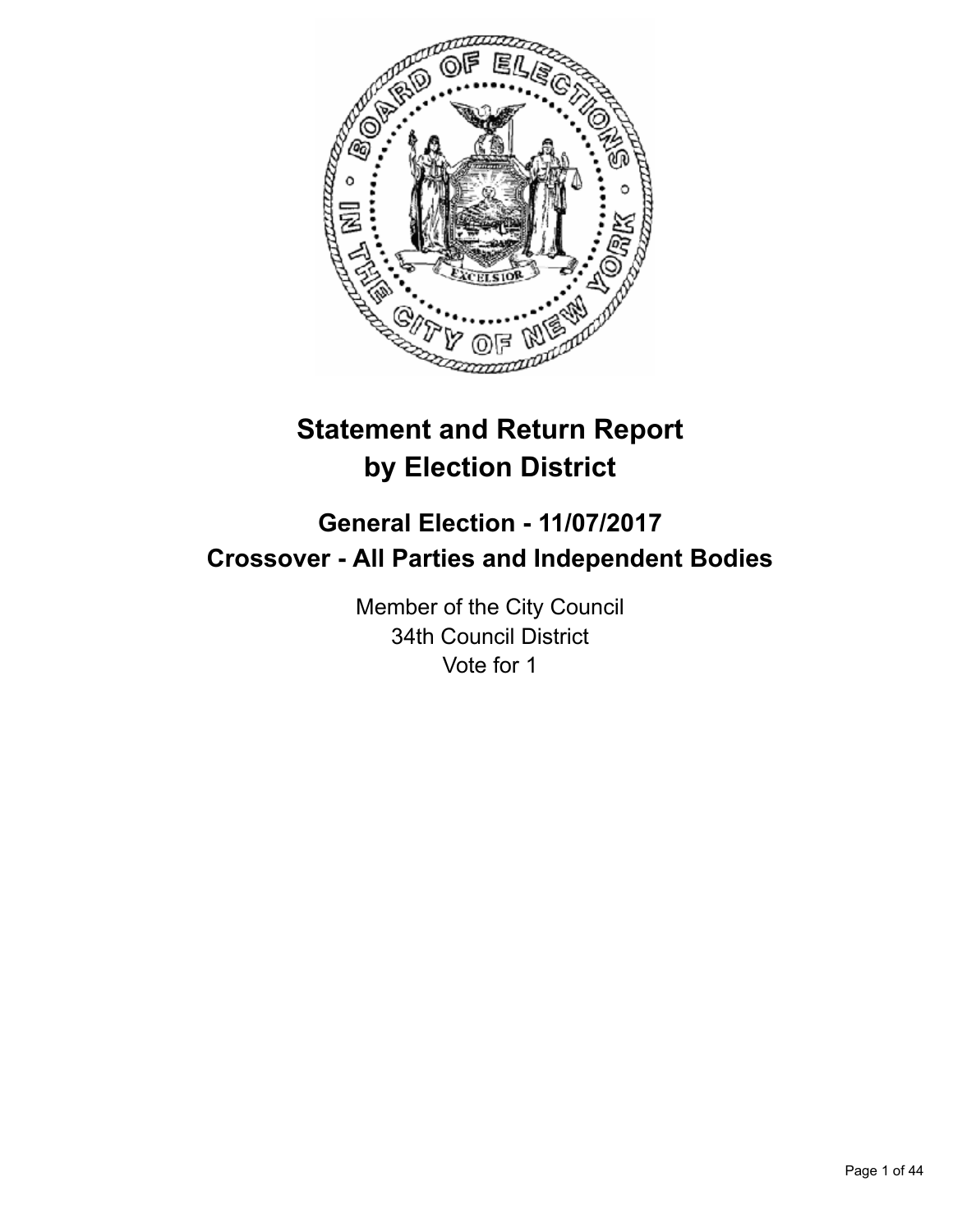

| <b>PUBLIC COUNTER</b>                                    | 222 |
|----------------------------------------------------------|-----|
| <b>MANUALLY COUNTED EMERGENCY</b>                        | 0   |
| <b>ABSENTEE / MILITARY</b>                               | 1   |
| <b>AFFIDAVIT</b>                                         | 5   |
| <b>Total Ballots</b>                                     | 228 |
| Less - Inapplicable Federal/Special Presidential Ballots | 0   |
| <b>Total Applicable Ballots</b>                          | 228 |
| ANTONIO REYNOSO (DEMOCRATIC)                             | 154 |
| ANTONIO REYNOSO (WORKING FAMILIES)                       | 41  |
| CRAIG WARSHACK (WRITE-IN)                                | 1   |
| JAMES MARION (WRITE-IN)                                  | 1   |
| KYLE LIND (WRITE-IN)                                     | 1   |
| MARIA DONIANO (WRITE-IN)                                 | 1   |
| MICHAEL BLOOMBERG (WRITE-IN)                             | 1   |
| UNATTRIBUTABLE WRITE-IN (WRITE-IN)                       | 1   |
| <b>Total Votes</b>                                       | 201 |
| Unrecorded                                               | 27  |

## **016/50**

| <b>PUBLIC COUNTER</b>                                    | 208 |
|----------------------------------------------------------|-----|
| <b>MANUALLY COUNTED EMERGENCY</b>                        | 0   |
| <b>ABSENTEE / MILITARY</b>                               | 3   |
| <b>AFFIDAVIT</b>                                         | 0   |
| <b>Total Ballots</b>                                     | 211 |
| Less - Inapplicable Federal/Special Presidential Ballots | 0   |
| <b>Total Applicable Ballots</b>                          | 211 |
| ANTONIO REYNOSO (DEMOCRATIC)                             | 172 |
| ANTONIO REYNOSO (WORKING FAMILIES)                       | 13  |
| TOMMY TORRES (WRITE-IN)                                  | 2   |
| <b>Total Votes</b>                                       | 187 |
| Unrecorded                                               | 24  |

| PUBLIC COUNTER                                           | 210 |
|----------------------------------------------------------|-----|
| <b>MANUALLY COUNTED EMERGENCY</b>                        | 0   |
| ABSENTEE / MILITARY                                      | 6   |
| AFFIDAVIT                                                | 3   |
| <b>Total Ballots</b>                                     | 219 |
| Less - Inapplicable Federal/Special Presidential Ballots | 0   |
| <b>Total Applicable Ballots</b>                          | 219 |
| ANTONIO REYNOSO (DEMOCRATIC)                             | 169 |
| ANTONIO REYNOSO (WORKING FAMILIES)                       | 19  |
| UNATTRIBUTABLE WRITE-IN (WRITE-IN)                       |     |
| <b>Total Votes</b>                                       | 189 |
| Unrecorded                                               | 30  |
|                                                          |     |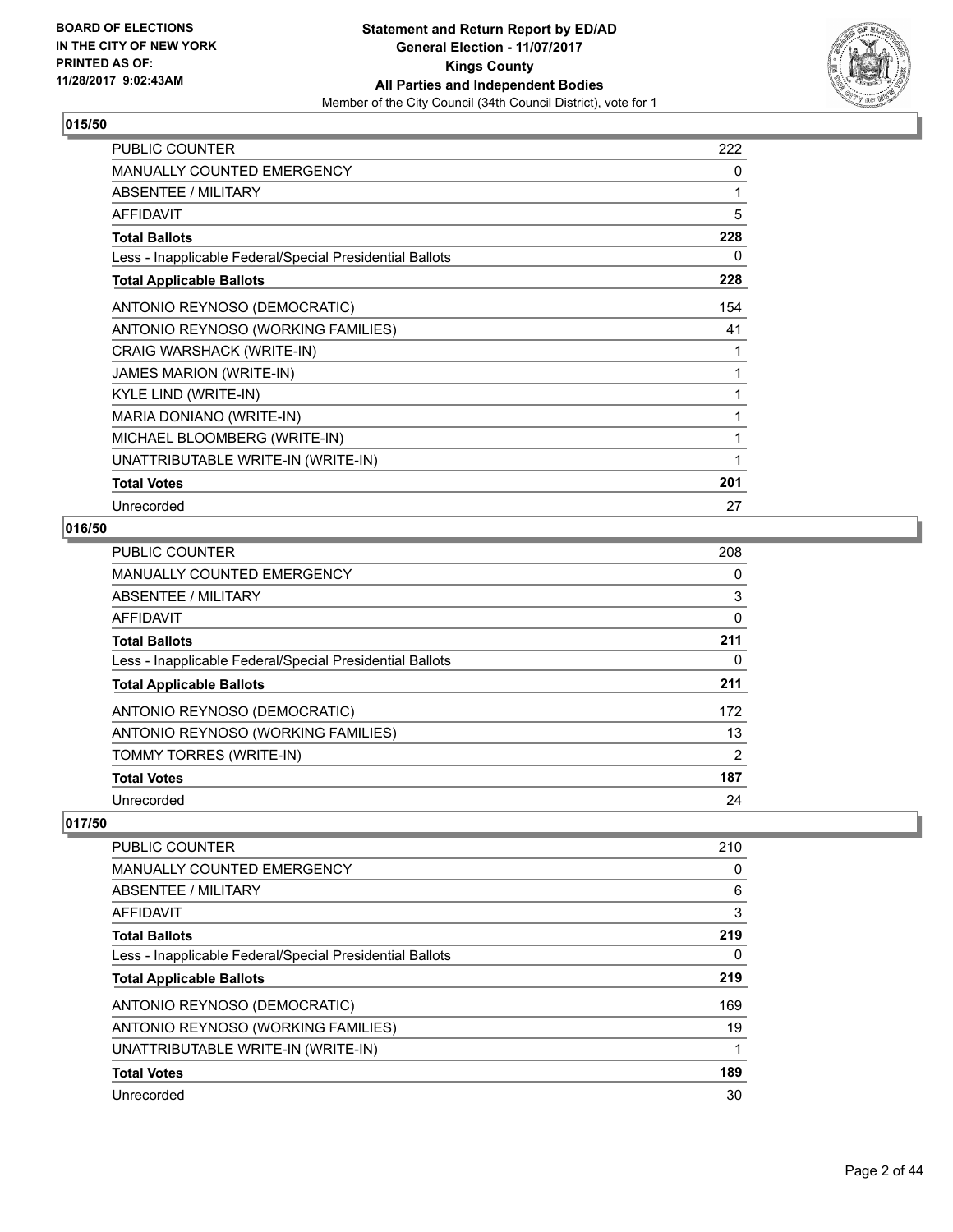

| <b>PUBLIC COUNTER</b>                                    | 197 |
|----------------------------------------------------------|-----|
| <b>MANUALLY COUNTED EMERGENCY</b>                        | 0   |
| ABSENTEE / MILITARY                                      | 0   |
| AFFIDAVIT                                                | 3   |
| <b>Total Ballots</b>                                     | 200 |
| Less - Inapplicable Federal/Special Presidential Ballots | 0   |
| <b>Total Applicable Ballots</b>                          | 200 |
| ANTONIO REYNOSO (DEMOCRATIC)                             | 133 |
| ANTONIO REYNOSO (WORKING FAMILIES)                       | 37  |
| ROBERT MATELER (WRITE-IN)                                |     |
| <b>Total Votes</b>                                       | 171 |
| Unrecorded                                               | 29  |

#### **019/50**

| <b>PUBLIC COUNTER</b>                                    | 212 |
|----------------------------------------------------------|-----|
| MANUALLY COUNTED EMERGENCY                               | 0   |
| ABSENTEE / MILITARY                                      | 2   |
| AFFIDAVIT                                                | 8   |
| <b>Total Ballots</b>                                     | 222 |
| Less - Inapplicable Federal/Special Presidential Ballots | 0   |
| <b>Total Applicable Ballots</b>                          | 222 |
| ANTONIO REYNOSO (DEMOCRATIC)                             | 159 |
| ANTONIO REYNOSO (WORKING FAMILIES)                       | 39  |
| <b>Total Votes</b>                                       | 198 |
| Unrecorded                                               | 24  |

| <b>PUBLIC COUNTER</b>                                    | 223 |
|----------------------------------------------------------|-----|
| <b>MANUALLY COUNTED EMERGENCY</b>                        | 0   |
| <b>ABSENTEE / MILITARY</b>                               |     |
| AFFIDAVIT                                                | 9   |
| <b>Total Ballots</b>                                     | 233 |
| Less - Inapplicable Federal/Special Presidential Ballots | 0   |
| <b>Total Applicable Ballots</b>                          | 233 |
| ANTONIO REYNOSO (DEMOCRATIC)                             | 160 |
| ANTONIO REYNOSO (WORKING FAMILIES)                       | 38  |
| DENISE BERSILE (WRITE-IN)                                |     |
|                                                          |     |
| TOMMY TORRES (WRITE-IN)                                  | 4   |
| UNATTRIBUTABLE WRITE-IN (WRITE-IN)                       |     |
| <b>Total Votes</b>                                       | 204 |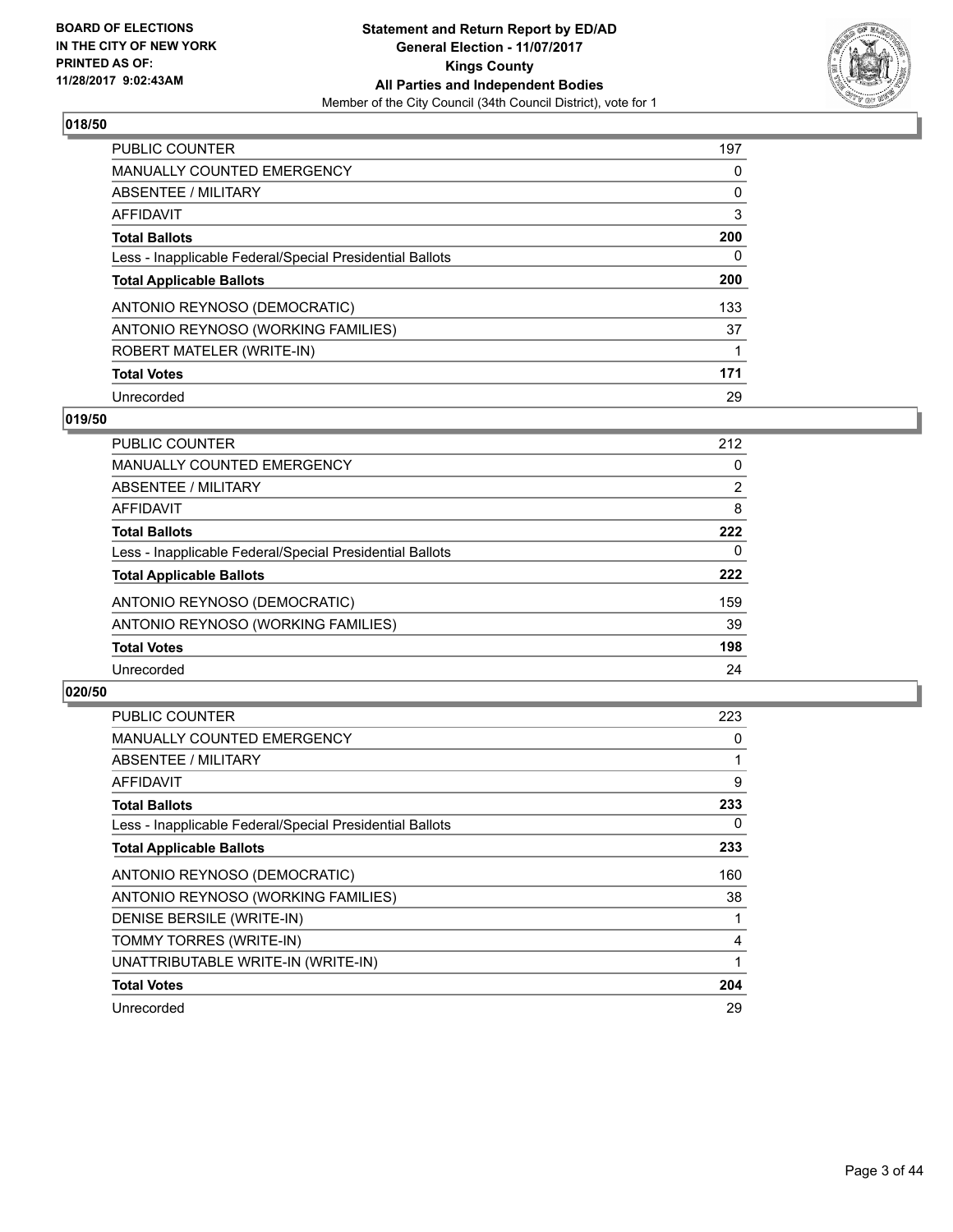

| <b>PUBLIC COUNTER</b>                                    | 315 |
|----------------------------------------------------------|-----|
| <b>MANUALLY COUNTED EMERGENCY</b>                        | 0   |
| <b>ABSENTEE / MILITARY</b>                               | 5   |
| AFFIDAVIT                                                | 3   |
| <b>Total Ballots</b>                                     | 323 |
| Less - Inapplicable Federal/Special Presidential Ballots | 0   |
| <b>Total Applicable Ballots</b>                          | 323 |
| ANTONIO REYNOSO (DEMOCRATIC)                             | 227 |
| ANTONIO REYNOSO (WORKING FAMILIES)                       | 51  |
| ROBERT BYRON FORD (WRITE-IN)                             |     |
| TOMMY TORRES (WRITE-IN)                                  |     |
| UNATTRIBUTABLE WRITE-IN (WRITE-IN)                       |     |
| <b>Total Votes</b>                                       | 281 |
| Unrecorded                                               | 42  |

## **022/50**

| <b>PUBLIC COUNTER</b>                                                                                                                                                                                                                                                                                                                                                                                                  | 180 |
|------------------------------------------------------------------------------------------------------------------------------------------------------------------------------------------------------------------------------------------------------------------------------------------------------------------------------------------------------------------------------------------------------------------------|-----|
| <b>MANUALLY COUNTED EMERGENCY</b>                                                                                                                                                                                                                                                                                                                                                                                      |     |
| ABSENTEE / MILITARY                                                                                                                                                                                                                                                                                                                                                                                                    | 3   |
| <b>AFFIDAVIT</b>                                                                                                                                                                                                                                                                                                                                                                                                       | 2   |
| <b>Total Ballots</b>                                                                                                                                                                                                                                                                                                                                                                                                   | 186 |
| Less - Inapplicable Federal/Special Presidential Ballots                                                                                                                                                                                                                                                                                                                                                               | 0   |
| <b>Total Applicable Ballots</b>                                                                                                                                                                                                                                                                                                                                                                                        | 186 |
| ANTONIO REYNOSO (DEMOCRATIC)                                                                                                                                                                                                                                                                                                                                                                                           | 137 |
| ANTONIO REYNOSO (WORKING FAMILIES)                                                                                                                                                                                                                                                                                                                                                                                     | 24  |
| TOMMY TORRES (WRITE-IN)                                                                                                                                                                                                                                                                                                                                                                                                |     |
| VERA BADAMO (WRITE-IN)                                                                                                                                                                                                                                                                                                                                                                                                 |     |
| <b>Total Votes</b>                                                                                                                                                                                                                                                                                                                                                                                                     | 163 |
| Unrecorded                                                                                                                                                                                                                                                                                                                                                                                                             | 23  |
| $\mathbf{A} \mathbf{A} \mathbf{B} \mathbf{B} \mathbf{B} \mathbf{B} \mathbf{B} \mathbf{A} \mathbf{A} \mathbf{A} \mathbf{A} \mathbf{A} \mathbf{A} \mathbf{A} \mathbf{A} \mathbf{A} \mathbf{A} \mathbf{A} \mathbf{A} \mathbf{A} \mathbf{A} \mathbf{A} \mathbf{A} \mathbf{A} \mathbf{A} \mathbf{A} \mathbf{A} \mathbf{A} \mathbf{A} \mathbf{A} \mathbf{A} \mathbf{A} \mathbf{A} \mathbf{A} \mathbf{A} \mathbf{A} \mathbf{$ |     |

## **023/50 COMBINED into: 056/50**

| <b>PUBLIC COUNTER</b>                                    | 2 |
|----------------------------------------------------------|---|
| <b>MANUALLY COUNTED EMERGENCY</b>                        | 0 |
| ABSENTEE / MILITARY                                      | 0 |
| AFFIDAVIT                                                | 0 |
| <b>Total Ballots</b>                                     | 2 |
| Less - Inapplicable Federal/Special Presidential Ballots | 0 |
| <b>Total Applicable Ballots</b>                          | 2 |
| ANTONIO REYNOSO (DEMOCRATIC)                             | 2 |
| ANTONIO REYNOSO (WORKING FAMILIES)                       | 0 |
| <b>Total Votes</b>                                       | 2 |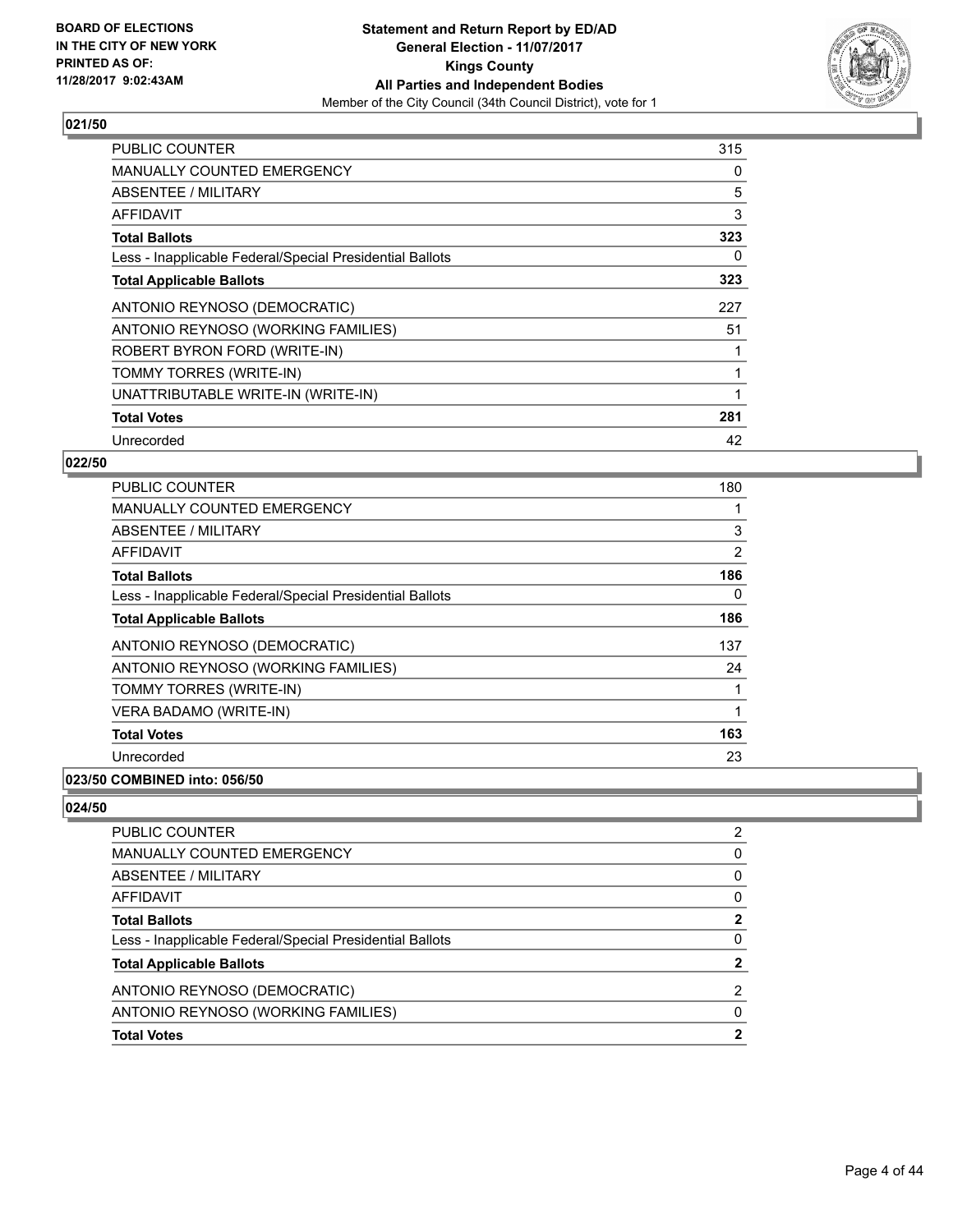

| PUBLIC COUNTER                                           | 75             |
|----------------------------------------------------------|----------------|
| <b>MANUALLY COUNTED EMERGENCY</b>                        | 0              |
| ABSENTEE / MILITARY                                      | 0              |
| AFFIDAVIT                                                | $\overline{2}$ |
| <b>Total Ballots</b>                                     | 77             |
| Less - Inapplicable Federal/Special Presidential Ballots | 0              |
| <b>Total Applicable Ballots</b>                          | 77             |
| ANTONIO REYNOSO (DEMOCRATIC)                             | 65             |
| ANTONIO REYNOSO (WORKING FAMILIES)                       | 4              |
| <b>Total Votes</b>                                       | 69             |
| Unrecorded                                               | 8              |

#### **046/50**

| <b>PUBLIC COUNTER</b>                                    | 205 |
|----------------------------------------------------------|-----|
| <b>MANUALLY COUNTED EMERGENCY</b>                        | 0   |
| ABSENTEE / MILITARY                                      | 2   |
| AFFIDAVIT                                                | 0   |
| <b>Total Ballots</b>                                     | 207 |
| Less - Inapplicable Federal/Special Presidential Ballots | 0   |
| <b>Total Applicable Ballots</b>                          | 207 |
| ANTONIO REYNOSO (DEMOCRATIC)                             | 152 |
| ANTONIO REYNOSO (WORKING FAMILIES)                       | 23  |
| MAUREEN ZIVIC (WRITE-IN)                                 |     |
| UNATTRIBUTABLE WRITE-IN (WRITE-IN)                       | 3   |
| <b>Total Votes</b>                                       | 179 |
| Unrecorded                                               | 28  |

| <b>PUBLIC COUNTER</b>                                    | 107 |
|----------------------------------------------------------|-----|
| MANUALLY COUNTED EMERGENCY                               | 0   |
| ABSENTEE / MILITARY                                      | 0   |
| AFFIDAVIT                                                | 2   |
| <b>Total Ballots</b>                                     | 109 |
| Less - Inapplicable Federal/Special Presidential Ballots | 0   |
| <b>Total Applicable Ballots</b>                          | 109 |
| ANTONIO REYNOSO (DEMOCRATIC)                             | 87  |
| ANTONIO REYNOSO (WORKING FAMILIES)                       | 14  |
| <b>Total Votes</b>                                       | 101 |
| Unrecorded                                               | 8   |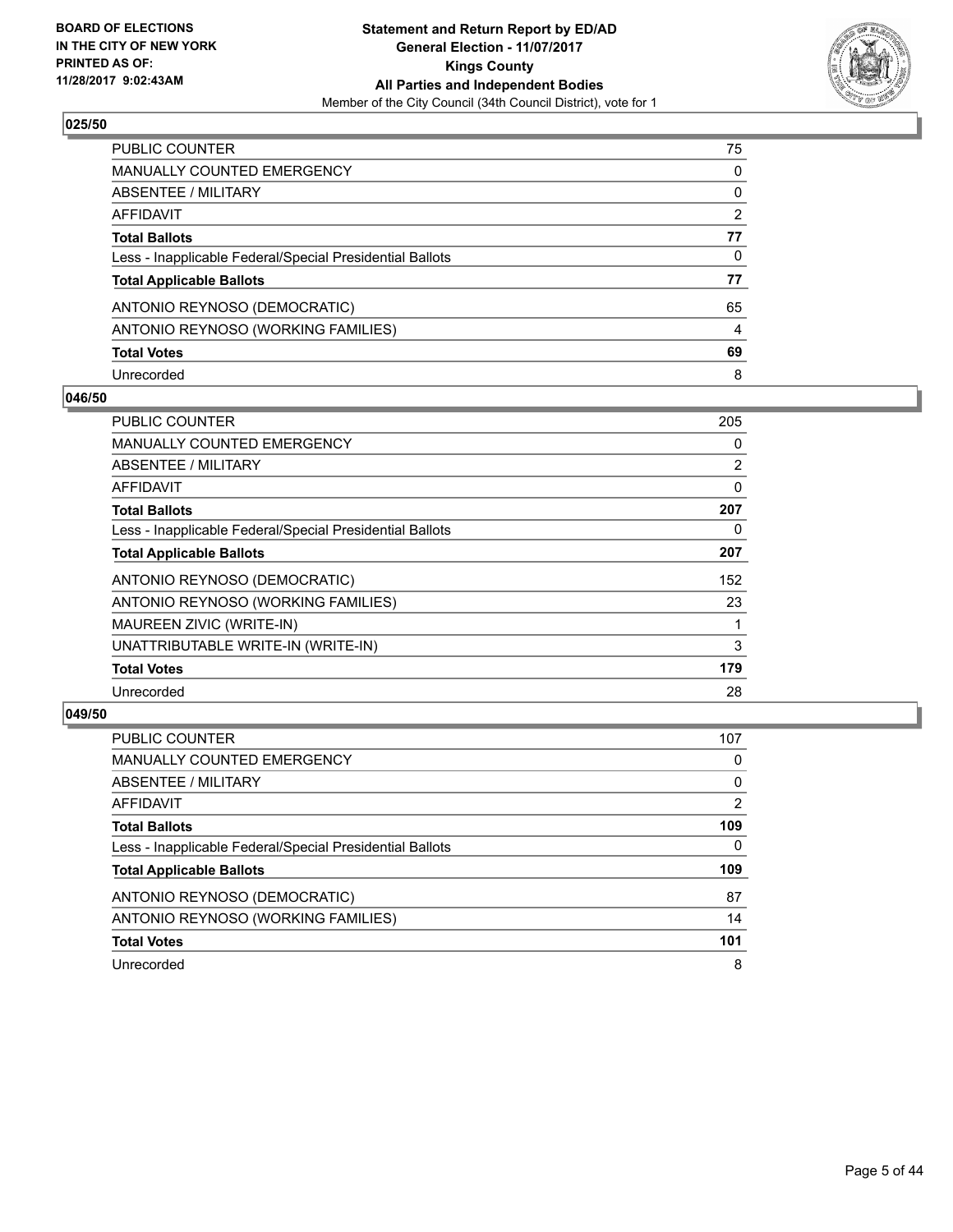

| <b>PUBLIC COUNTER</b>                                    | 167 |
|----------------------------------------------------------|-----|
| <b>MANUALLY COUNTED EMERGENCY</b>                        | 0   |
| ABSENTEE / MILITARY                                      | 3   |
| <b>AFFIDAVIT</b>                                         | 11  |
| <b>Total Ballots</b>                                     | 181 |
| Less - Inapplicable Federal/Special Presidential Ballots | 0   |
| <b>Total Applicable Ballots</b>                          | 181 |
| ANTONIO REYNOSO (DEMOCRATIC)                             | 142 |
| ANTONIO REYNOSO (WORKING FAMILIES)                       | 23  |
| JOEL HERZIG (WRITE-IN)                                   |     |
| MEREDITH CHESNEY (WRITE-IN)                              | 1   |
| <b>Total Votes</b>                                       | 167 |
| Unrecorded                                               | 14  |

## **051/50**

| <b>PUBLIC COUNTER</b>                                    | 142 |
|----------------------------------------------------------|-----|
| <b>MANUALLY COUNTED EMERGENCY</b>                        | 0   |
| ABSENTEE / MILITARY                                      |     |
| AFFIDAVIT                                                |     |
| <b>Total Ballots</b>                                     | 144 |
| Less - Inapplicable Federal/Special Presidential Ballots | 0   |
| <b>Total Applicable Ballots</b>                          | 144 |
| ANTONIO REYNOSO (DEMOCRATIC)                             | 121 |
| ANTONIO REYNOSO (WORKING FAMILIES)                       | 16  |
| <b>JOHN NOLL (WRITE-IN)</b>                              |     |
| <b>Total Votes</b>                                       | 138 |
| Unrecorded                                               | 6   |

| <b>PUBLIC COUNTER</b>                                    | 172 |
|----------------------------------------------------------|-----|
| <b>MANUALLY COUNTED EMERGENCY</b>                        | 0   |
| ABSENTEE / MILITARY                                      |     |
| AFFIDAVIT                                                | 0   |
| <b>Total Ballots</b>                                     | 173 |
| Less - Inapplicable Federal/Special Presidential Ballots | 0   |
| <b>Total Applicable Ballots</b>                          | 173 |
| ANTONIO REYNOSO (DEMOCRATIC)                             | 138 |
| ANTONIO REYNOSO (WORKING FAMILIES)                       | 15  |
| DONALD TRUMP (WRITE-IN)                                  |     |
| <b>Total Votes</b>                                       | 154 |
| Unrecorded                                               | 19  |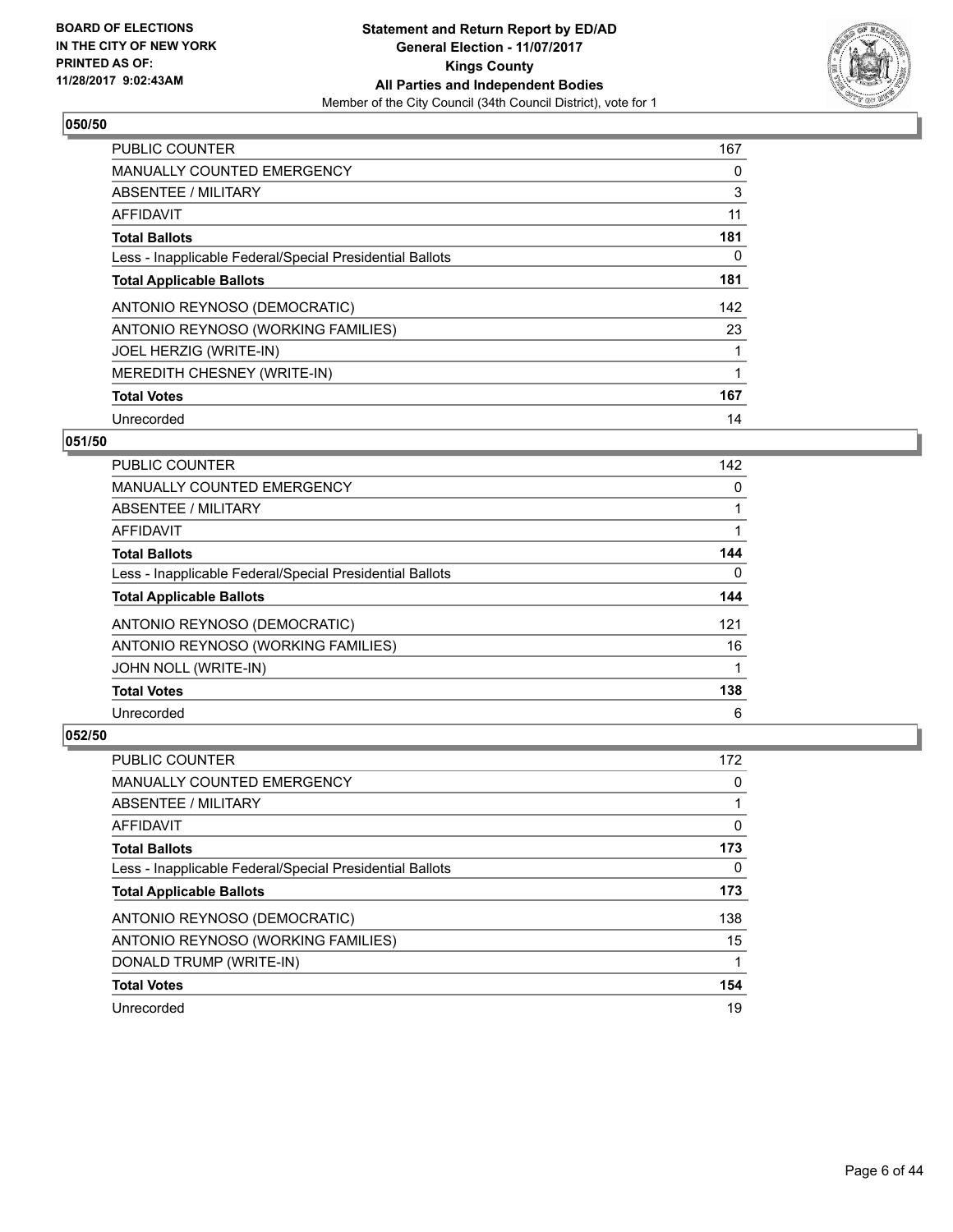

| <b>PUBLIC COUNTER</b>                                    | 122 |
|----------------------------------------------------------|-----|
| <b>MANUALLY COUNTED EMERGENCY</b>                        | 0   |
| ABSENTEE / MILITARY                                      | 0   |
| AFFIDAVIT                                                | 6   |
| <b>Total Ballots</b>                                     | 128 |
| Less - Inapplicable Federal/Special Presidential Ballots | 0   |
| <b>Total Applicable Ballots</b>                          | 128 |
| ANTONIO REYNOSO (DEMOCRATIC)                             | 99  |
| ANTONIO REYNOSO (WORKING FAMILIES)                       | 10  |
| TOMMY TORRES (WRITE-IN)                                  |     |
| UNATTRIBUTABLE WRITE-IN (WRITE-IN)                       | 1   |
| <b>Total Votes</b>                                       | 111 |
| Unrecorded                                               | 17  |

#### **054/50**

| <b>PUBLIC COUNTER</b>                                    | 79             |
|----------------------------------------------------------|----------------|
| MANUALLY COUNTED EMERGENCY                               | 0              |
| ABSENTEE / MILITARY                                      |                |
| AFFIDAVIT                                                | $\overline{2}$ |
| <b>Total Ballots</b>                                     | 82             |
| Less - Inapplicable Federal/Special Presidential Ballots | 0              |
| <b>Total Applicable Ballots</b>                          | 82             |
| ANTONIO REYNOSO (DEMOCRATIC)                             | 67             |
| ANTONIO REYNOSO (WORKING FAMILIES)                       | 3              |
| CARL HUNTZINGER (WRITE-IN)                               |                |
| UNATTRIBUTABLE WRITE-IN (WRITE-IN)                       |                |
| <b>Total Votes</b>                                       | 72             |
| Unrecorded                                               | 10             |

| <b>PUBLIC COUNTER</b>                                    | 26 |
|----------------------------------------------------------|----|
| MANUALLY COUNTED EMERGENCY                               | 0  |
| ABSENTEE / MILITARY                                      | 0  |
| AFFIDAVIT                                                | 5  |
| <b>Total Ballots</b>                                     | 31 |
| Less - Inapplicable Federal/Special Presidential Ballots | 0  |
| <b>Total Applicable Ballots</b>                          | 31 |
| ANTONIO REYNOSO (DEMOCRATIC)                             | 24 |
| ANTONIO REYNOSO (WORKING FAMILIES)                       | 4  |
| <b>Total Votes</b>                                       | 28 |
| Unrecorded                                               | 3  |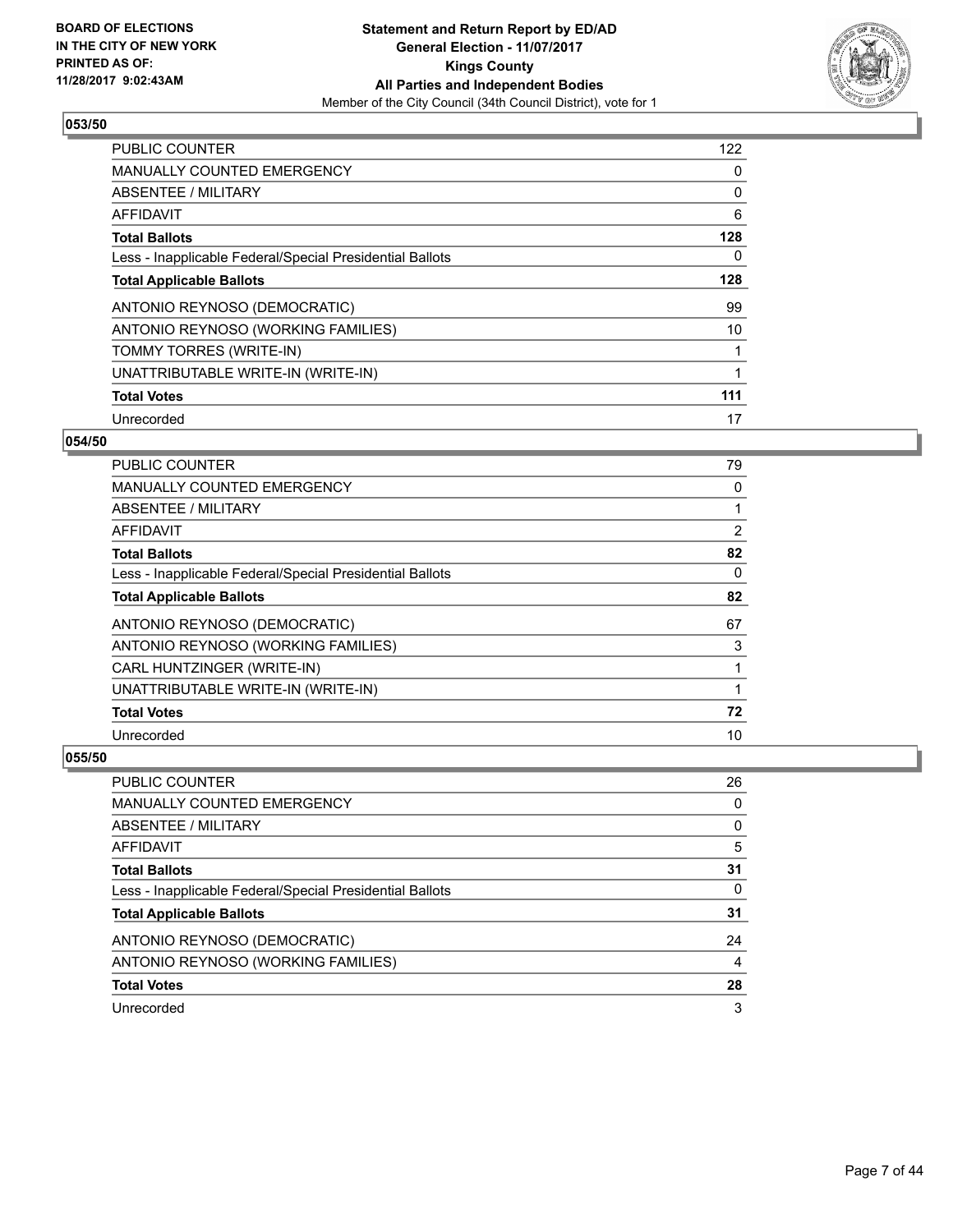

| PUBLIC COUNTER                                           | 58 |
|----------------------------------------------------------|----|
| MANUALLY COUNTED EMERGENCY                               | 0  |
| ABSENTEE / MILITARY                                      | 0  |
| AFFIDAVIT                                                | 0  |
| <b>Total Ballots</b>                                     | 58 |
| Less - Inapplicable Federal/Special Presidential Ballots | 0  |
| <b>Total Applicable Ballots</b>                          | 58 |
| ANTONIO REYNOSO (DEMOCRATIC)                             | 48 |
| ANTONIO REYNOSO (WORKING FAMILIES)                       | 6  |
| <b>Total Votes</b>                                       | 54 |
| Unrecorded                                               | 4  |

| <b>PUBLIC COUNTER</b>                                    | 116 |
|----------------------------------------------------------|-----|
| <b>MANUALLY COUNTED EMERGENCY</b>                        | 0   |
| <b>ABSENTEE / MILITARY</b>                               | 2   |
| <b>AFFIDAVIT</b>                                         |     |
| <b>Total Ballots</b>                                     | 119 |
| Less - Inapplicable Federal/Special Presidential Ballots | 0   |
| <b>Total Applicable Ballots</b>                          | 119 |
| ANTONIO REYNOSO (DEMOCRATIC)                             | 93  |
| ANTONIO REYNOSO (WORKING FAMILIES)                       | 16  |
| STEPHEN T. LEVIN (WRITE-IN)                              |     |
| UNATTRIBUTABLE WRITE-IN (WRITE-IN)                       |     |
| <b>Total Votes</b>                                       | 111 |
| Unrecorded                                               | 8   |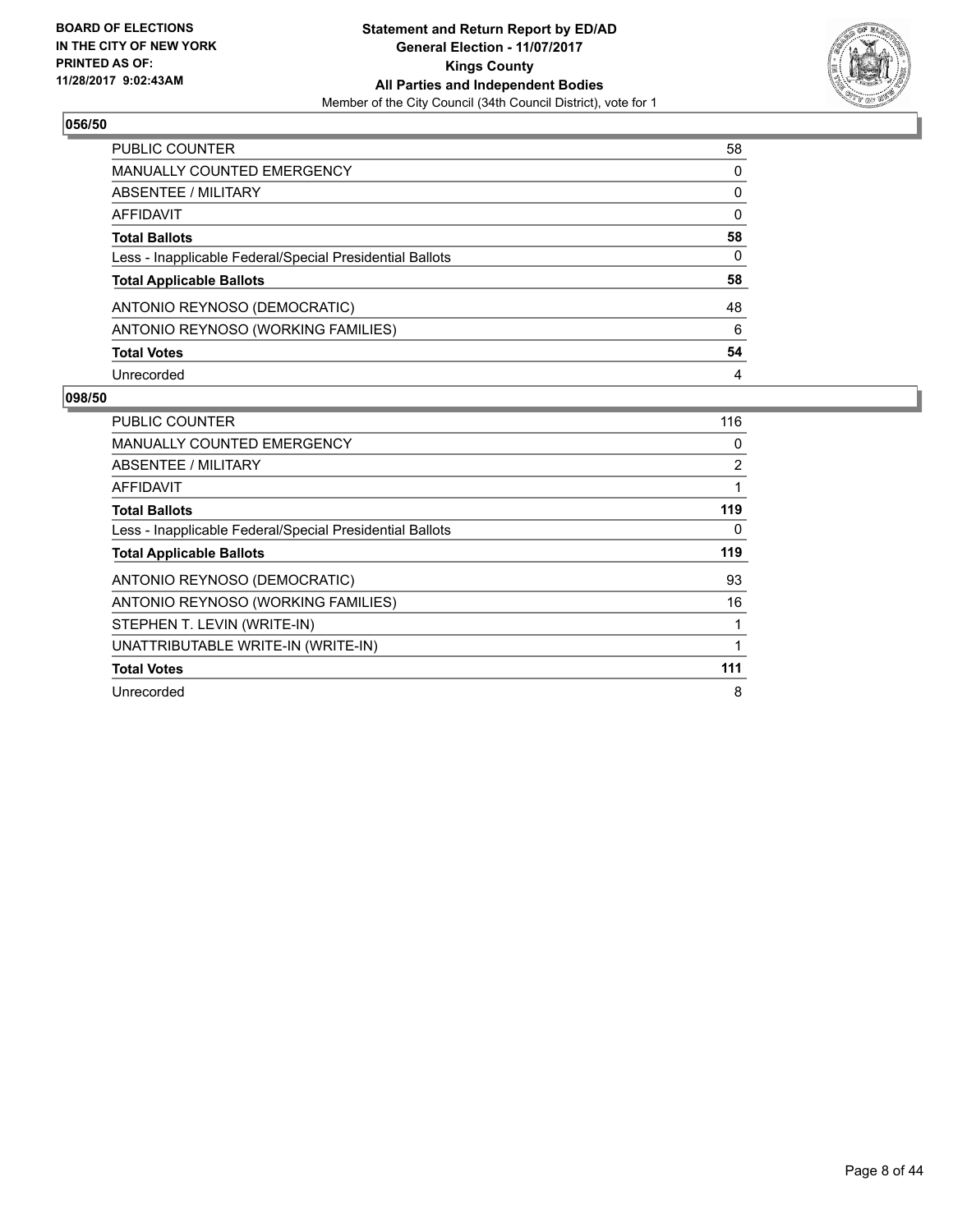

| <b>PUBLIC COUNTER</b>                                    | 120 |
|----------------------------------------------------------|-----|
| <b>MANUALLY COUNTED EMERGENCY</b>                        | 0   |
| ABSENTEE / MILITARY                                      | 0   |
| AFFIDAVIT                                                | 4   |
| <b>Total Ballots</b>                                     | 124 |
| Less - Inapplicable Federal/Special Presidential Ballots | 0   |
| <b>Total Applicable Ballots</b>                          | 124 |
| ANTONIO REYNOSO (DEMOCRATIC)                             | 87  |
| ANTONIO REYNOSO (WORKING FAMILIES)                       | 19  |
| CHRIS PRATT (WRITE-IN)                                   | 1   |
| <b>Total Votes</b>                                       | 107 |
| Unrecorded                                               | 17  |

#### **002/53**

| <b>PUBLIC COUNTER</b>                                    | 86 |
|----------------------------------------------------------|----|
| MANUALLY COUNTED EMERGENCY                               | 0  |
| ABSENTEE / MILITARY                                      | 0  |
| AFFIDAVIT                                                |    |
| <b>Total Ballots</b>                                     | 87 |
| Less - Inapplicable Federal/Special Presidential Ballots | 0  |
| <b>Total Applicable Ballots</b>                          | 87 |
| ANTONIO REYNOSO (DEMOCRATIC)                             | 68 |
| ANTONIO REYNOSO (WORKING FAMILIES)                       | 9  |
| <b>Total Votes</b>                                       | 77 |
| Unrecorded                                               | 10 |

| PUBLIC COUNTER                                           | 180 |
|----------------------------------------------------------|-----|
| MANUALLY COUNTED EMERGENCY                               | 0   |
| ABSENTEE / MILITARY                                      |     |
| <b>AFFIDAVIT</b>                                         | 3   |
| <b>Total Ballots</b>                                     | 184 |
| Less - Inapplicable Federal/Special Presidential Ballots | 0   |
| <b>Total Applicable Ballots</b>                          | 184 |
| ANTONIO REYNOSO (DEMOCRATIC)                             | 158 |
| ANTONIO REYNOSO (WORKING FAMILIES)                       | 13  |
| DARREN E COX (WRITE-IN)                                  |     |
| VICTORIA LOPEZ (WRITE-IN)                                | 2   |
| <b>Total Votes</b>                                       | 174 |
| Unrecorded                                               | 10  |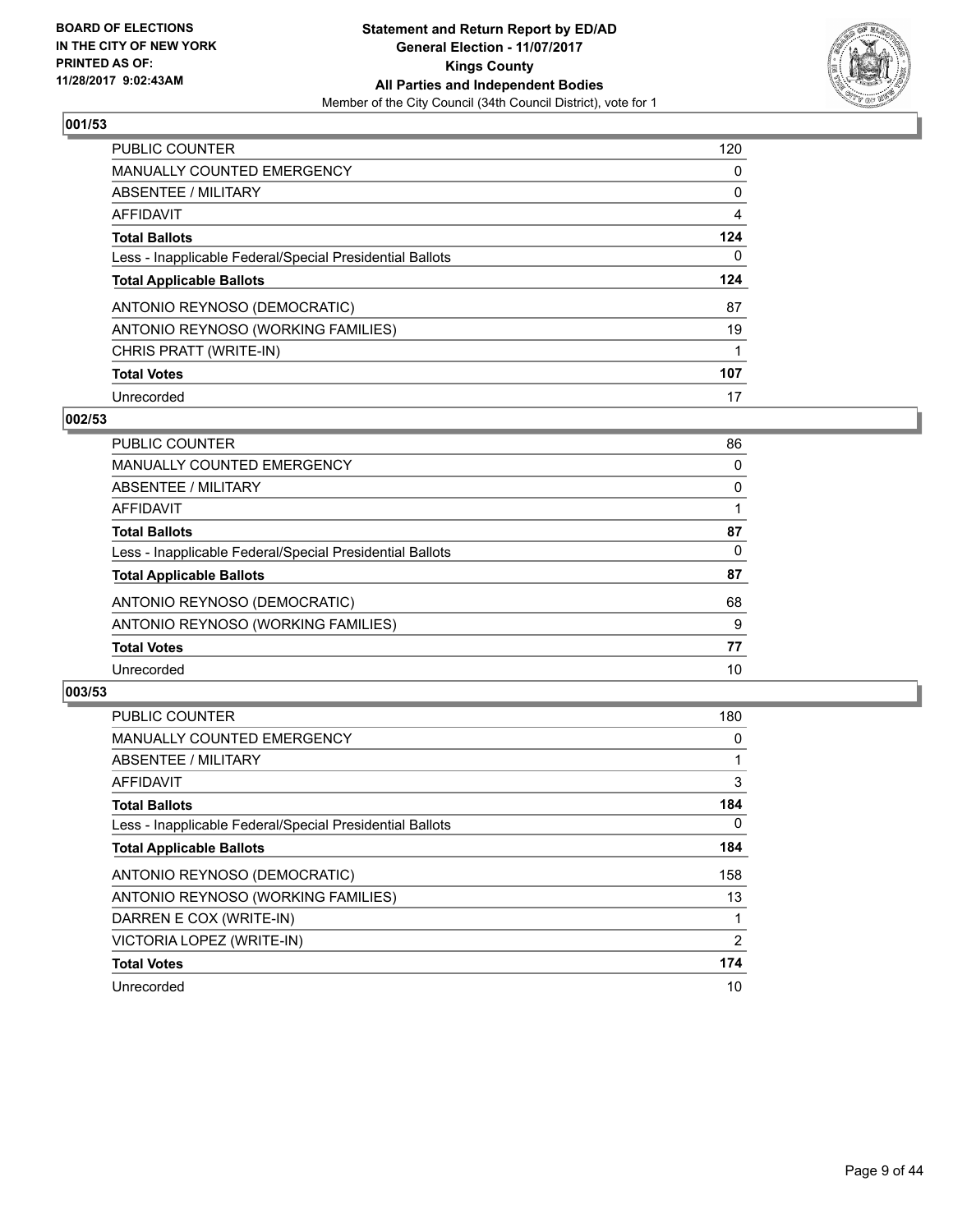

| <b>PUBLIC COUNTER</b>                                    | 149 |
|----------------------------------------------------------|-----|
| <b>MANUALLY COUNTED EMERGENCY</b>                        | 0   |
| ABSENTEE / MILITARY                                      |     |
| AFFIDAVIT                                                |     |
| <b>Total Ballots</b>                                     | 151 |
| Less - Inapplicable Federal/Special Presidential Ballots | 0   |
| <b>Total Applicable Ballots</b>                          | 151 |
| ANTONIO REYNOSO (DEMOCRATIC)                             | 110 |
| ANTONIO REYNOSO (WORKING FAMILIES)                       | 23  |
| <b>Total Votes</b>                                       | 133 |
| Unrecorded                                               | 18  |

#### **005/53**

| <b>PUBLIC COUNTER</b>                                    | 156 |
|----------------------------------------------------------|-----|
| <b>MANUALLY COUNTED EMERGENCY</b>                        | 0   |
| ABSENTEE / MILITARY                                      |     |
| AFFIDAVIT                                                |     |
| <b>Total Ballots</b>                                     | 158 |
| Less - Inapplicable Federal/Special Presidential Ballots | 0   |
| <b>Total Applicable Ballots</b>                          | 158 |
| ANTONIO REYNOSO (DEMOCRATIC)                             | 129 |
| ANTONIO REYNOSO (WORKING FAMILIES)                       | 17  |
| <b>Total Votes</b>                                       | 146 |
| Unrecorded                                               | 12  |

| <b>PUBLIC COUNTER</b>                                    | 39 |
|----------------------------------------------------------|----|
| <b>MANUALLY COUNTED EMERGENCY</b>                        | 0  |
| ABSENTEE / MILITARY                                      | 0  |
| AFFIDAVIT                                                |    |
| <b>Total Ballots</b>                                     | 40 |
| Less - Inapplicable Federal/Special Presidential Ballots | 0  |
| <b>Total Applicable Ballots</b>                          | 40 |
| ANTONIO REYNOSO (DEMOCRATIC)                             | 29 |
| ANTONIO REYNOSO (WORKING FAMILIES)                       | 9  |
| STEPHEN T. LEVIN (WRITE-IN)                              |    |
|                                                          |    |
| <b>Total Votes</b>                                       | 39 |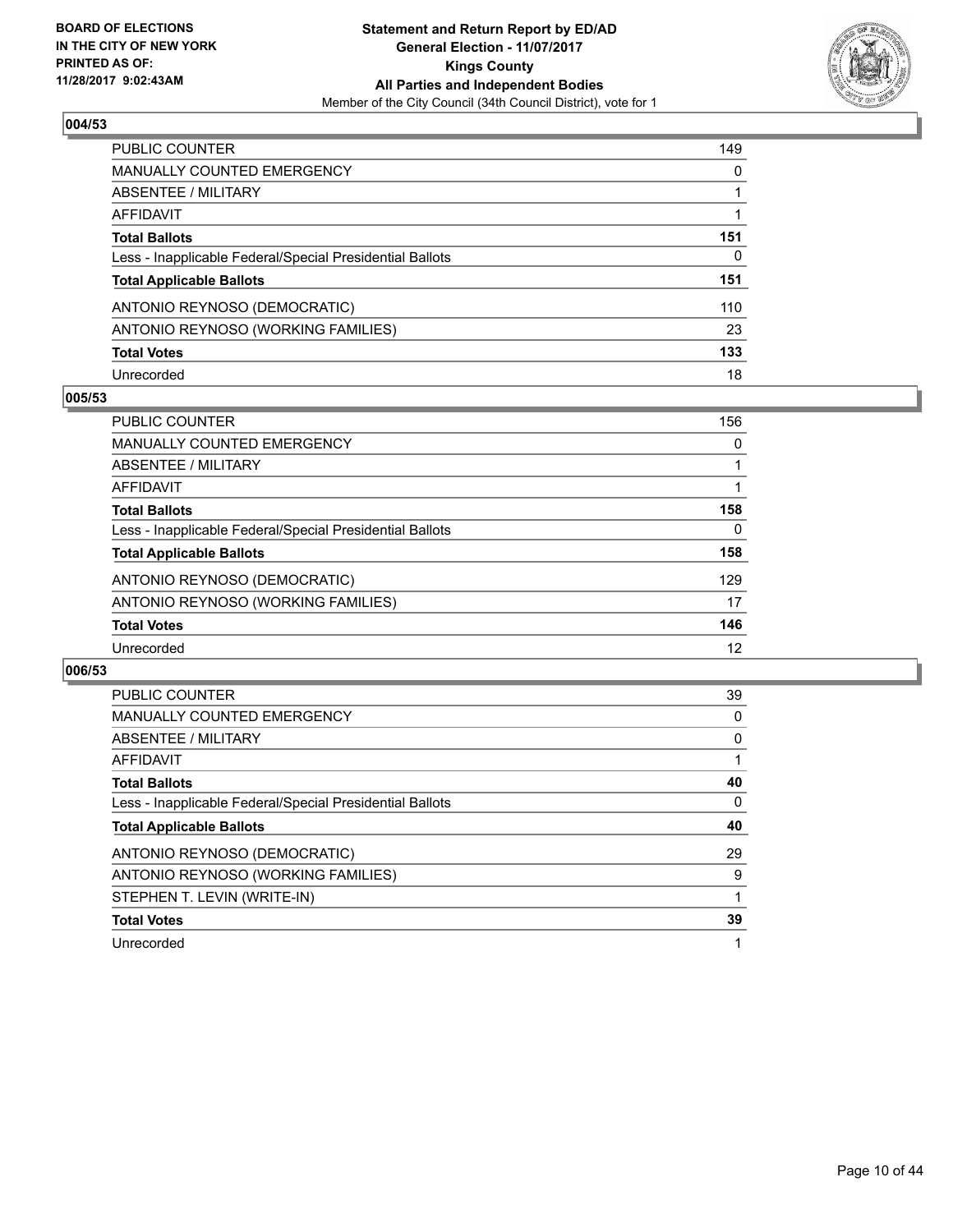

| <b>PUBLIC COUNTER</b>                                    | 153 |
|----------------------------------------------------------|-----|
| <b>MANUALLY COUNTED EMERGENCY</b>                        | 0   |
| ABSENTEE / MILITARY                                      | 2   |
| AFFIDAVIT                                                | 3   |
| <b>Total Ballots</b>                                     | 158 |
| Less - Inapplicable Federal/Special Presidential Ballots | 0   |
| <b>Total Applicable Ballots</b>                          | 158 |
| ANTONIO REYNOSO (DEMOCRATIC)                             | 128 |
| ANTONIO REYNOSO (WORKING FAMILIES)                       | 15  |
| <b>Total Votes</b>                                       | 143 |
| Unrecorded                                               | 15  |

#### **008/53**

| <b>PUBLIC COUNTER</b>                                    | 139 |
|----------------------------------------------------------|-----|
| <b>MANUALLY COUNTED EMERGENCY</b>                        | 0   |
| ABSENTEE / MILITARY                                      | 0   |
| AFFIDAVIT                                                |     |
| <b>Total Ballots</b>                                     | 140 |
| Less - Inapplicable Federal/Special Presidential Ballots | 0   |
| <b>Total Applicable Ballots</b>                          | 140 |
| ANTONIO REYNOSO (DEMOCRATIC)                             | 109 |
| ANTONIO REYNOSO (WORKING FAMILIES)                       | 22  |
| UNATTRIBUTABLE WRITE-IN (WRITE-IN)                       |     |
| <b>Total Votes</b>                                       | 132 |
| Unrecorded                                               | 8   |

| <b>PUBLIC COUNTER</b>                                    | 175 |
|----------------------------------------------------------|-----|
| MANUALLY COUNTED EMERGENCY                               | 0   |
| ABSENTEE / MILITARY                                      | 2   |
| AFFIDAVIT                                                | 2   |
| <b>Total Ballots</b>                                     | 179 |
| Less - Inapplicable Federal/Special Presidential Ballots | 0   |
| <b>Total Applicable Ballots</b>                          | 179 |
| ANTONIO REYNOSO (DEMOCRATIC)                             | 135 |
| ANTONIO REYNOSO (WORKING FAMILIES)                       | 24  |
| <b>Total Votes</b>                                       | 159 |
| Unrecorded                                               | 20  |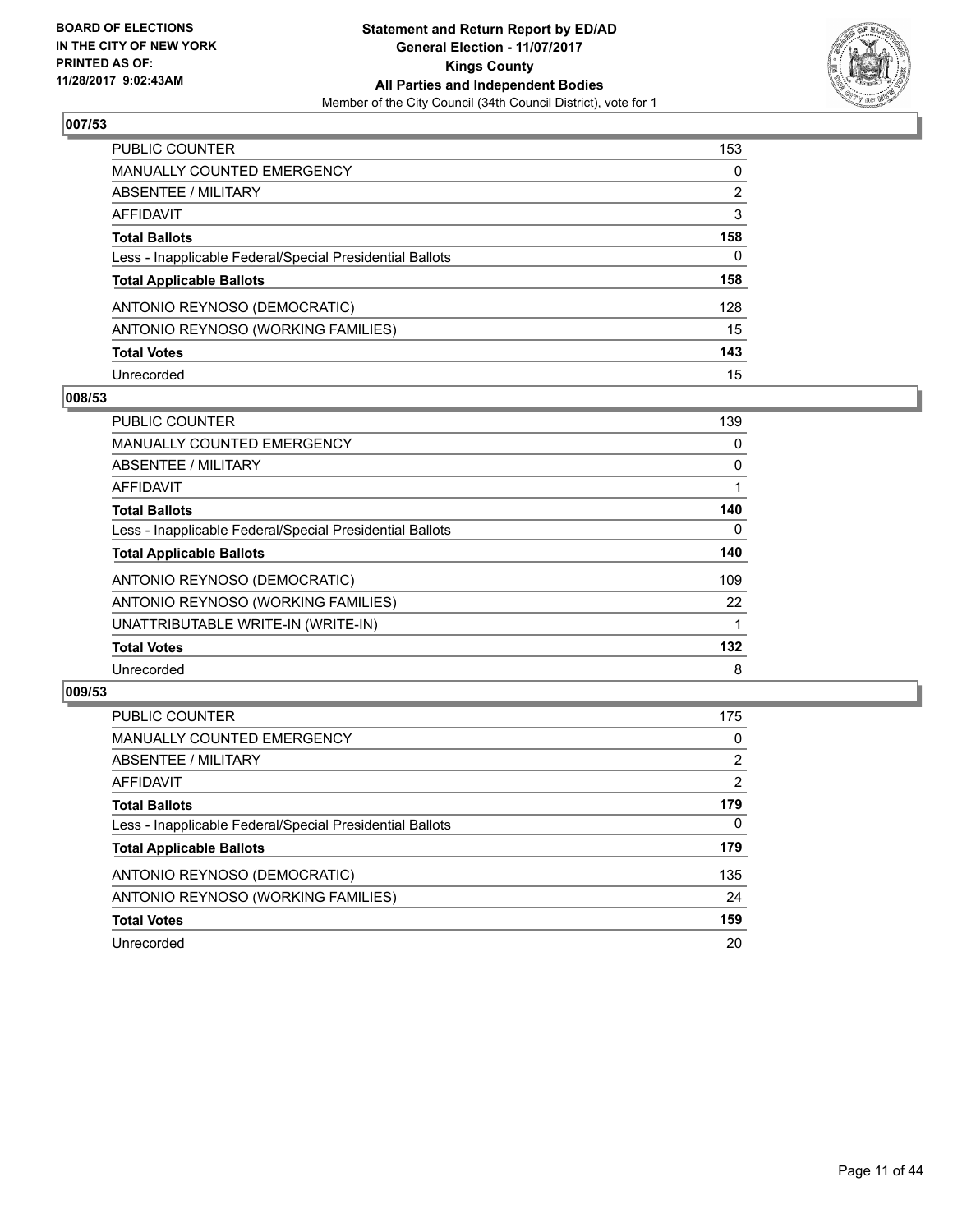

| <b>PUBLIC COUNTER</b>                                    | 160 |
|----------------------------------------------------------|-----|
| <b>MANUALLY COUNTED EMERGENCY</b>                        | 0   |
| ABSENTEE / MILITARY                                      | 0   |
| AFFIDAVIT                                                | 0   |
| <b>Total Ballots</b>                                     | 160 |
| Less - Inapplicable Federal/Special Presidential Ballots | 0   |
| <b>Total Applicable Ballots</b>                          | 160 |
| ANTONIO REYNOSO (DEMOCRATIC)                             | 127 |
| ANTONIO REYNOSO (WORKING FAMILIES)                       | 6   |
| UNATTRIBUTABLE WRITE-IN (WRITE-IN)                       |     |
| <b>Total Votes</b>                                       | 134 |
| Unrecorded                                               | 26  |

#### **011/53**

| PUBLIC COUNTER                                           | 122 |
|----------------------------------------------------------|-----|
| MANUALLY COUNTED EMERGENCY                               | 0   |
| ABSENTEE / MILITARY                                      |     |
| <b>AFFIDAVIT</b>                                         |     |
| <b>Total Ballots</b>                                     | 124 |
| Less - Inapplicable Federal/Special Presidential Ballots | 0   |
| <b>Total Applicable Ballots</b>                          | 124 |
| ANTONIO REYNOSO (DEMOCRATIC)                             | 101 |
| ANTONIO REYNOSO (WORKING FAMILIES)                       | 12  |
| <b>Total Votes</b>                                       | 113 |
| Unrecorded                                               | 11  |

| <b>PUBLIC COUNTER</b>                                    | 131            |
|----------------------------------------------------------|----------------|
| <b>MANUALLY COUNTED EMERGENCY</b>                        | 0              |
| ABSENTEE / MILITARY                                      | $\overline{2}$ |
| AFFIDAVIT                                                | $\overline{2}$ |
| <b>Total Ballots</b>                                     | 135            |
| Less - Inapplicable Federal/Special Presidential Ballots | $\Omega$       |
| <b>Total Applicable Ballots</b>                          | 135            |
| ANTONIO REYNOSO (DEMOCRATIC)                             | 104            |
| ANTONIO REYNOSO (WORKING FAMILIES)                       | 22             |
| UNATTRIBUTABLE WRITE-IN (WRITE-IN)                       | 2              |
| <b>Total Votes</b>                                       | 128            |
| Unrecorded                                               | 7              |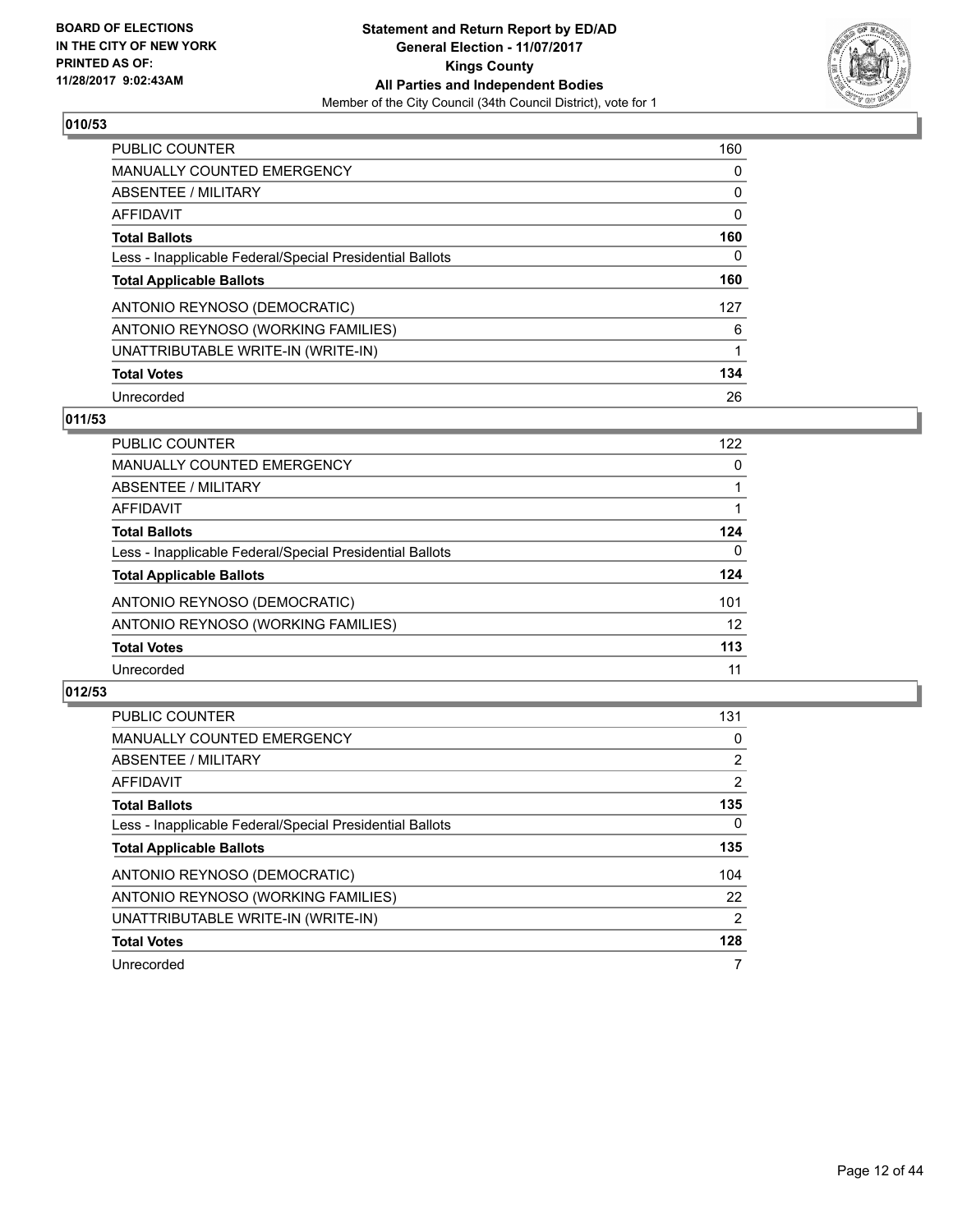

| <b>PUBLIC COUNTER</b>                                    | 158          |
|----------------------------------------------------------|--------------|
| <b>MANUALLY COUNTED EMERGENCY</b>                        |              |
| <b>ABSENTEE / MILITARY</b>                               | 0            |
| <b>AFFIDAVIT</b>                                         |              |
| <b>Total Ballots</b>                                     | 160          |
| Less - Inapplicable Federal/Special Presidential Ballots | $\mathbf{0}$ |
| <b>Total Applicable Ballots</b>                          | 160          |
| ANTONIO REYNOSO (DEMOCRATIC)                             | 124          |
| ANTONIO REYNOSO (WORKING FAMILIES)                       | 19           |
| <b>Total Votes</b>                                       | 143          |
| Unrecorded                                               | 17           |

#### **014/53**

| <b>PUBLIC COUNTER</b>                                    |          |
|----------------------------------------------------------|----------|
| MANUALLY COUNTED EMERGENCY                               | 0        |
| ABSENTEE / MILITARY                                      | 0        |
| AFFIDAVIT                                                | 0        |
| <b>Total Ballots</b>                                     |          |
| Less - Inapplicable Federal/Special Presidential Ballots | 0        |
| <b>Total Applicable Ballots</b>                          |          |
| ANTONIO REYNOSO (DEMOCRATIC)                             | $\Omega$ |
| ANTONIO REYNOSO (WORKING FAMILIES)                       | $\Omega$ |
| TOMMY TORRES (WRITE-IN)                                  |          |
| <b>Total Votes</b>                                       |          |

| <b>PUBLIC COUNTER</b>                                    | 115            |
|----------------------------------------------------------|----------------|
|                                                          |                |
| <b>MANUALLY COUNTED EMERGENCY</b>                        | 0              |
| <b>ABSENTEE / MILITARY</b>                               | 2              |
| AFFIDAVIT                                                |                |
| <b>Total Ballots</b>                                     | 118            |
| Less - Inapplicable Federal/Special Presidential Ballots | 0              |
| <b>Total Applicable Ballots</b>                          | 118            |
| ANTONIO REYNOSO (DEMOCRATIC)                             | 93             |
| ANTONIO REYNOSO (WORKING FAMILIES)                       | 4              |
| UNATTRIBUTABLE WRITE-IN (WRITE-IN)                       | $\overline{2}$ |
| <b>Total Votes</b>                                       | 99             |
| Unrecorded                                               | 19             |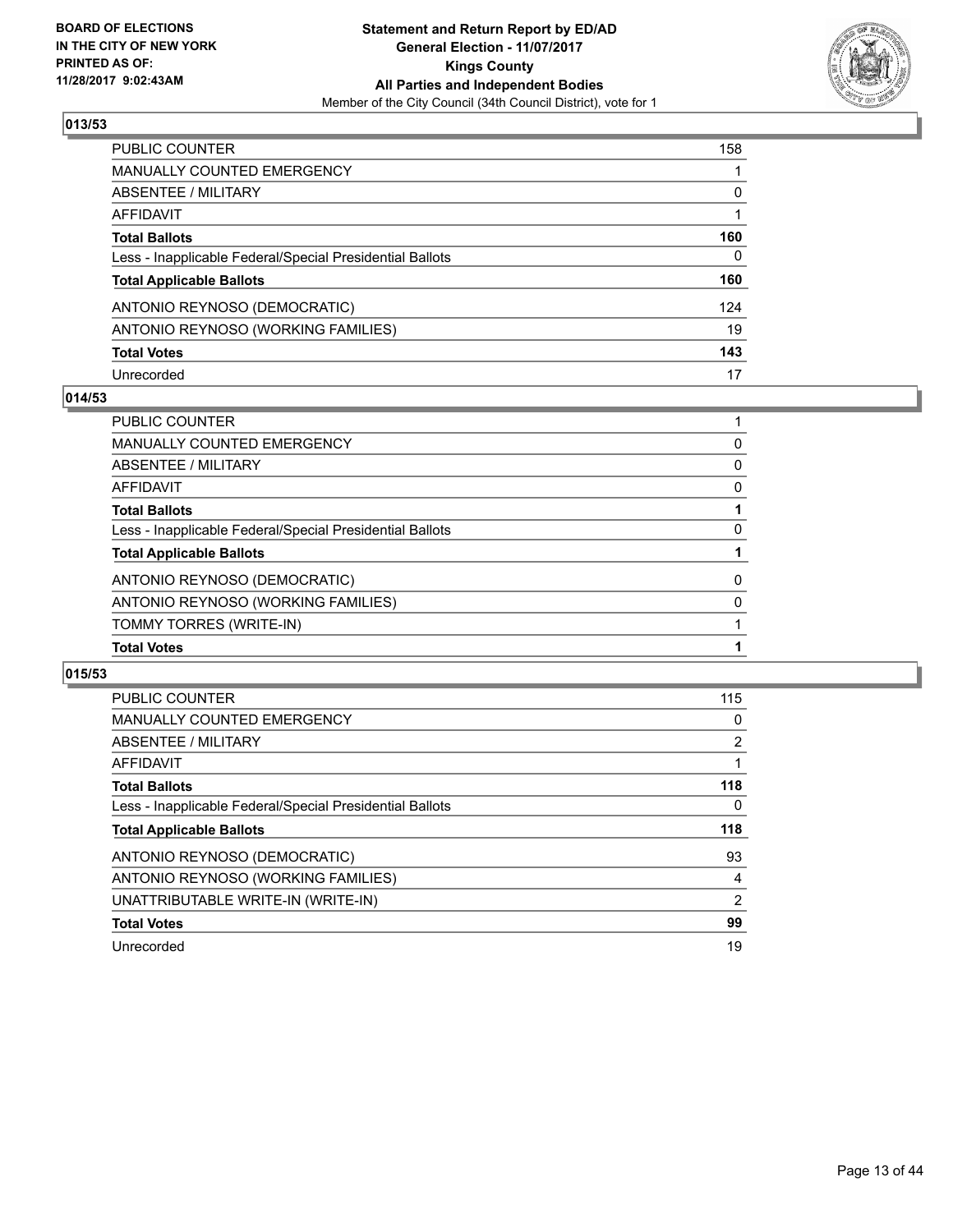

| <b>PUBLIC COUNTER</b>                                    | 181          |
|----------------------------------------------------------|--------------|
| <b>MANUALLY COUNTED EMERGENCY</b>                        | 0            |
| <b>ABSENTEE / MILITARY</b>                               | 2            |
| <b>AFFIDAVIT</b>                                         | 5            |
| <b>Total Ballots</b>                                     | 188          |
| Less - Inapplicable Federal/Special Presidential Ballots | $\mathbf{0}$ |
| <b>Total Applicable Ballots</b>                          | 188          |
| ANTONIO REYNOSO (DEMOCRATIC)                             | 142          |
| ANTONIO REYNOSO (WORKING FAMILIES)                       | 36           |
| <b>Total Votes</b>                                       | 178          |
| Unrecorded                                               | 10           |

#### **017/53**

| <b>PUBLIC COUNTER</b>                                    | 160            |
|----------------------------------------------------------|----------------|
| <b>MANUALLY COUNTED EMERGENCY</b>                        | 0              |
| ABSENTEE / MILITARY                                      | $\overline{2}$ |
| AFFIDAVIT                                                | 4              |
| <b>Total Ballots</b>                                     | 166            |
| Less - Inapplicable Federal/Special Presidential Ballots | $\Omega$       |
| <b>Total Applicable Ballots</b>                          | 166            |
| ANTONIO REYNOSO (DEMOCRATIC)                             | 134            |
| ANTONIO REYNOSO (WORKING FAMILIES)                       | 19             |
| TOMMY TORRES (WRITE-IN)                                  |                |
| <b>Total Votes</b>                                       | 154            |
| Unrecorded                                               | 12             |

| <b>PUBLIC COUNTER</b>                                    | 206 |
|----------------------------------------------------------|-----|
| <b>MANUALLY COUNTED EMERGENCY</b>                        | 0   |
| ABSENTEE / MILITARY                                      | 3   |
| AFFIDAVIT                                                | 4   |
| <b>Total Ballots</b>                                     | 213 |
| Less - Inapplicable Federal/Special Presidential Ballots | 0   |
| <b>Total Applicable Ballots</b>                          | 213 |
| ANTONIO REYNOSO (DEMOCRATIC)                             | 160 |
| ANTONIO REYNOSO (WORKING FAMILIES)                       | 33  |
| TOMMY TORRES (WRITE-IN)                                  |     |
| UNATTRIBUTABLE WRITE-IN (WRITE-IN)                       |     |
| VICTOR CLAVIE (WRITE-IN)                                 |     |
| <b>Total Votes</b>                                       | 196 |
| Unrecorded                                               | 17  |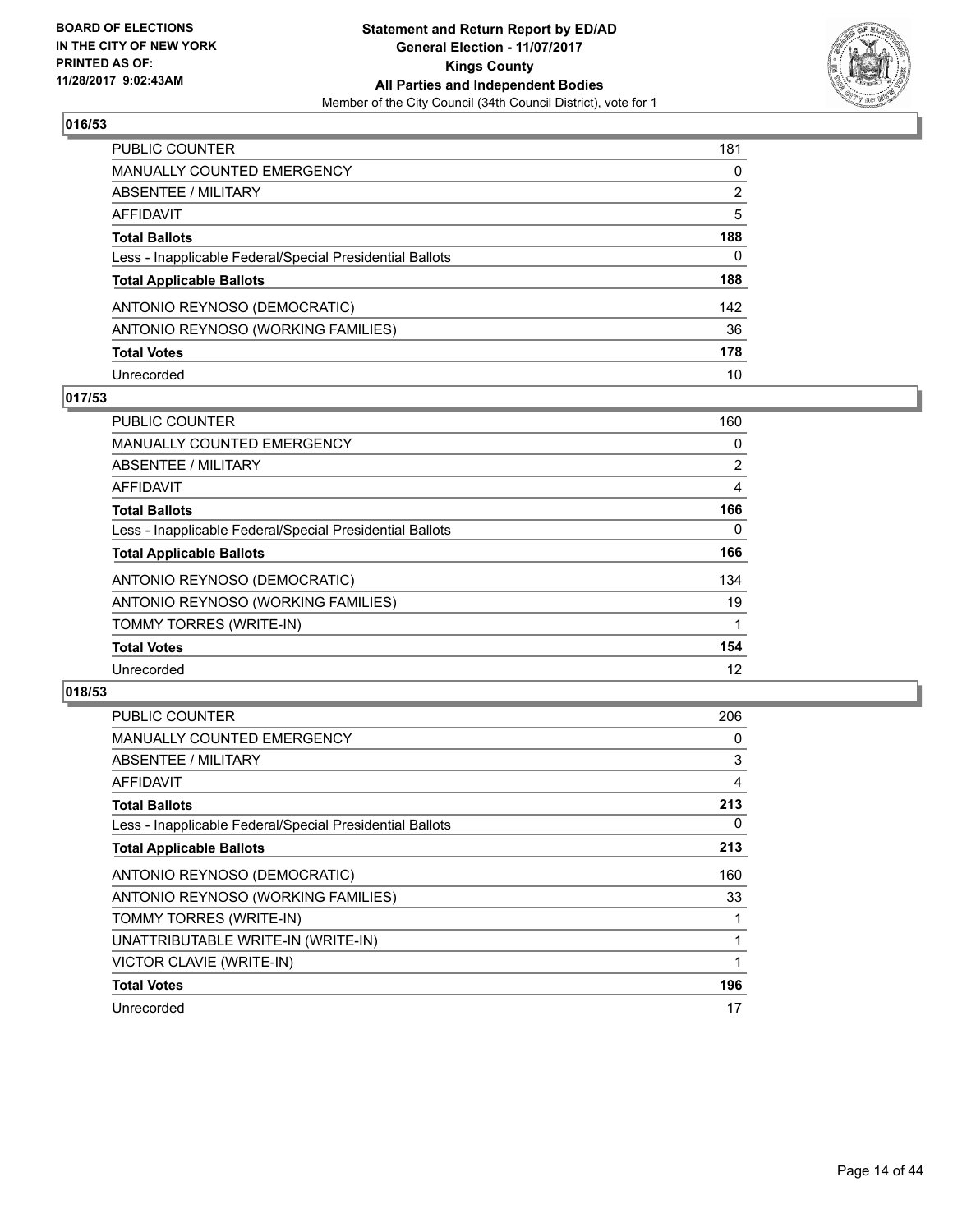

| <b>PUBLIC COUNTER</b>                                    | 212 |
|----------------------------------------------------------|-----|
| <b>MANUALLY COUNTED EMERGENCY</b>                        | 7   |
| <b>ABSENTEE / MILITARY</b>                               | 2   |
| AFFIDAVIT                                                | 5   |
| <b>Total Ballots</b>                                     | 226 |
| Less - Inapplicable Federal/Special Presidential Ballots | 0   |
| <b>Total Applicable Ballots</b>                          | 226 |
| ANTONIO REYNOSO (DEMOCRATIC)                             | 171 |
| ANTONIO REYNOSO (WORKING FAMILIES)                       | 30  |
| <b>BONNIE ANN (WRITE-IN)</b>                             |     |
| TOMMY TORRES (WRITE-IN)                                  |     |
| VICTORIA CAMBRANES (WRITE-IN)                            |     |
| <b>Total Votes</b>                                       | 204 |
| Unrecorded                                               | 22  |

## **020/53**

| <b>PUBLIC COUNTER</b>                                    | 261 |
|----------------------------------------------------------|-----|
| <b>MANUALLY COUNTED EMERGENCY</b>                        | 2   |
| ABSENTEE / MILITARY                                      | 3   |
| AFFIDAVIT                                                | 2   |
| <b>Total Ballots</b>                                     | 268 |
| Less - Inapplicable Federal/Special Presidential Ballots | 0   |
| <b>Total Applicable Ballots</b>                          | 268 |
| ANTONIO REYNOSO (DEMOCRATIC)                             | 174 |
| ANTONIO REYNOSO (WORKING FAMILIES)                       | 51  |
| BENJAMIN G. KISSEL (WRITE-IN)                            |     |
| KRISTINA POE (WRITE-IN)                                  | 1   |
| <b>Total Votes</b>                                       | 227 |
| Unrecorded                                               | 41  |

| <b>PUBLIC COUNTER</b>                                    | 229      |
|----------------------------------------------------------|----------|
| MANUALLY COUNTED EMERGENCY                               | 0        |
| ABSENTEE / MILITARY                                      | $\Omega$ |
| AFFIDAVIT                                                | 2        |
| <b>Total Ballots</b>                                     | 231      |
| Less - Inapplicable Federal/Special Presidential Ballots | 0        |
| <b>Total Applicable Ballots</b>                          | 231      |
| ANTONIO REYNOSO (DEMOCRATIC)                             | 200      |
| ANTONIO REYNOSO (WORKING FAMILIES)                       | 10       |
| <b>Total Votes</b>                                       | 210      |
| Unrecorded                                               | 21       |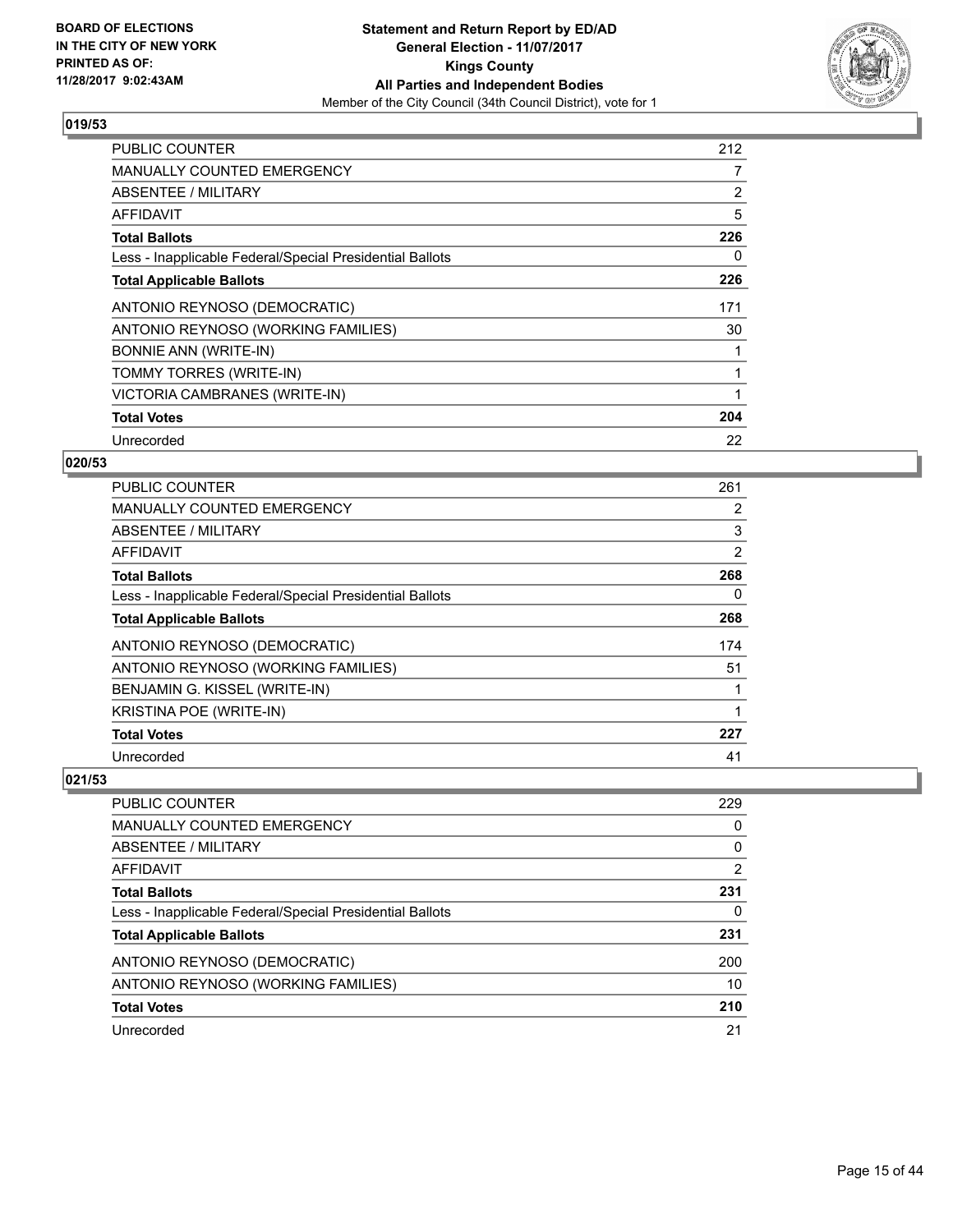

| <b>PUBLIC COUNTER</b>                                    | 234          |
|----------------------------------------------------------|--------------|
| <b>MANUALLY COUNTED EMERGENCY</b>                        | 0            |
| <b>ABSENTEE / MILITARY</b>                               | 0            |
| <b>AFFIDAVIT</b>                                         | 5            |
| <b>Total Ballots</b>                                     | 239          |
| Less - Inapplicable Federal/Special Presidential Ballots | $\mathbf{0}$ |
| <b>Total Applicable Ballots</b>                          | 239          |
| ANTONIO REYNOSO (DEMOCRATIC)                             | 202          |
| ANTONIO REYNOSO (WORKING FAMILIES)                       | 19           |
| <b>Total Votes</b>                                       | 221          |
| Unrecorded                                               | 18           |

#### **023/53**

| <b>PUBLIC COUNTER</b>                                    | 172 |
|----------------------------------------------------------|-----|
| <b>MANUALLY COUNTED EMERGENCY</b>                        | 0   |
| <b>ABSENTEE / MILITARY</b>                               | 0   |
| <b>AFFIDAVIT</b>                                         |     |
| <b>Total Ballots</b>                                     | 173 |
| Less - Inapplicable Federal/Special Presidential Ballots | 0   |
| <b>Total Applicable Ballots</b>                          | 173 |
| ANTONIO REYNOSO (DEMOCRATIC)                             | 138 |
| ANTONIO REYNOSO (WORKING FAMILIES)                       | 18  |
| UNATTRIBUTABLE WRITE-IN (WRITE-IN)                       |     |
| <b>Total Votes</b>                                       | 157 |
| Unrecorded                                               | 16  |

| <b>PUBLIC COUNTER</b>                                    | 158 |
|----------------------------------------------------------|-----|
| <b>MANUALLY COUNTED EMERGENCY</b>                        | 0   |
| ABSENTEE / MILITARY                                      | 0   |
| <b>AFFIDAVIT</b>                                         | 0   |
| <b>Total Ballots</b>                                     | 158 |
| Less - Inapplicable Federal/Special Presidential Ballots | 0   |
| <b>Total Applicable Ballots</b>                          | 158 |
| ANTONIO REYNOSO (DEMOCRATIC)                             | 108 |
| ANTONIO REYNOSO (WORKING FAMILIES)                       | 11  |
| ANTONIA ORTIZ (WRITE-IN)                                 |     |
| TOMMY TORRES (WRITE-IN)                                  |     |
| <b>Total Votes</b>                                       | 121 |
| Unrecorded                                               | 37  |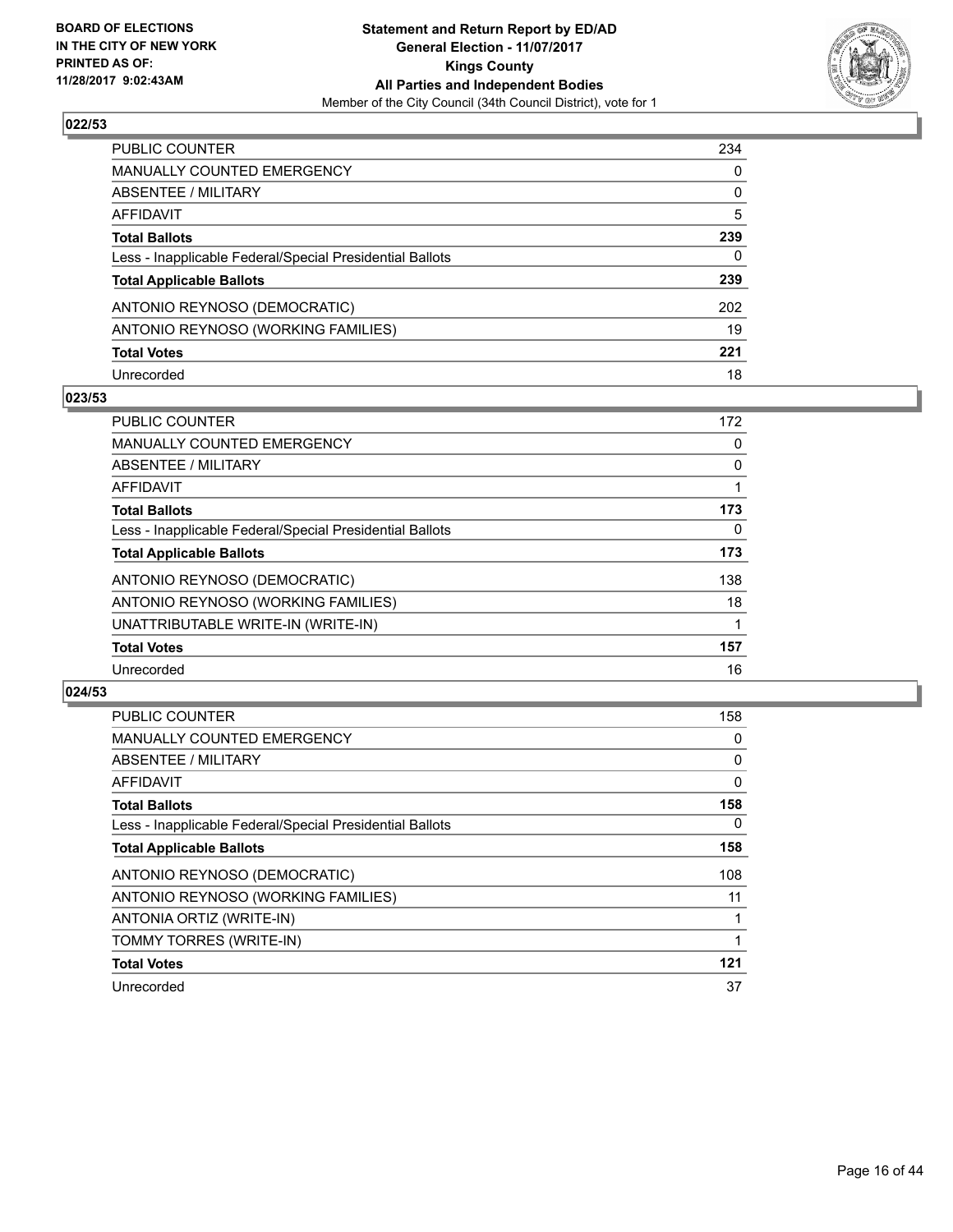

| PUBLIC COUNTER                                           | 285 |
|----------------------------------------------------------|-----|
| MANUALLY COUNTED EMERGENCY                               | 0   |
| <b>ABSENTEE / MILITARY</b>                               | 8   |
| AFFIDAVIT                                                |     |
| <b>Total Ballots</b>                                     | 294 |
| Less - Inapplicable Federal/Special Presidential Ballots | 0   |
| <b>Total Applicable Ballots</b>                          | 294 |
| ANTONIO REYNOSO (DEMOCRATIC)                             | 242 |
| ANTONIO REYNOSO (WORKING FAMILIES)                       | 7   |
| <b>Total Votes</b>                                       | 249 |
| Unrecorded                                               | 45  |

#### **026/53**

| <b>PUBLIC COUNTER</b>                                    | 116 |
|----------------------------------------------------------|-----|
| <b>MANUALLY COUNTED EMERGENCY</b>                        | 0   |
| ABSENTEE / MILITARY                                      | 3   |
| AFFIDAVIT                                                |     |
| <b>Total Ballots</b>                                     | 120 |
| Less - Inapplicable Federal/Special Presidential Ballots | 0   |
| <b>Total Applicable Ballots</b>                          | 120 |
| ANTONIO REYNOSO (DEMOCRATIC)                             | 98  |
| ANTONIO REYNOSO (WORKING FAMILIES)                       | 9   |
| <b>Total Votes</b>                                       | 107 |
| Unrecorded                                               | 13  |

| <b>PUBLIC COUNTER</b>                                    | 217                   |
|----------------------------------------------------------|-----------------------|
| <b>MANUALLY COUNTED EMERGENCY</b>                        | 0                     |
| ABSENTEE / MILITARY                                      | $\mathbf{2}^{\prime}$ |
| AFFIDAVIT                                                | 2                     |
| <b>Total Ballots</b>                                     | 221                   |
| Less - Inapplicable Federal/Special Presidential Ballots | 0                     |
| <b>Total Applicable Ballots</b>                          | 221                   |
| ANTONIO REYNOSO (DEMOCRATIC)                             | 162                   |
| ANTONIO REYNOSO (WORKING FAMILIES)                       | 23                    |
| KIRK CEBALLOS (WRITE-IN)                                 |                       |
| <b>Total Votes</b>                                       | 186                   |
| Unrecorded                                               | 35                    |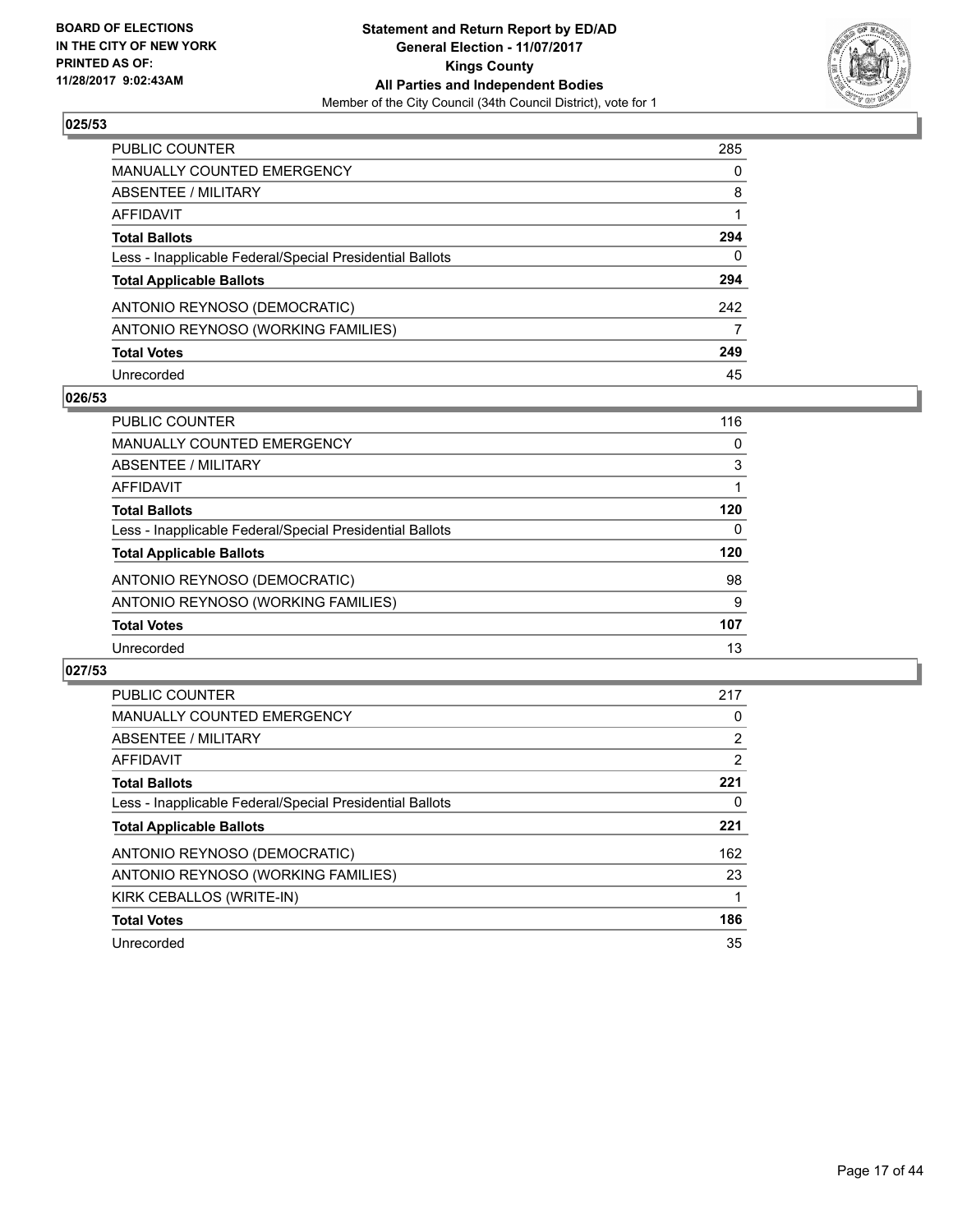

| <b>PUBLIC COUNTER</b>                                    | 183             |
|----------------------------------------------------------|-----------------|
| <b>MANUALLY COUNTED EMERGENCY</b>                        | 0               |
| <b>ABSENTEE / MILITARY</b>                               | 2               |
| <b>AFFIDAVIT</b>                                         |                 |
| <b>Total Ballots</b>                                     | 186             |
| Less - Inapplicable Federal/Special Presidential Ballots | $\mathbf{0}$    |
| <b>Total Applicable Ballots</b>                          | 186             |
| ANTONIO REYNOSO (DEMOCRATIC)                             | 150             |
| ANTONIO REYNOSO (WORKING FAMILIES)                       | 12 <sup>2</sup> |
| <b>Total Votes</b>                                       | 162             |
| Unrecorded                                               | 24              |

#### **029/53**

| <b>PUBLIC COUNTER</b>                                    | 124            |
|----------------------------------------------------------|----------------|
| <b>MANUALLY COUNTED EMERGENCY</b>                        | 0              |
| <b>ABSENTEE / MILITARY</b>                               |                |
| AFFIDAVIT                                                | $\overline{2}$ |
| <b>Total Ballots</b>                                     | 127            |
| Less - Inapplicable Federal/Special Presidential Ballots | 0              |
| <b>Total Applicable Ballots</b>                          | 127            |
| ANTONIO REYNOSO (DEMOCRATIC)                             | 104            |
| ANTONIO REYNOSO (WORKING FAMILIES)                       | 11             |
| <b>KEITH POWERS (WRITE-IN)</b>                           | $\overline{2}$ |
| UNATTRIBUTABLE WRITE-IN (WRITE-IN)                       |                |
| <b>Total Votes</b>                                       | 118            |
| Unrecorded                                               | 9              |

| <b>PUBLIC COUNTER</b>                                    | 167            |
|----------------------------------------------------------|----------------|
| MANUALLY COUNTED EMERGENCY                               | 0              |
| ABSENTEE / MILITARY                                      | 0              |
| AFFIDAVIT                                                | $\overline{2}$ |
| <b>Total Ballots</b>                                     | 169            |
| Less - Inapplicable Federal/Special Presidential Ballots | 0              |
| <b>Total Applicable Ballots</b>                          | 169            |
| ANTONIO REYNOSO (DEMOCRATIC)                             | 137            |
| ANTONIO REYNOSO (WORKING FAMILIES)                       | 25             |
| <b>Total Votes</b>                                       | 162            |
| Unrecorded                                               |                |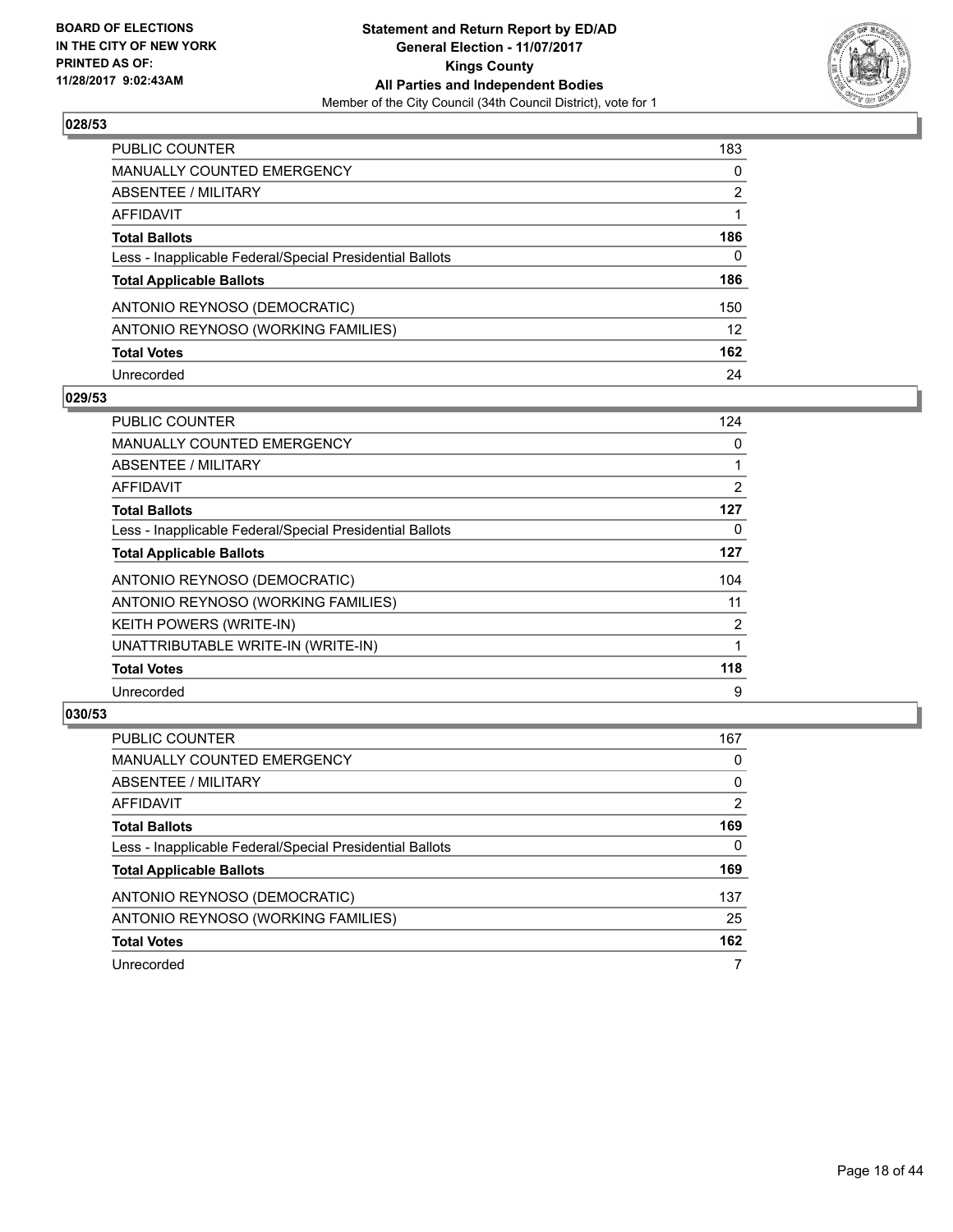

| PUBLIC COUNTER                                           | 240 |
|----------------------------------------------------------|-----|
| <b>MANUALLY COUNTED EMERGENCY</b>                        | 0   |
| <b>ABSENTEE / MILITARY</b>                               |     |
| AFFIDAVIT                                                | 0   |
| <b>Total Ballots</b>                                     | 241 |
| Less - Inapplicable Federal/Special Presidential Ballots | 0   |
| <b>Total Applicable Ballots</b>                          | 241 |
| ANTONIO REYNOSO (DEMOCRATIC)                             | 192 |
| ANTONIO REYNOSO (WORKING FAMILIES)                       | 8   |
| <b>Total Votes</b>                                       | 200 |
| Unrecorded                                               | 41  |

#### **032/53**

| <b>PUBLIC COUNTER</b>                                    | 180 |
|----------------------------------------------------------|-----|
| <b>MANUALLY COUNTED EMERGENCY</b>                        | 0   |
| ABSENTEE / MILITARY                                      | 2   |
| AFFIDAVIT                                                | 3   |
| <b>Total Ballots</b>                                     | 185 |
| Less - Inapplicable Federal/Special Presidential Ballots | 0   |
| <b>Total Applicable Ballots</b>                          | 185 |
| ANTONIO REYNOSO (DEMOCRATIC)                             | 144 |
| ANTONIO REYNOSO (WORKING FAMILIES)                       | 17  |
| <b>Total Votes</b>                                       | 161 |
| Unrecorded                                               | 24  |

| <b>PUBLIC COUNTER</b>                                    | 218            |
|----------------------------------------------------------|----------------|
| <b>MANUALLY COUNTED EMERGENCY</b>                        |                |
| ABSENTEE / MILITARY                                      | $\overline{2}$ |
| AFFIDAVIT                                                | 2              |
| <b>Total Ballots</b>                                     | 223            |
| Less - Inapplicable Federal/Special Presidential Ballots | 0              |
| <b>Total Applicable Ballots</b>                          | 223            |
| ANTONIO REYNOSO (DEMOCRATIC)                             | 153            |
| ANTONIO REYNOSO (WORKING FAMILIES)                       | 46             |
| ANNIE MEDLIN (WRITE-IN)                                  |                |
| LAGINA PHILIPS (WRITE-IN)                                |                |
| <b>Total Votes</b>                                       | 201            |
| Unrecorded                                               | 22             |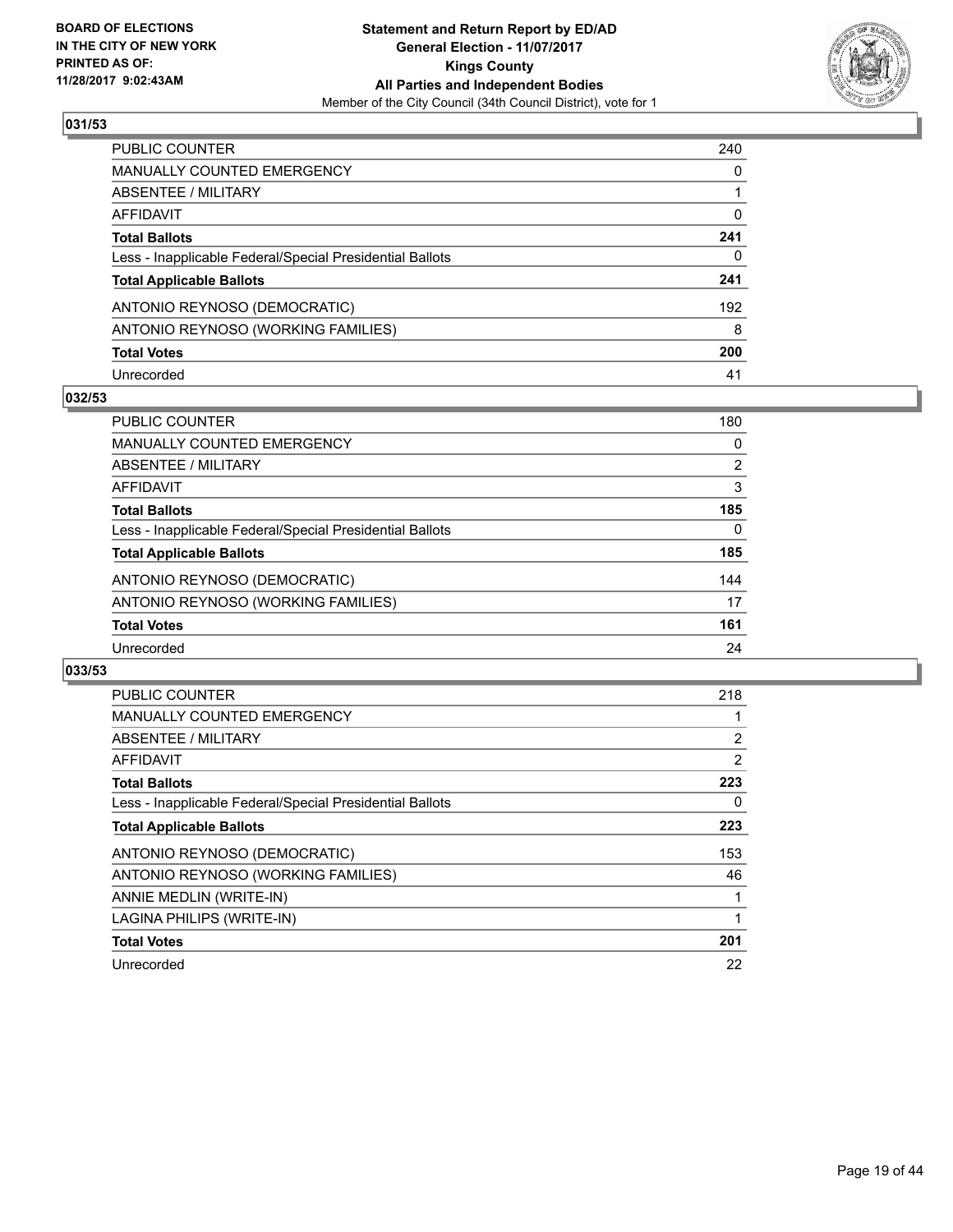

| <b>PUBLIC COUNTER</b>                                    | 209 |
|----------------------------------------------------------|-----|
| <b>MANUALLY COUNTED EMERGENCY</b>                        | 0   |
| ABSENTEE / MILITARY                                      | 0   |
| AFFIDAVIT                                                | 6   |
| <b>Total Ballots</b>                                     | 215 |
| Less - Inapplicable Federal/Special Presidential Ballots | 0   |
| <b>Total Applicable Ballots</b>                          | 215 |
| ANTONIO REYNOSO (DEMOCRATIC)                             | 160 |
| ANTONIO REYNOSO (WORKING FAMILIES)                       | 27  |
| TOMMY TORRES (WRITE-IN)                                  |     |
| <b>Total Votes</b>                                       | 188 |
| Unrecorded                                               | 27  |

#### **035/53**

| <b>PUBLIC COUNTER</b>                                    | 209 |
|----------------------------------------------------------|-----|
| <b>MANUALLY COUNTED EMERGENCY</b>                        | 0   |
| <b>ABSENTEE / MILITARY</b>                               | 1   |
| <b>AFFIDAVIT</b>                                         | 1   |
| <b>Total Ballots</b>                                     | 211 |
| Less - Inapplicable Federal/Special Presidential Ballots | 0   |
| <b>Total Applicable Ballots</b>                          | 211 |
| ANTONIO REYNOSO (DEMOCRATIC)                             | 158 |
| ANTONIO REYNOSO (WORKING FAMILIES)                       | 29  |
| BRAD GURAL (WRITE-IN)                                    | 1   |
| JABARI BRISPORT (WRITE-IN)                               | 1   |
| NATHAN BLISS (WRITE-IN)                                  | 1   |
| PAUL CARREIRAS (WRITE-IN)                                | 1   |
| TEODORA CARREIRAS (WRITE-IN)                             | 1   |
| TOMMY TORRES (WRITE-IN)                                  | 1   |
| <b>Total Votes</b>                                       | 193 |
| Unrecorded                                               | 18  |

| <b>PUBLIC COUNTER</b>                                    | 222 |
|----------------------------------------------------------|-----|
| <b>MANUALLY COUNTED EMERGENCY</b>                        | 0   |
| ABSENTEE / MILITARY                                      | 4   |
| AFFIDAVIT                                                | 3   |
| <b>Total Ballots</b>                                     | 229 |
| Less - Inapplicable Federal/Special Presidential Ballots | 0   |
| <b>Total Applicable Ballots</b>                          | 229 |
| ANTONIO REYNOSO (DEMOCRATIC)                             | 159 |
| ANTONIO REYNOSO (WORKING FAMILIES)                       | 43  |
| NICK HANAUER (WRITE-IN)                                  |     |
| <b>Total Votes</b>                                       | 203 |
| Unrecorded                                               | 26  |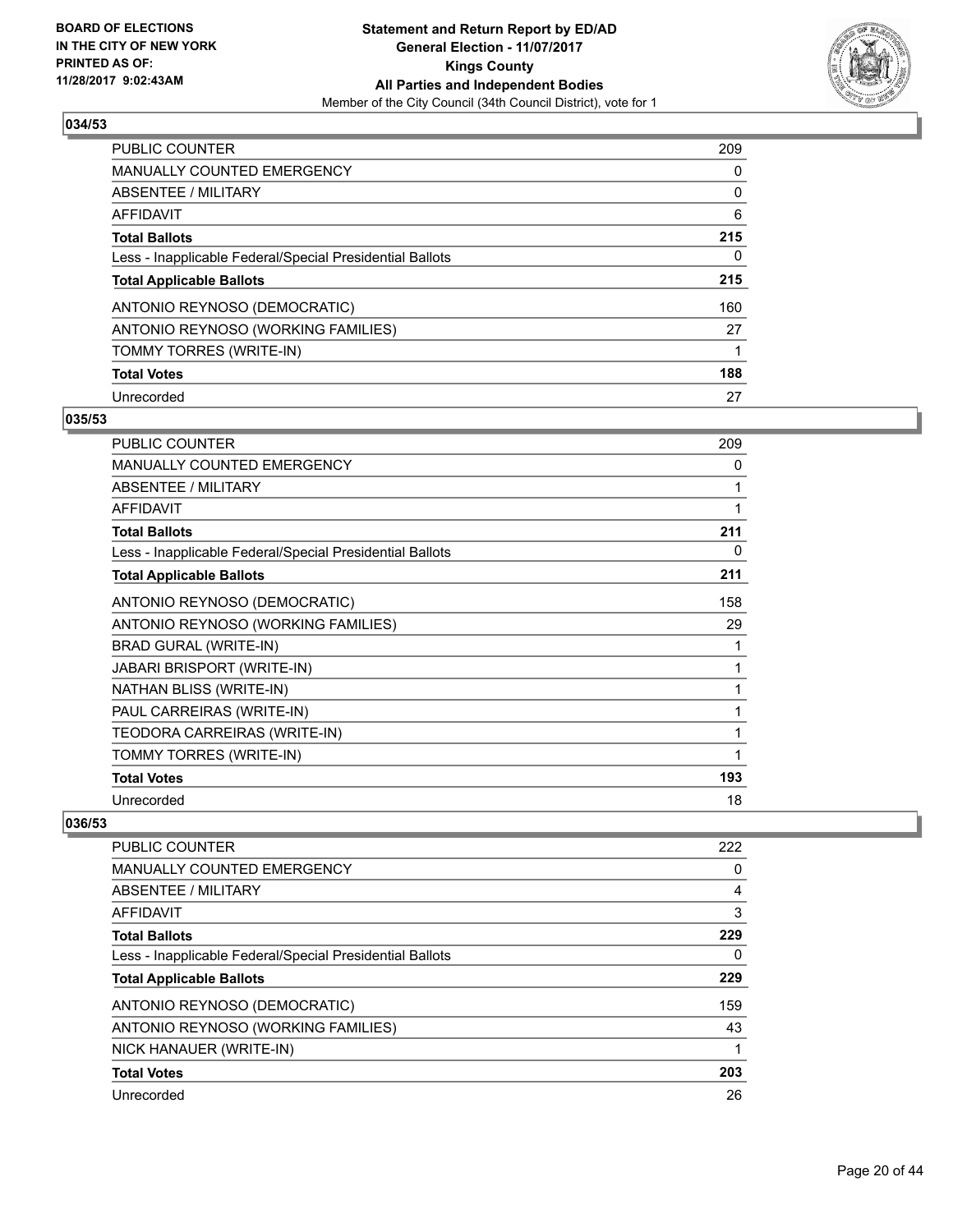

| <b>PUBLIC COUNTER</b>                                    | 228 |
|----------------------------------------------------------|-----|
| <b>MANUALLY COUNTED EMERGENCY</b>                        | 0   |
| ABSENTEE / MILITARY                                      | 0   |
| AFFIDAVIT                                                | 6   |
| <b>Total Ballots</b>                                     | 234 |
| Less - Inapplicable Federal/Special Presidential Ballots | 0   |
| <b>Total Applicable Ballots</b>                          | 234 |
| ANTONIO REYNOSO (DEMOCRATIC)                             | 176 |
| ANTONIO REYNOSO (WORKING FAMILIES)                       | 35  |
| UNATTRIBUTABLE WRITE-IN (WRITE-IN)                       | 2   |
| <b>Total Votes</b>                                       | 213 |
| Unrecorded                                               | 21  |

#### **038/53**

| <b>PUBLIC COUNTER</b>                                    | 62 |
|----------------------------------------------------------|----|
| MANUALLY COUNTED EMERGENCY                               | 0  |
| ABSENTEE / MILITARY                                      |    |
| AFFIDAVIT                                                | 3  |
| <b>Total Ballots</b>                                     | 66 |
| Less - Inapplicable Federal/Special Presidential Ballots | 0  |
| <b>Total Applicable Ballots</b>                          | 66 |
| ANTONIO REYNOSO (DEMOCRATIC)                             | 50 |
| ANTONIO REYNOSO (WORKING FAMILIES)                       | 11 |
| <b>Total Votes</b>                                       | 61 |
| Unrecorded                                               | 5  |

| <b>PUBLIC COUNTER</b>                                    | 204 |
|----------------------------------------------------------|-----|
| <b>MANUALLY COUNTED EMERGENCY</b>                        | 0   |
| ABSENTEE / MILITARY                                      | 2   |
| AFFIDAVIT                                                |     |
| <b>Total Ballots</b>                                     | 207 |
| Less - Inapplicable Federal/Special Presidential Ballots | 0   |
| <b>Total Applicable Ballots</b>                          | 207 |
| ANTONIO REYNOSO (DEMOCRATIC)                             | 165 |
| ANTONIO REYNOSO (WORKING FAMILIES)                       | 28  |
| <b>Total Votes</b>                                       | 193 |
| Unrecorded                                               | 14  |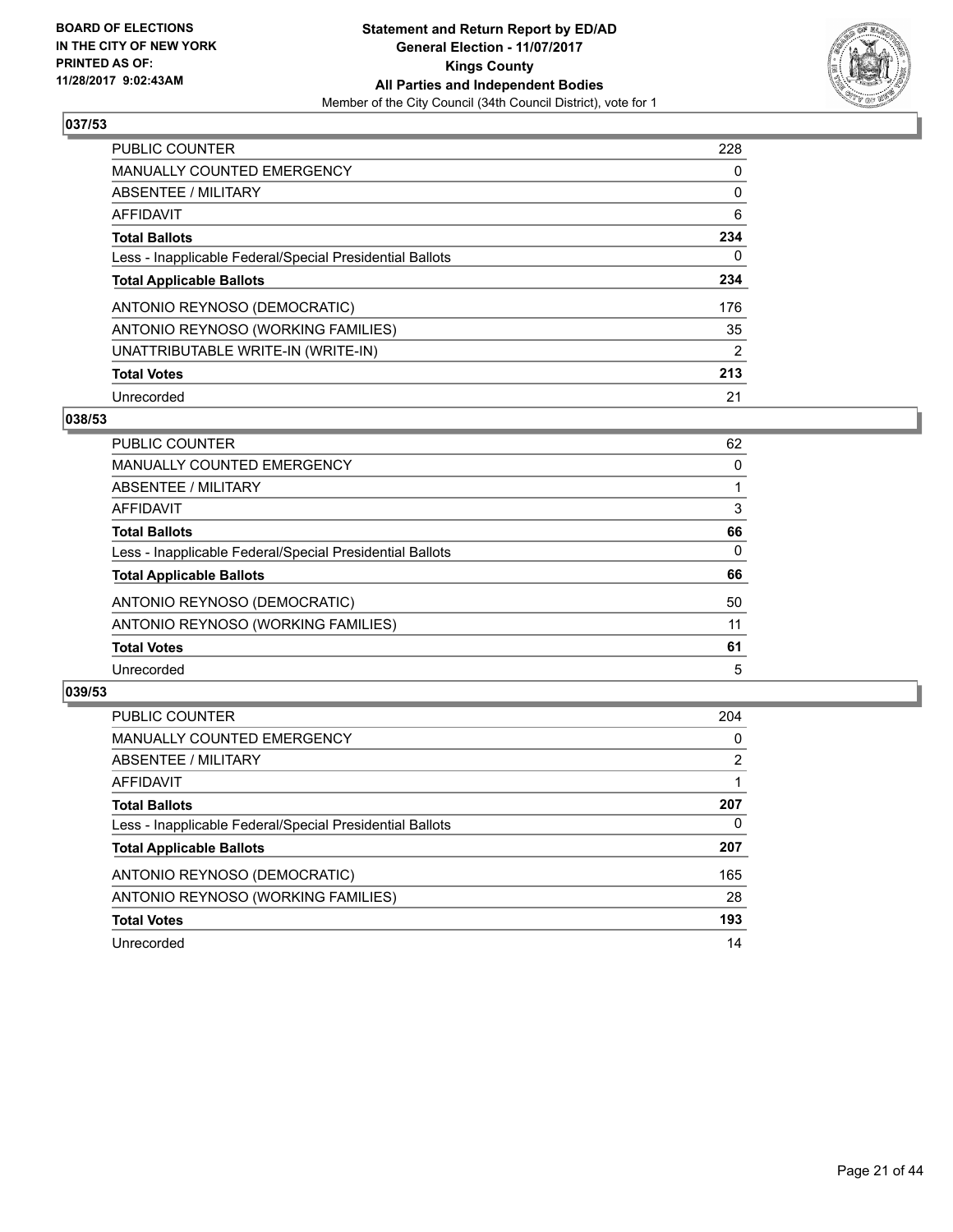

| PUBLIC COUNTER                                           | 75           |
|----------------------------------------------------------|--------------|
| <b>MANUALLY COUNTED EMERGENCY</b>                        | $\mathbf{0}$ |
| <b>ABSENTEE / MILITARY</b>                               | $\mathbf{0}$ |
| AFFIDAVIT                                                | $\mathbf{0}$ |
| <b>Total Ballots</b>                                     | 75           |
| Less - Inapplicable Federal/Special Presidential Ballots | 0            |
| <b>Total Applicable Ballots</b>                          | 75           |
| ANTONIO REYNOSO (DEMOCRATIC)                             | 50           |
| ANTONIO REYNOSO (WORKING FAMILIES)                       | 4            |
| <b>Total Votes</b>                                       | 54           |
| Unrecorded                                               | 21           |

#### **041/53**

| <b>PUBLIC COUNTER</b>                                    | 149 |
|----------------------------------------------------------|-----|
| <b>MANUALLY COUNTED EMERGENCY</b>                        | 0   |
| ABSENTEE / MILITARY                                      | 3   |
| AFFIDAVIT                                                | 0   |
| <b>Total Ballots</b>                                     | 152 |
| Less - Inapplicable Federal/Special Presidential Ballots | 0   |
| <b>Total Applicable Ballots</b>                          | 152 |
| ANTONIO REYNOSO (DEMOCRATIC)                             | 117 |
| ANTONIO REYNOSO (WORKING FAMILIES)                       | 7   |
| ERIC A. URLICH (WRITE-IN)                                | 3   |
| <b>Total Votes</b>                                       | 127 |
| Unrecorded                                               | 25  |

| <b>PUBLIC COUNTER</b>                                    | 99  |
|----------------------------------------------------------|-----|
| MANUALLY COUNTED EMERGENCY                               | 0   |
| ABSENTEE / MILITARY                                      | 0   |
| AFFIDAVIT                                                |     |
| <b>Total Ballots</b>                                     | 100 |
| Less - Inapplicable Federal/Special Presidential Ballots | 0   |
| <b>Total Applicable Ballots</b>                          | 100 |
| ANTONIO REYNOSO (DEMOCRATIC)                             | 78  |
| ANTONIO REYNOSO (WORKING FAMILIES)                       | 3   |
| <b>Total Votes</b>                                       | 81  |
| Unrecorded                                               | 19  |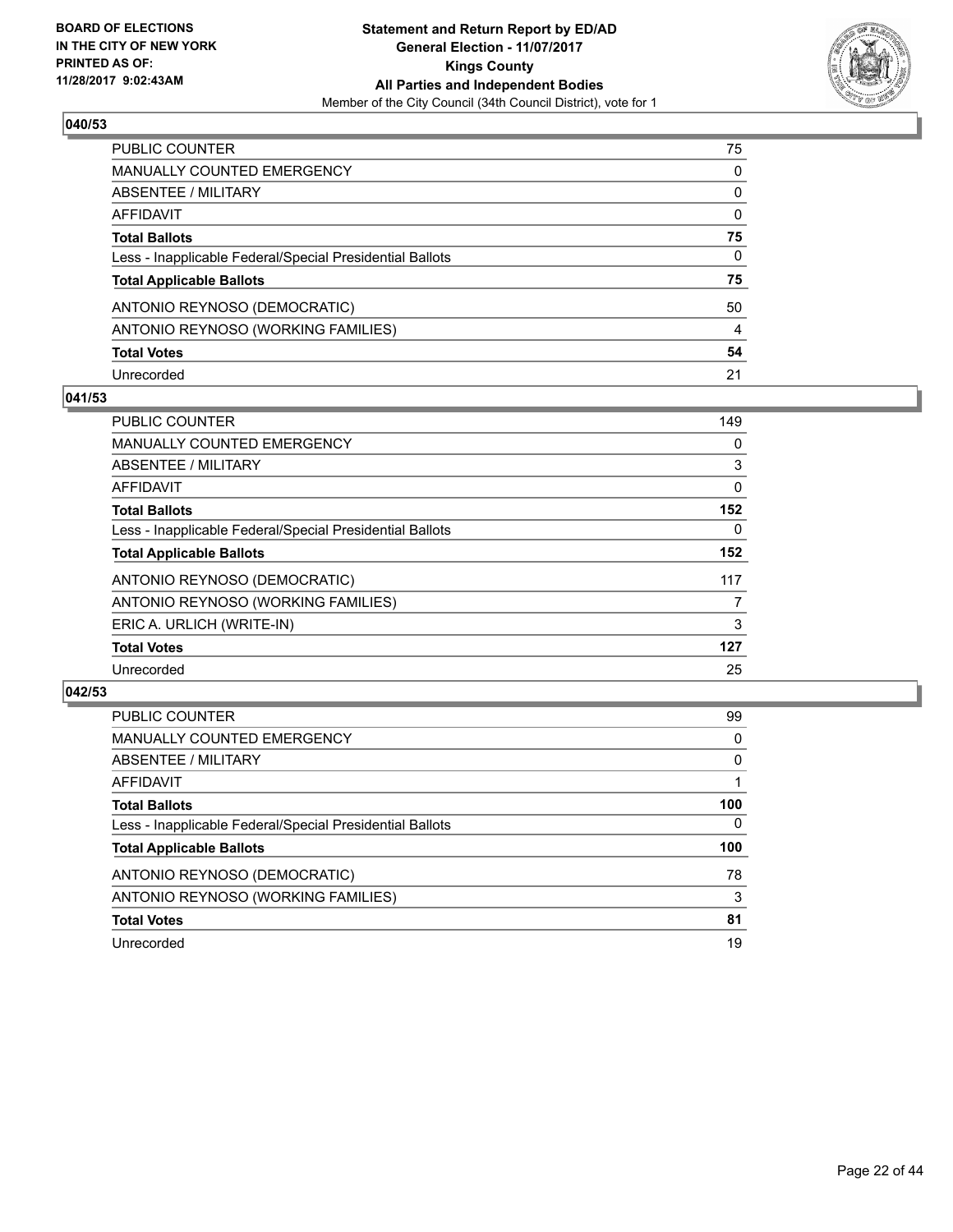

| PUBLIC COUNTER                                           | 147 |
|----------------------------------------------------------|-----|
| <b>MANUALLY COUNTED EMERGENCY</b>                        | 0   |
| ABSENTEE / MILITARY                                      | 2   |
| AFFIDAVIT                                                | 2   |
| <b>Total Ballots</b>                                     | 151 |
| Less - Inapplicable Federal/Special Presidential Ballots | 0   |
| <b>Total Applicable Ballots</b>                          | 151 |
| ANTONIO REYNOSO (DEMOCRATIC)                             | 135 |
| ANTONIO REYNOSO (WORKING FAMILIES)                       | 2   |
| <b>Total Votes</b>                                       | 137 |
| Unrecorded                                               | 14  |

#### **044/53**

| <b>PUBLIC COUNTER</b>                                    | 197 |
|----------------------------------------------------------|-----|
| MANUALLY COUNTED EMERGENCY                               | 0   |
| ABSENTEE / MILITARY                                      | 2   |
| AFFIDAVIT                                                | 3   |
| <b>Total Ballots</b>                                     | 202 |
| Less - Inapplicable Federal/Special Presidential Ballots | 0   |
| <b>Total Applicable Ballots</b>                          | 202 |
| ANTONIO REYNOSO (DEMOCRATIC)                             | 174 |
| ANTONIO REYNOSO (WORKING FAMILIES)                       | 16  |
| <b>Total Votes</b>                                       | 190 |
| Unrecorded                                               | 12  |

| <b>PUBLIC COUNTER</b>                                    | 239 |
|----------------------------------------------------------|-----|
| <b>MANUALLY COUNTED EMERGENCY</b>                        | 0   |
| ABSENTEE / MILITARY                                      |     |
| AFFIDAVIT                                                | 4   |
| <b>Total Ballots</b>                                     | 244 |
| Less - Inapplicable Federal/Special Presidential Ballots | 0   |
| <b>Total Applicable Ballots</b>                          | 244 |
| ANTONIO REYNOSO (DEMOCRATIC)                             | 185 |
| ANTONIO REYNOSO (WORKING FAMILIES)                       | 23  |
| TOMMY TORRES (WRITE-IN)                                  |     |
| <b>Total Votes</b>                                       | 209 |
| Unrecorded                                               | 35  |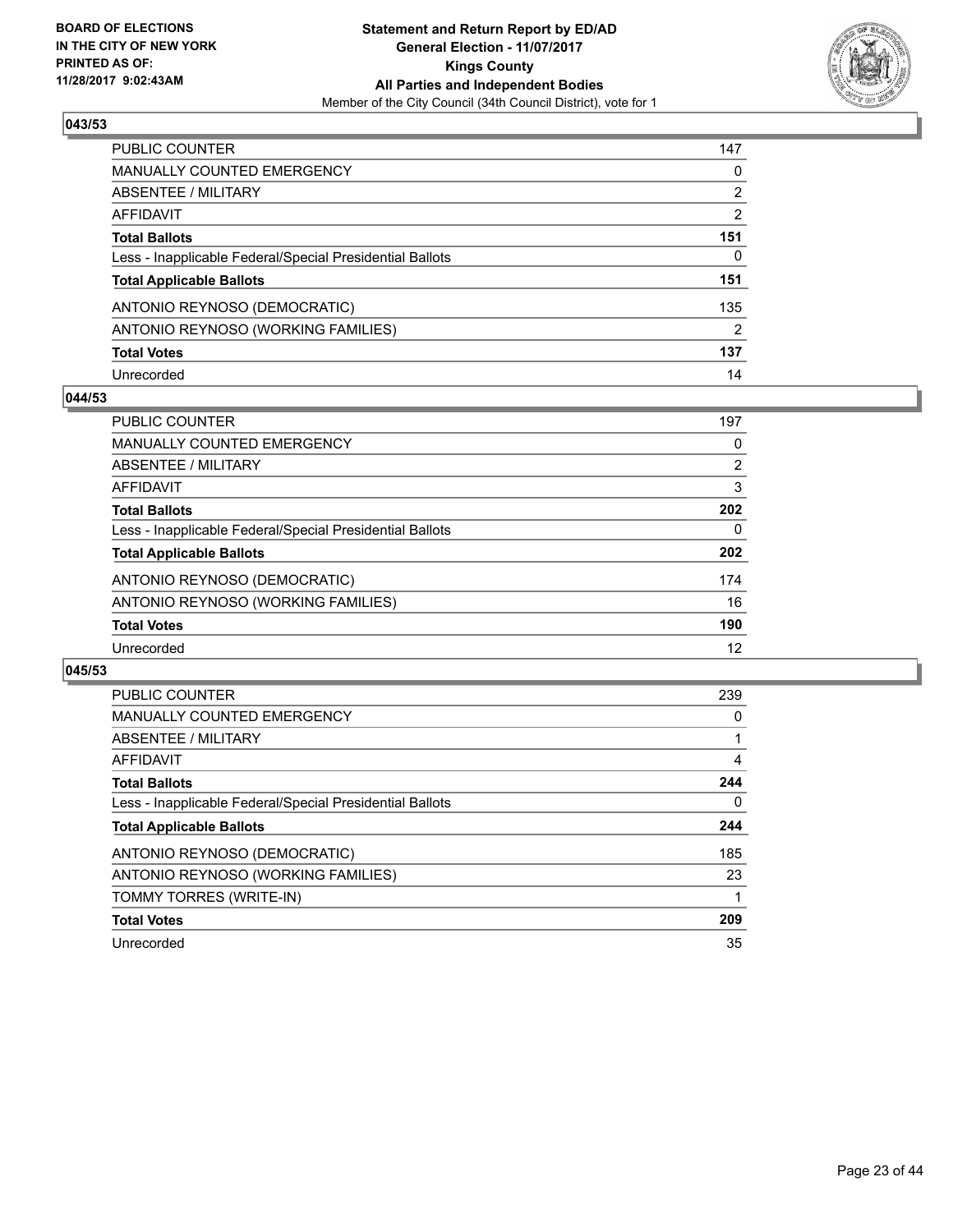

| <b>PUBLIC COUNTER</b>                                    | 184 |
|----------------------------------------------------------|-----|
| <b>MANUALLY COUNTED EMERGENCY</b>                        | 0   |
| ABSENTEE / MILITARY                                      |     |
| AFFIDAVIT                                                | 2   |
| <b>Total Ballots</b>                                     | 187 |
| Less - Inapplicable Federal/Special Presidential Ballots | 0   |
| <b>Total Applicable Ballots</b>                          | 187 |
| ANTONIO REYNOSO (DEMOCRATIC)                             | 131 |
| ANTONIO REYNOSO (WORKING FAMILIES)                       | 35  |
| UNATTRIBUTABLE WRITE-IN (WRITE-IN)                       | 1   |
| <b>Total Votes</b>                                       | 167 |
| Unrecorded                                               | 20  |

#### **047/53**

| <b>PUBLIC COUNTER</b>                                    | 206      |
|----------------------------------------------------------|----------|
| <b>MANUALLY COUNTED EMERGENCY</b>                        | 0        |
| ABSENTEE / MILITARY                                      |          |
| <b>AFFIDAVIT</b>                                         | 3        |
| <b>Total Ballots</b>                                     | 210      |
| Less - Inapplicable Federal/Special Presidential Ballots | $\Omega$ |
| <b>Total Applicable Ballots</b>                          | 210      |
| ANTONIO REYNOSO (DEMOCRATIC)                             | 148      |
| ANTONIO REYNOSO (WORKING FAMILIES)                       | 46       |
| UNATTRIBUTABLE WRITE-IN (WRITE-IN)                       | 3        |
| <b>Total Votes</b>                                       | 197      |
| Unrecorded                                               | 13       |

| <b>PUBLIC COUNTER</b>                                    | 134 |
|----------------------------------------------------------|-----|
| MANUALLY COUNTED EMERGENCY                               | 0   |
| ABSENTEE / MILITARY                                      | 0   |
| AFFIDAVIT                                                | 4   |
| <b>Total Ballots</b>                                     | 138 |
| Less - Inapplicable Federal/Special Presidential Ballots | 0   |
| <b>Total Applicable Ballots</b>                          | 138 |
| ANTONIO REYNOSO (DEMOCRATIC)                             | 98  |
| ANTONIO REYNOSO (WORKING FAMILIES)                       | 24  |
| <b>Total Votes</b>                                       | 122 |
| Unrecorded                                               | 16  |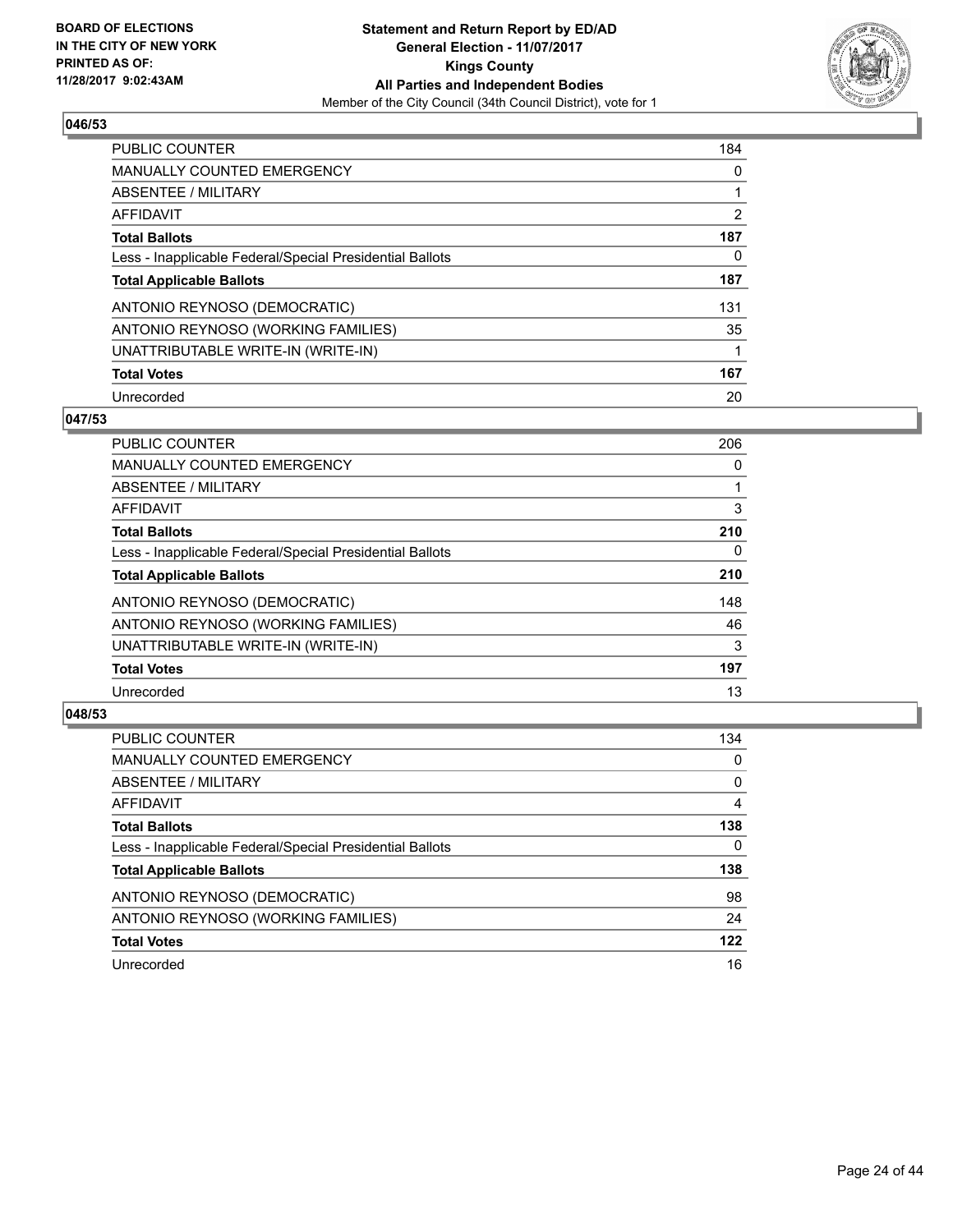

| <b>PUBLIC COUNTER</b>                                    | 115      |
|----------------------------------------------------------|----------|
| <b>MANUALLY COUNTED EMERGENCY</b>                        | 0        |
| <b>ABSENTEE / MILITARY</b>                               | 2        |
| <b>AFFIDAVIT</b>                                         | $\Omega$ |
| <b>Total Ballots</b>                                     | 117      |
| Less - Inapplicable Federal/Special Presidential Ballots | 0        |
| <b>Total Applicable Ballots</b>                          | 117      |
| ANTONIO REYNOSO (DEMOCRATIC)                             | 94       |
| ANTONIO REYNOSO (WORKING FAMILIES)                       | 3        |
| <b>Total Votes</b>                                       | 97       |
| Unrecorded                                               | 20       |

#### **052/53**

| <b>Total Votes</b>                                       | 17 |
|----------------------------------------------------------|----|
| <b>JABARI BRISPORT (WRITE-IN)</b>                        |    |
| ANTONIO REYNOSO (WORKING FAMILIES)                       | 6  |
| ANTONIO REYNOSO (DEMOCRATIC)                             | 10 |
| <b>Total Applicable Ballots</b>                          | 17 |
| Less - Inapplicable Federal/Special Presidential Ballots | 0  |
| <b>Total Ballots</b>                                     | 17 |
| AFFIDAVIT                                                | 0  |
| ABSENTEE / MILITARY                                      | 0  |
| <b>MANUALLY COUNTED EMERGENCY</b>                        | 0  |
| <b>PUBLIC COUNTER</b>                                    | 17 |

| PUBLIC COUNTER                                           | 184          |
|----------------------------------------------------------|--------------|
| <b>MANUALLY COUNTED EMERGENCY</b>                        | 0            |
| ABSENTEE / MILITARY                                      | 2            |
| AFFIDAVIT                                                | 1            |
| <b>Total Ballots</b>                                     | 187          |
| Less - Inapplicable Federal/Special Presidential Ballots | 0            |
| <b>Total Applicable Ballots</b>                          | 187          |
| ANTONIO REYNOSO (DEMOCRATIC)                             | 126          |
| ANTONIO REYNOSO (WORKING FAMILIES)                       | 37           |
| BENJAMIN DAVIS (WRITE-IN)                                |              |
| FRANCESCA L. CUTRONE (WRITE-IN)                          | 2            |
| LOUIS VILCILLO (WRITE-IN)                                | $\mathbf{1}$ |
| <b>Total Votes</b>                                       | 167          |
| Unrecorded                                               | 20           |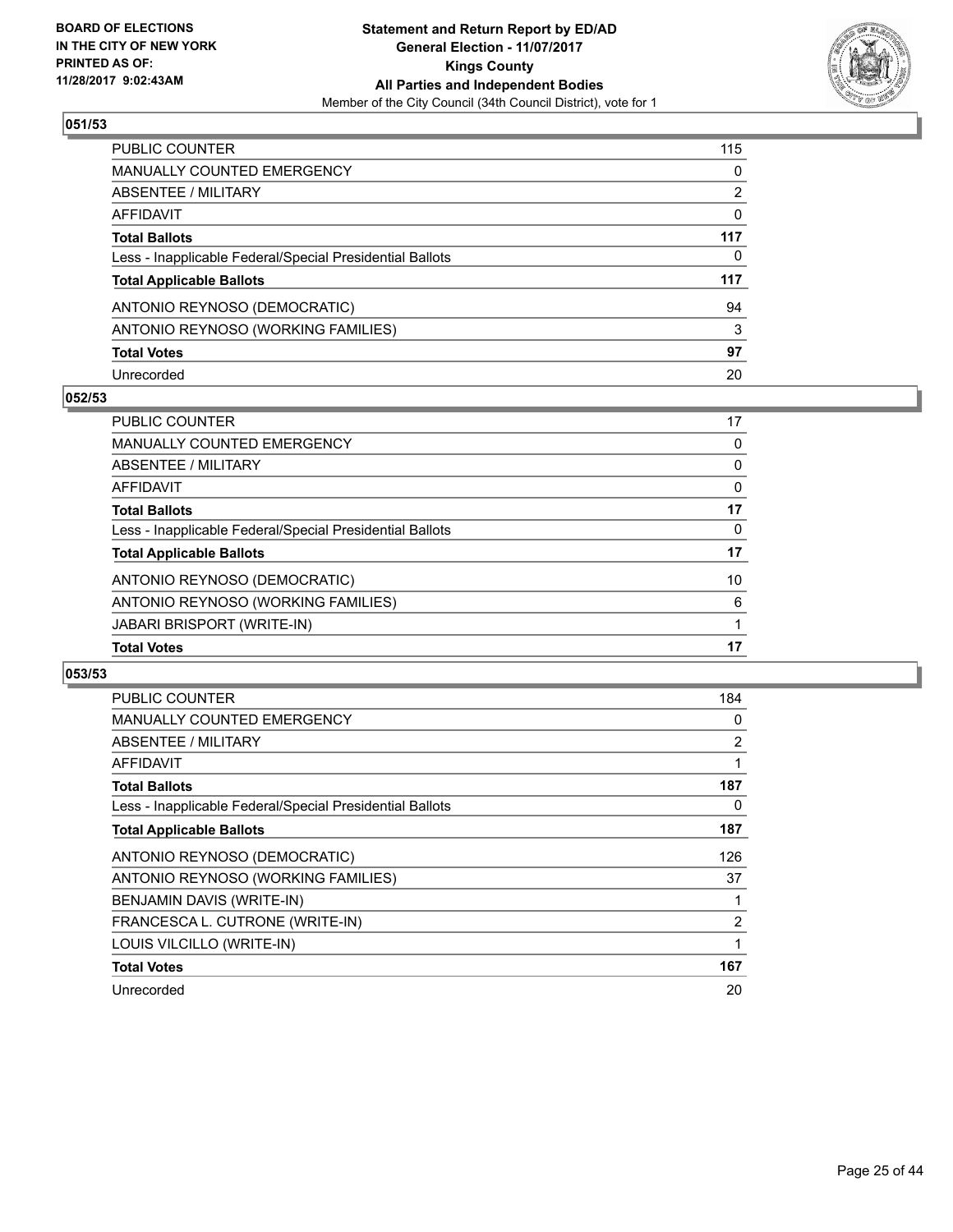

| <b>PUBLIC COUNTER</b>                                    | 201            |
|----------------------------------------------------------|----------------|
| <b>MANUALLY COUNTED EMERGENCY</b>                        | 0              |
| ABSENTEE / MILITARY                                      | $\overline{2}$ |
| AFFIDAVIT                                                | 5              |
| <b>Total Ballots</b>                                     | 208            |
| Less - Inapplicable Federal/Special Presidential Ballots | 0              |
| <b>Total Applicable Ballots</b>                          | 208            |
| ANTONIO REYNOSO (DEMOCRATIC)                             | 161            |
| ANTONIO REYNOSO (WORKING FAMILIES)                       | 25             |
| <b>CRAIG BEEMAN (WRITE-IN)</b>                           |                |
| <b>Total Votes</b>                                       | 187            |
| Unrecorded                                               | 21             |

#### **055/53**

| <b>PUBLIC COUNTER</b>                                    | 154      |
|----------------------------------------------------------|----------|
| MANUALLY COUNTED EMERGENCY                               | 0        |
| ABSENTEE / MILITARY                                      | $\Omega$ |
| <b>AFFIDAVIT</b>                                         | 0        |
| <b>Total Ballots</b>                                     | 154      |
| Less - Inapplicable Federal/Special Presidential Ballots | $\Omega$ |
| <b>Total Applicable Ballots</b>                          | 154      |
| ANTONIO REYNOSO (DEMOCRATIC)                             | 111      |
| ANTONIO REYNOSO (WORKING FAMILIES)                       | 28       |
| <b>Total Votes</b>                                       | 139      |
| Unrecorded                                               | 15       |

| <b>PUBLIC COUNTER</b>                                    | 179 |
|----------------------------------------------------------|-----|
| <b>MANUALLY COUNTED EMERGENCY</b>                        | 0   |
| ABSENTEE / MILITARY                                      | 0   |
| <b>AFFIDAVIT</b>                                         | 7   |
| <b>Total Ballots</b>                                     | 186 |
| Less - Inapplicable Federal/Special Presidential Ballots | 0   |
| <b>Total Applicable Ballots</b>                          | 186 |
| ANTONIO REYNOSO (DEMOCRATIC)                             | 141 |
| ANTONIO REYNOSO (WORKING FAMILIES)                       | 29  |
| <b>NCK MULLEN (WRITE-IN)</b>                             |     |
| <b>Total Votes</b>                                       | 171 |
| Unrecorded                                               | 15  |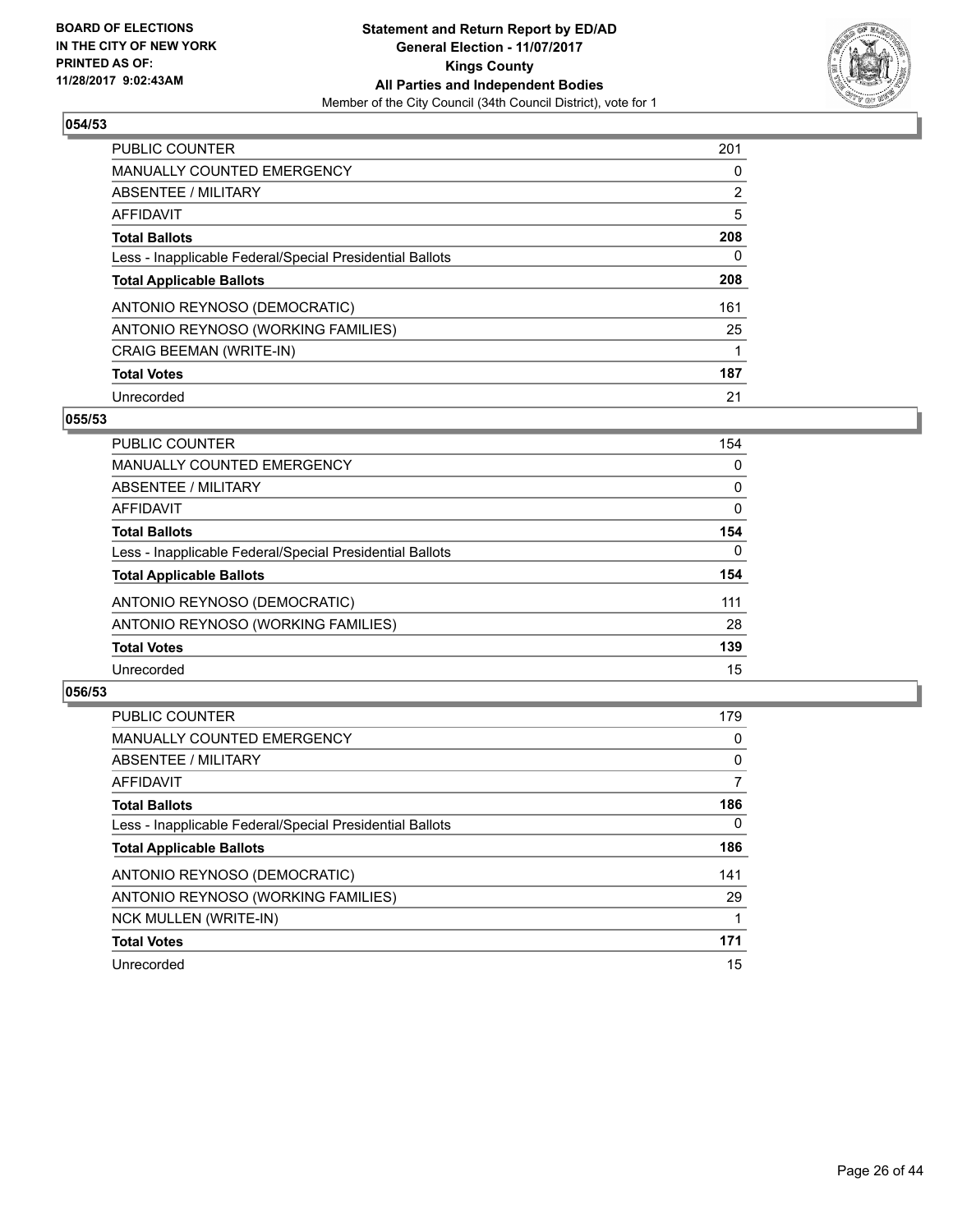

| <b>PUBLIC COUNTER</b>                                    | 173 |
|----------------------------------------------------------|-----|
| <b>MANUALLY COUNTED EMERGENCY</b>                        | 0   |
| ABSENTEE / MILITARY                                      | 2   |
| <b>AFFIDAVIT</b>                                         | 6   |
| <b>Total Ballots</b>                                     | 181 |
| Less - Inapplicable Federal/Special Presidential Ballots | 0   |
| <b>Total Applicable Ballots</b>                          | 181 |
| ANTONIO REYNOSO (DEMOCRATIC)                             | 137 |
| ANTONIO REYNOSO (WORKING FAMILIES)                       | 27  |
| VITO J. LOPEZ (WRITE-IN)                                 |     |
| <b>Total Votes</b>                                       | 165 |
| Unrecorded                                               | 16  |

#### **058/53**

| <b>PUBLIC COUNTER</b>                                    | 116 |
|----------------------------------------------------------|-----|
| <b>MANUALLY COUNTED EMERGENCY</b>                        | 0   |
| ABSENTEE / MILITARY                                      | 0   |
| <b>AFFIDAVIT</b>                                         |     |
| <b>Total Ballots</b>                                     | 117 |
| Less - Inapplicable Federal/Special Presidential Ballots | 0   |
| <b>Total Applicable Ballots</b>                          | 117 |
| ANTONIO REYNOSO (DEMOCRATIC)                             | 91  |
| ANTONIO REYNOSO (WORKING FAMILIES)                       | 16  |
| UNATTRIBUTABLE WRITE-IN (WRITE-IN)                       |     |
| <b>Total Votes</b>                                       | 108 |
| Unrecorded                                               | 9   |

| <b>PUBLIC COUNTER</b>                                    | 212 |
|----------------------------------------------------------|-----|
| <b>MANUALLY COUNTED EMERGENCY</b>                        | 0   |
| ABSENTEE / MILITARY                                      | 3   |
| AFFIDAVIT                                                | 7   |
| <b>Total Ballots</b>                                     | 222 |
| Less - Inapplicable Federal/Special Presidential Ballots | 0   |
| <b>Total Applicable Ballots</b>                          | 222 |
| ANTONIO REYNOSO (DEMOCRATIC)                             | 181 |
| ANTONIO REYNOSO (WORKING FAMILIES)                       | 14  |
| UNATTRIBUTABLE WRITE-IN (WRITE-IN)                       |     |
| <b>Total Votes</b>                                       | 196 |
| Unrecorded                                               | 26  |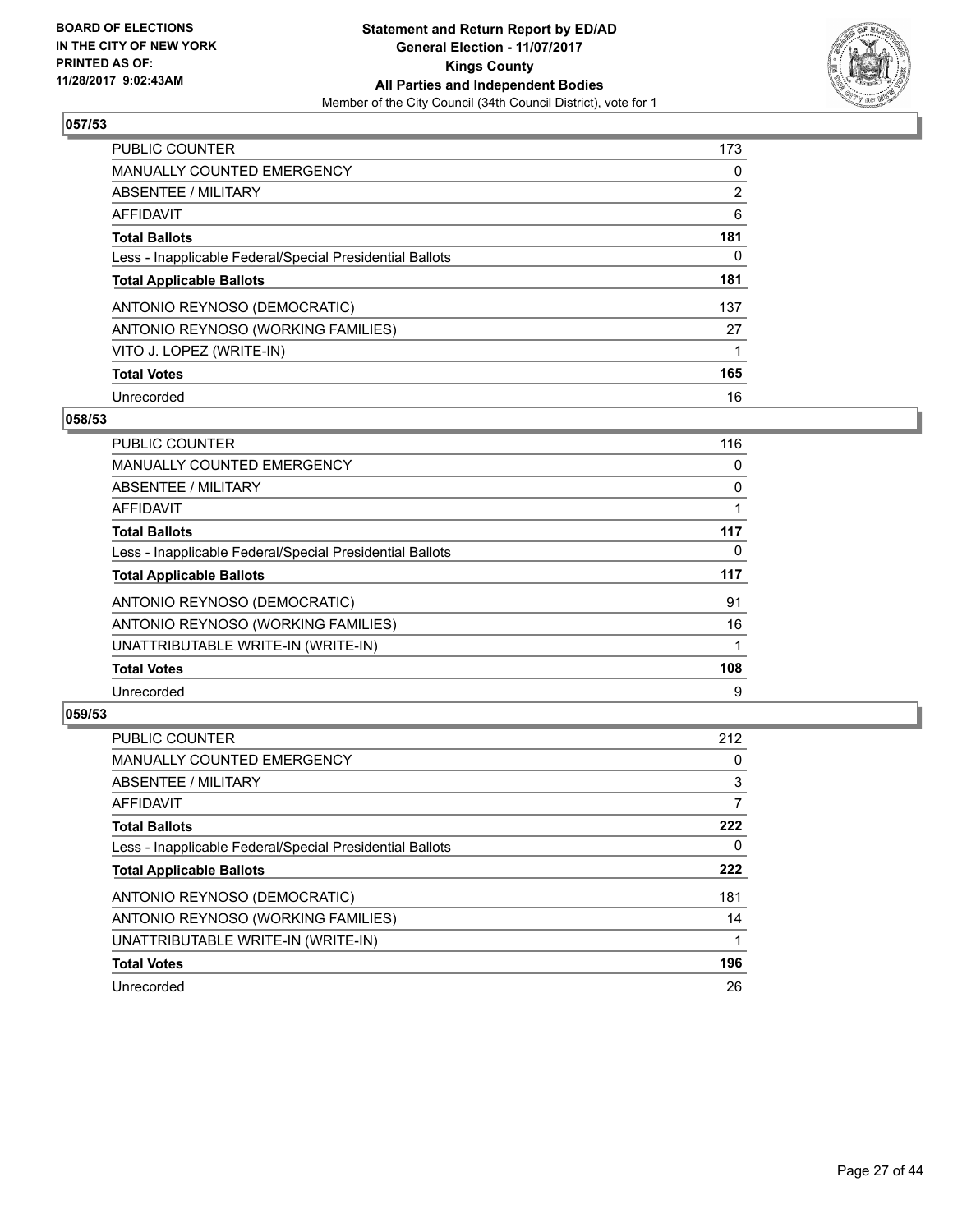

| <b>PUBLIC COUNTER</b>                                    | 241 |
|----------------------------------------------------------|-----|
| <b>MANUALLY COUNTED EMERGENCY</b>                        | 0   |
| ABSENTEE / MILITARY                                      | 0   |
| AFFIDAVIT                                                | 3   |
| <b>Total Ballots</b>                                     | 244 |
| Less - Inapplicable Federal/Special Presidential Ballots | 0   |
| <b>Total Applicable Ballots</b>                          | 244 |
| ANTONIO REYNOSO (DEMOCRATIC)                             | 181 |
| ANTONIO REYNOSO (WORKING FAMILIES)                       | 30  |
| ALFRED HENDERSON (WRITE-IN)                              | 1   |
| <b>Total Votes</b>                                       | 212 |
| Unrecorded                                               | 32  |

#### **061/53**

| <b>PUBLIC COUNTER</b>                                    | 154      |
|----------------------------------------------------------|----------|
| <b>MANUALLY COUNTED EMERGENCY</b>                        | 0        |
| ABSENTEE / MILITARY                                      | 6        |
| <b>AFFIDAVIT</b>                                         | 8        |
| <b>Total Ballots</b>                                     | 168      |
| Less - Inapplicable Federal/Special Presidential Ballots | $\Omega$ |
| <b>Total Applicable Ballots</b>                          | 168      |
| ANTONIO REYNOSO (DEMOCRATIC)                             | 139      |
| ANTONIO REYNOSO (WORKING FAMILIES)                       | 15       |
| CHRISTOPHER MARTE (WRITE-IN)                             |          |
| <b>Total Votes</b>                                       | 155      |
| Unrecorded                                               | 13       |

| <b>PUBLIC COUNTER</b>                                    | 46             |
|----------------------------------------------------------|----------------|
| <b>MANUALLY COUNTED EMERGENCY</b>                        | 0              |
| ABSENTEE / MILITARY                                      | 3              |
| AFFIDAVIT                                                | $\overline{2}$ |
| <b>Total Ballots</b>                                     | 51             |
| Less - Inapplicable Federal/Special Presidential Ballots | 0              |
| <b>Total Applicable Ballots</b>                          | 51             |
| ANTONIO REYNOSO (DEMOCRATIC)                             | 39             |
| ANTONIO REYNOSO (WORKING FAMILIES)                       | 7              |
| <b>Total Votes</b>                                       | 46             |
| Unrecorded                                               | 5              |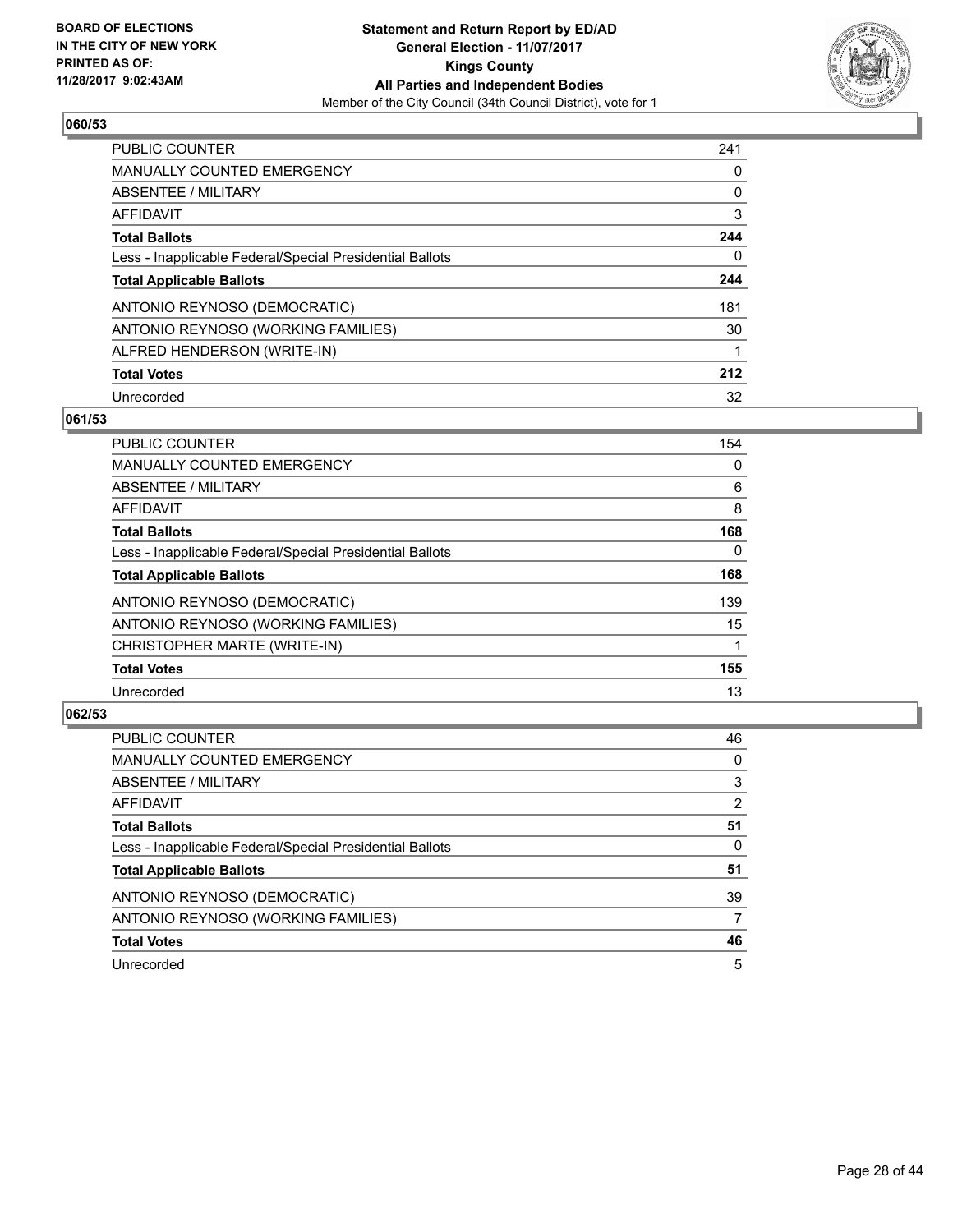

| PUBLIC COUNTER                                           | 73 |
|----------------------------------------------------------|----|
| MANUALLY COUNTED EMERGENCY                               | 0  |
| ABSENTEE / MILITARY                                      | 0  |
| AFFIDAVIT                                                | 0  |
| <b>Total Ballots</b>                                     | 73 |
| Less - Inapplicable Federal/Special Presidential Ballots | 0  |
| <b>Total Applicable Ballots</b>                          | 73 |
| ANTONIO REYNOSO (DEMOCRATIC)                             | 62 |
| ANTONIO REYNOSO (WORKING FAMILIES)                       | 2  |
| <b>Total Votes</b>                                       | 64 |
| Unrecorded                                               | 9  |

#### **083/53**

| <b>PUBLIC COUNTER</b>                                    | 125 |
|----------------------------------------------------------|-----|
| MANUALLY COUNTED EMERGENCY                               | 0   |
| ABSENTEE / MILITARY                                      | 0   |
| AFFIDAVIT                                                |     |
| <b>Total Ballots</b>                                     | 126 |
| Less - Inapplicable Federal/Special Presidential Ballots | 0   |
| <b>Total Applicable Ballots</b>                          | 126 |
| ANTONIO REYNOSO (DEMOCRATIC)                             | 99  |
| ANTONIO REYNOSO (WORKING FAMILIES)                       | 20  |
| <b>Total Votes</b>                                       | 119 |
| Unrecorded                                               |     |

| PUBLIC COUNTER                                           | 158 |
|----------------------------------------------------------|-----|
| <b>MANUALLY COUNTED EMERGENCY</b>                        | 0   |
| ABSENTEE / MILITARY                                      | 0   |
| AFFIDAVIT                                                |     |
| <b>Total Ballots</b>                                     | 159 |
| Less - Inapplicable Federal/Special Presidential Ballots | 0   |
| <b>Total Applicable Ballots</b>                          | 159 |
| ANTONIO REYNOSO (DEMOCRATIC)                             | 130 |
| ANTONIO REYNOSO (WORKING FAMILIES)                       | 8   |
| ALEXIS PENCE (WRITE-IN)                                  | 1   |
| UNATTRIBUTABLE WRITE-IN (WRITE-IN)                       | 1   |
| <b>Total Votes</b>                                       | 140 |
| Unrecorded                                               | 19  |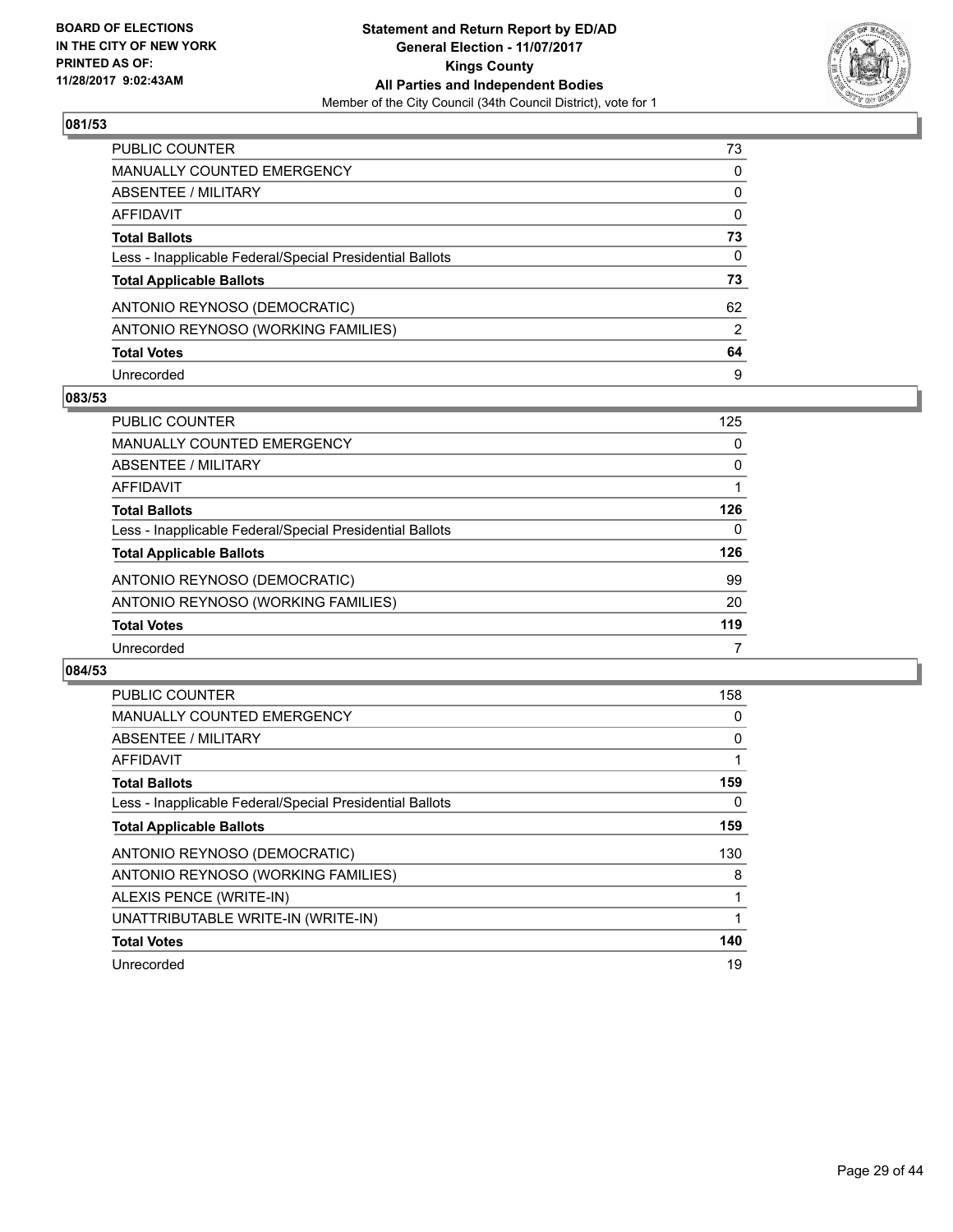

| <b>PUBLIC COUNTER</b>                                    | 122 |
|----------------------------------------------------------|-----|
| <b>MANUALLY COUNTED EMERGENCY</b>                        | 0   |
| ABSENTEE / MILITARY                                      |     |
| AFFIDAVIT                                                |     |
| <b>Total Ballots</b>                                     | 124 |
| Less - Inapplicable Federal/Special Presidential Ballots | 0   |
| <b>Total Applicable Ballots</b>                          | 124 |
| ANTONIO REYNOSO (DEMOCRATIC)                             | 88  |
| ANTONIO REYNOSO (WORKING FAMILIES)                       | 7   |
| UNATTRIBUTABLE WRITE-IN (WRITE-IN)                       |     |
| <b>Total Votes</b>                                       | 96  |
| Unrecorded                                               | 28  |

#### **086/53**

| <b>PUBLIC COUNTER</b>                                    | 134            |
|----------------------------------------------------------|----------------|
| <b>MANUALLY COUNTED EMERGENCY</b>                        | 0              |
| ABSENTEE / MILITARY                                      | $\overline{2}$ |
| <b>AFFIDAVIT</b>                                         |                |
| <b>Total Ballots</b>                                     | 137            |
| Less - Inapplicable Federal/Special Presidential Ballots | 0              |
| <b>Total Applicable Ballots</b>                          | 137            |
| ANTONIO REYNOSO (DEMOCRATIC)                             | 112            |
| ANTONIO REYNOSO (WORKING FAMILIES)                       | 3              |
| TOMMY TORRES (WRITE-IN)                                  |                |
| <b>Total Votes</b>                                       | 116            |
| Unrecorded                                               | 21             |

| <b>PUBLIC COUNTER</b>                                    | 185 |
|----------------------------------------------------------|-----|
| MANUALLY COUNTED EMERGENCY                               | 0   |
| ABSENTEE / MILITARY                                      | 1   |
| AFFIDAVIT                                                | 2   |
| <b>Total Ballots</b>                                     | 188 |
| Less - Inapplicable Federal/Special Presidential Ballots | 0   |
| <b>Total Applicable Ballots</b>                          | 188 |
| ANTONIO REYNOSO (DEMOCRATIC)                             | 149 |
| ANTONIO REYNOSO (WORKING FAMILIES)                       | 23  |
| <b>JUDAH FRIEDLANDER (WRITE-IN)</b>                      | 1   |
| SAL I ALBANESE (WRITE-IN)                                | 1   |
| TOMMY TORRES (WRITE-IN)                                  | 1   |
| UNATTRIBUTABLE WRITE-IN (WRITE-IN)                       | 1   |
| <b>Total Votes</b>                                       | 176 |
| Unrecorded                                               | 12  |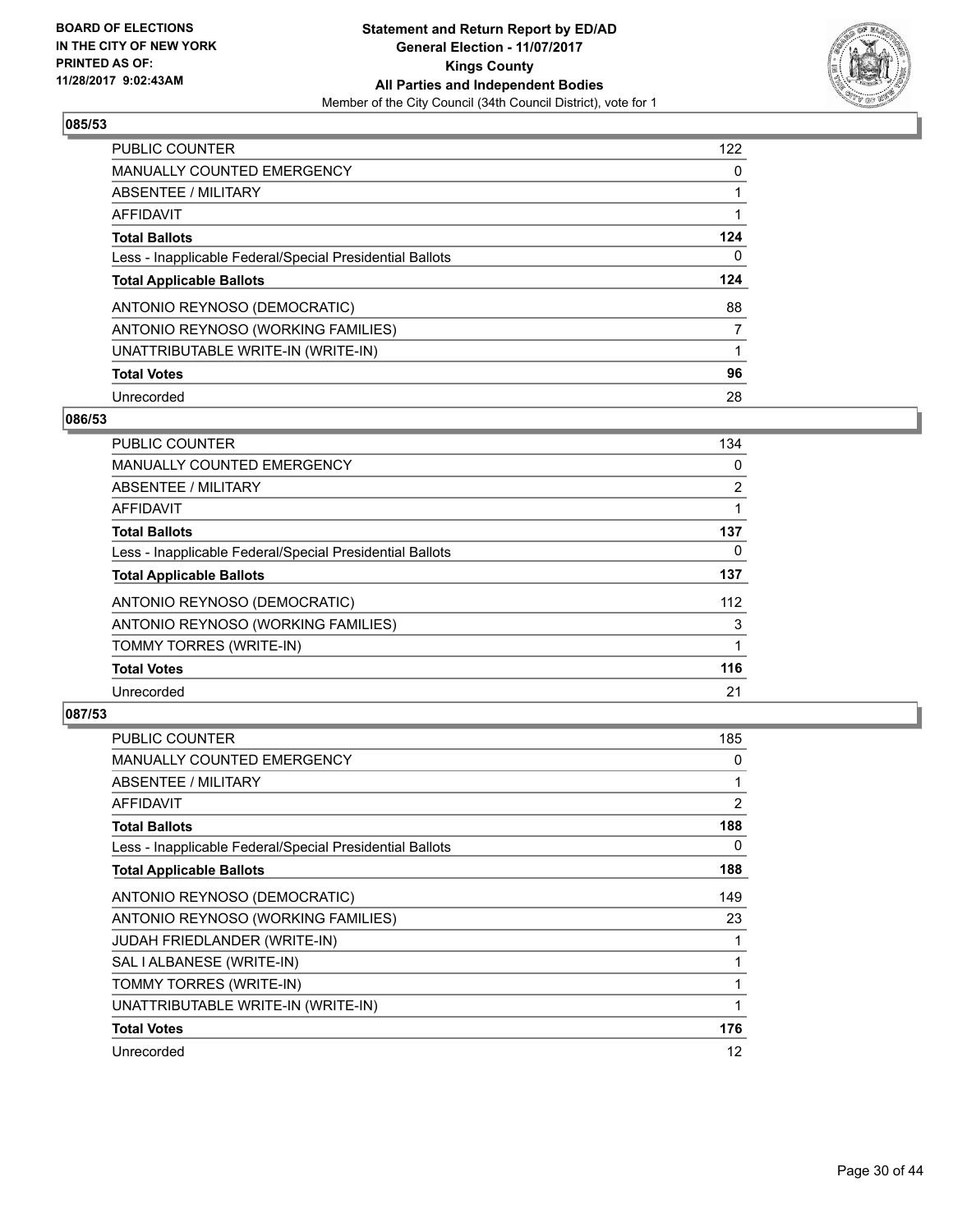

| <b>PUBLIC COUNTER</b>                                    | 160 |
|----------------------------------------------------------|-----|
| <b>MANUALLY COUNTED EMERGENCY</b>                        | 0   |
| ABSENTEE / MILITARY                                      | 0   |
| AFFIDAVIT                                                | 4   |
| <b>Total Ballots</b>                                     | 164 |
| Less - Inapplicable Federal/Special Presidential Ballots | 0   |
| <b>Total Applicable Ballots</b>                          | 164 |
| ANTONIO REYNOSO (DEMOCRATIC)                             | 119 |
| ANTONIO REYNOSO (WORKING FAMILIES)                       | 26  |
| TIMOTHY SNOW (WRITE-IN)                                  |     |
| <b>Total Votes</b>                                       | 146 |
|                                                          |     |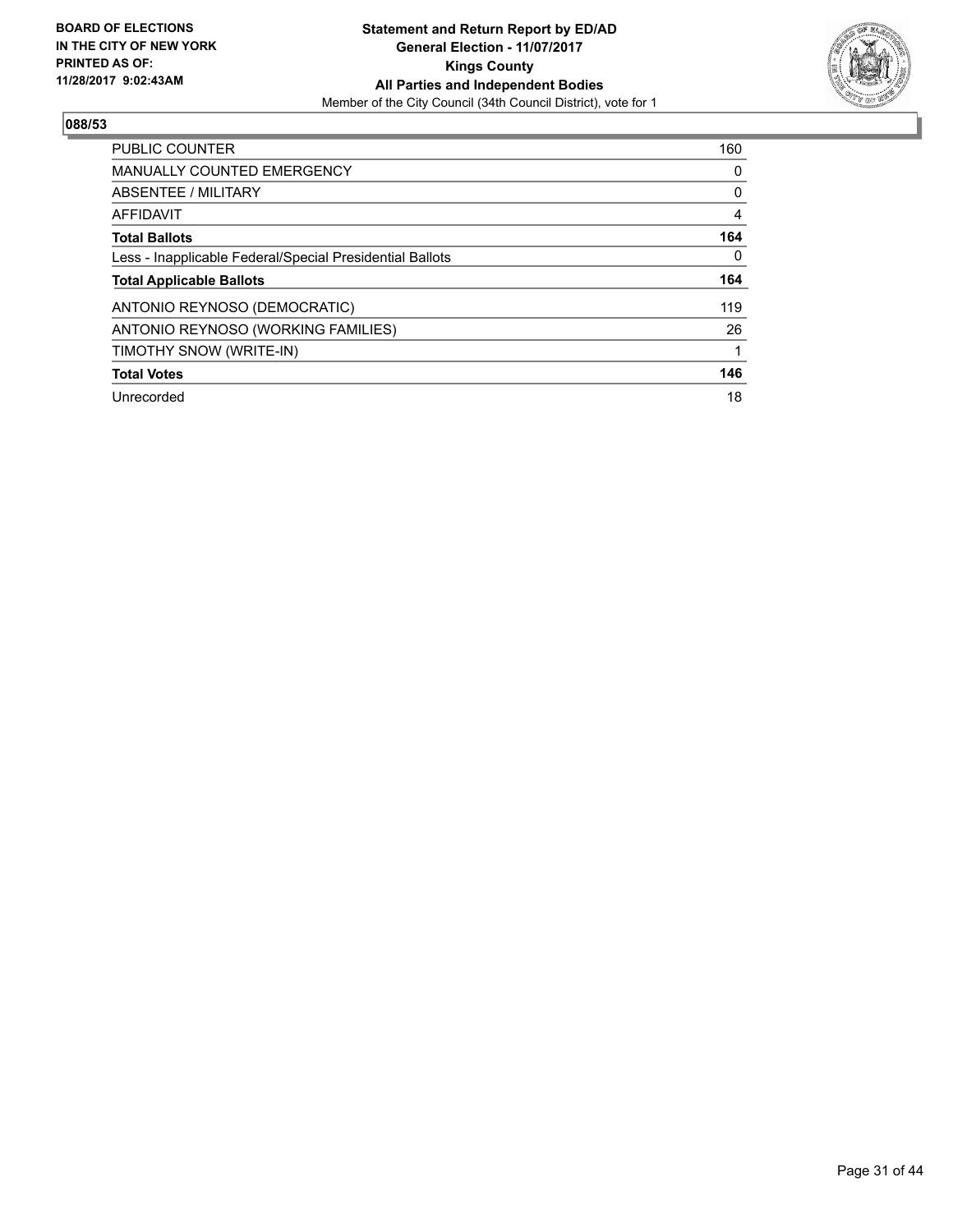

| <b>PUBLIC COUNTER</b>                                    | 135 |
|----------------------------------------------------------|-----|
| <b>MANUALLY COUNTED EMERGENCY</b>                        | 0   |
| ABSENTEE / MILITARY                                      | 0   |
| AFFIDAVIT                                                | 3   |
| <b>Total Ballots</b>                                     | 138 |
| Less - Inapplicable Federal/Special Presidential Ballots | 0   |
| <b>Total Applicable Ballots</b>                          | 138 |
| ANTONIO REYNOSO (DEMOCRATIC)                             | 115 |
| ANTONIO REYNOSO (WORKING FAMILIES)                       | 16  |
| UNATTRIBUTABLE WRITE-IN (WRITE-IN)                       | 1   |
| <b>Total Votes</b>                                       | 132 |
| Unrecorded                                               | 6   |

#### **019/54**

| <b>PUBLIC COUNTER</b>                                    | 128 |
|----------------------------------------------------------|-----|
| MANUALLY COUNTED EMERGENCY                               | 0   |
| ABSENTEE / MILITARY                                      |     |
| AFFIDAVIT                                                | 4   |
| <b>Total Ballots</b>                                     | 133 |
| Less - Inapplicable Federal/Special Presidential Ballots | 0   |
| <b>Total Applicable Ballots</b>                          | 133 |
| ANTONIO REYNOSO (DEMOCRATIC)                             | 120 |
| ANTONIO REYNOSO (WORKING FAMILIES)                       | 6   |
| <b>Total Votes</b>                                       | 126 |
| Unrecorded                                               |     |

| <b>PUBLIC COUNTER</b>                                    | 194            |
|----------------------------------------------------------|----------------|
| <b>MANUALLY COUNTED EMERGENCY</b>                        | 0              |
| ABSENTEE / MILITARY                                      | 4              |
| AFFIDAVIT                                                | 5              |
| <b>Total Ballots</b>                                     | 203            |
| Less - Inapplicable Federal/Special Presidential Ballots | 0              |
| <b>Total Applicable Ballots</b>                          | 203            |
| ANTONIO REYNOSO (DEMOCRATIC)                             | 154            |
| ANTONIO REYNOSO (WORKING FAMILIES)                       | 28             |
| CHRISTOPHER MARTE (WRITE-IN)                             | $\overline{2}$ |
| <b>JASON DAVIES (WRITE-IN)</b>                           | 1              |
| <b>Total Votes</b>                                       | 185            |
| Unrecorded                                               | 18             |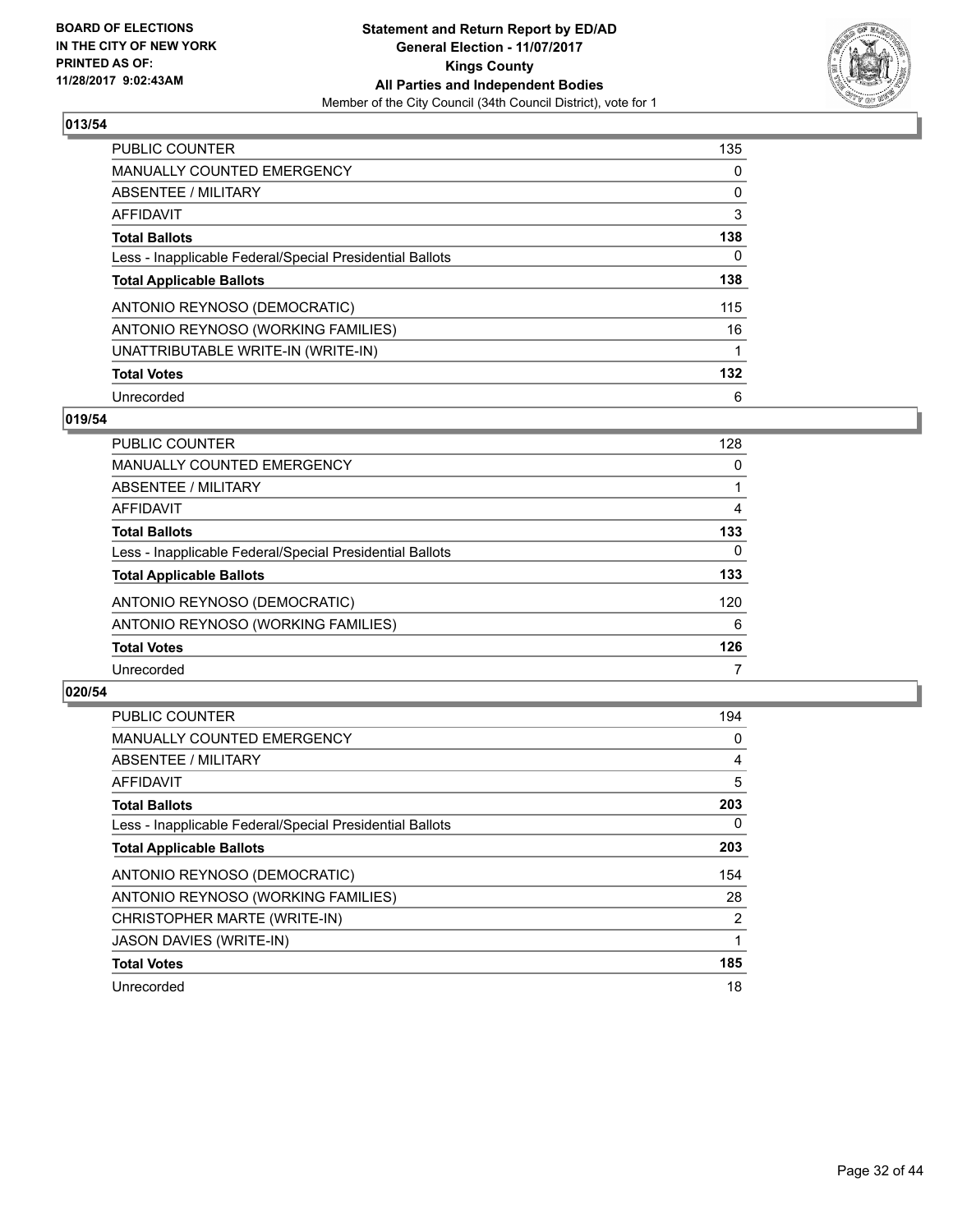

| <b>PUBLIC COUNTER</b>                                    | 205            |
|----------------------------------------------------------|----------------|
| <b>MANUALLY COUNTED EMERGENCY</b>                        | 0              |
| ABSENTEE / MILITARY                                      | $\overline{2}$ |
| AFFIDAVIT                                                | 4              |
| <b>Total Ballots</b>                                     | 211            |
| Less - Inapplicable Federal/Special Presidential Ballots | 0              |
| <b>Total Applicable Ballots</b>                          | 211            |
| ANTONIO REYNOSO (DEMOCRATIC)                             | 156            |
| ANTONIO REYNOSO (WORKING FAMILIES)                       | 22             |
| DALE E. HO (WRITE-IN)                                    |                |
| <b>Total Votes</b>                                       | 179            |
| Unrecorded                                               | 32             |

#### **022/54**

| <b>PUBLIC COUNTER</b>                                    | 104      |
|----------------------------------------------------------|----------|
| <b>MANUALLY COUNTED EMERGENCY</b>                        | 0        |
| ABSENTEE / MILITARY                                      | 0        |
| <b>AFFIDAVIT</b>                                         | 2        |
| <b>Total Ballots</b>                                     | 106      |
| Less - Inapplicable Federal/Special Presidential Ballots | $\Omega$ |
| <b>Total Applicable Ballots</b>                          | 106      |
| ANTONIO REYNOSO (DEMOCRATIC)                             | 88       |
| ANTONIO REYNOSO (WORKING FAMILIES)                       | 9        |
| UNATTRIBUTABLE WRITE-IN (WRITE-IN)                       |          |
| <b>Total Votes</b>                                       | 98       |
| Unrecorded                                               | 8        |

| <b>PUBLIC COUNTER</b>                                    | 158 |
|----------------------------------------------------------|-----|
| <b>MANUALLY COUNTED EMERGENCY</b>                        | 0   |
| ABSENTEE / MILITARY                                      |     |
| AFFIDAVIT                                                | 3   |
| <b>Total Ballots</b>                                     | 162 |
| Less - Inapplicable Federal/Special Presidential Ballots | 0   |
| <b>Total Applicable Ballots</b>                          | 162 |
| ANTONIO REYNOSO (DEMOCRATIC)                             | 140 |
| ANTONIO REYNOSO (WORKING FAMILIES)                       | 12  |
| <b>Total Votes</b>                                       | 152 |
| Unrecorded                                               | 10  |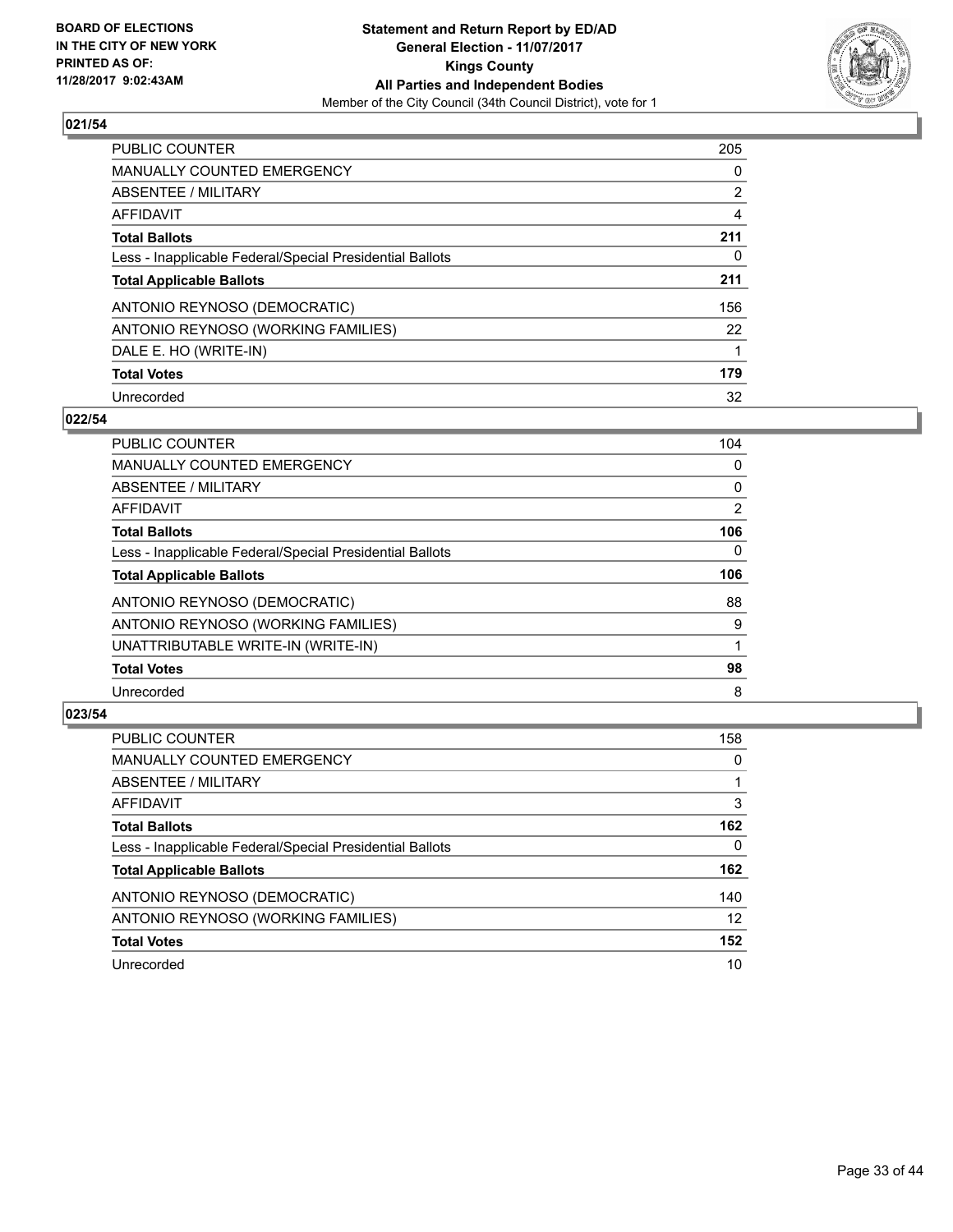

| <b>PUBLIC COUNTER</b>                                    | 140 |
|----------------------------------------------------------|-----|
| <b>MANUALLY COUNTED EMERGENCY</b>                        | 0   |
| ABSENTEE / MILITARY                                      | 0   |
| <b>AFFIDAVIT</b>                                         |     |
| <b>Total Ballots</b>                                     | 141 |
| Less - Inapplicable Federal/Special Presidential Ballots | 0   |
| <b>Total Applicable Ballots</b>                          | 141 |
| ANTONIO REYNOSO (DEMOCRATIC)                             | 114 |
| ANTONIO REYNOSO (WORKING FAMILIES)                       | 8   |
| LANDRY ROSE (WRITE-IN)                                   |     |
| <b>Total Votes</b>                                       | 123 |
| Unrecorded                                               | 18  |

#### **025/54**

| <b>PUBLIC COUNTER</b>                                    | 179 |
|----------------------------------------------------------|-----|
| MANUALLY COUNTED EMERGENCY                               | 0   |
| ABSENTEE / MILITARY                                      |     |
| <b>AFFIDAVIT</b>                                         | 2   |
| <b>Total Ballots</b>                                     | 182 |
| Less - Inapplicable Federal/Special Presidential Ballots | 0   |
| <b>Total Applicable Ballots</b>                          | 182 |
| ANTONIO REYNOSO (DEMOCRATIC)                             | 149 |
| ANTONIO REYNOSO (WORKING FAMILIES)                       | 18  |
| <b>Total Votes</b>                                       | 167 |
| Unrecorded                                               | 15  |

| <b>PUBLIC COUNTER</b>                                    | 120   |
|----------------------------------------------------------|-------|
| <b>MANUALLY COUNTED EMERGENCY</b>                        | 0     |
| ABSENTEE / MILITARY                                      |       |
| AFFIDAVIT                                                | 0     |
| <b>Total Ballots</b>                                     | 121   |
| Less - Inapplicable Federal/Special Presidential Ballots | 0     |
| <b>Total Applicable Ballots</b>                          | 121   |
| ANTONIO REYNOSO (DEMOCRATIC)                             | 102   |
| ANTONIO REYNOSO (WORKING FAMILIES)                       | 10    |
| <b>Total Votes</b>                                       | $112$ |
| Unrecorded                                               | 9     |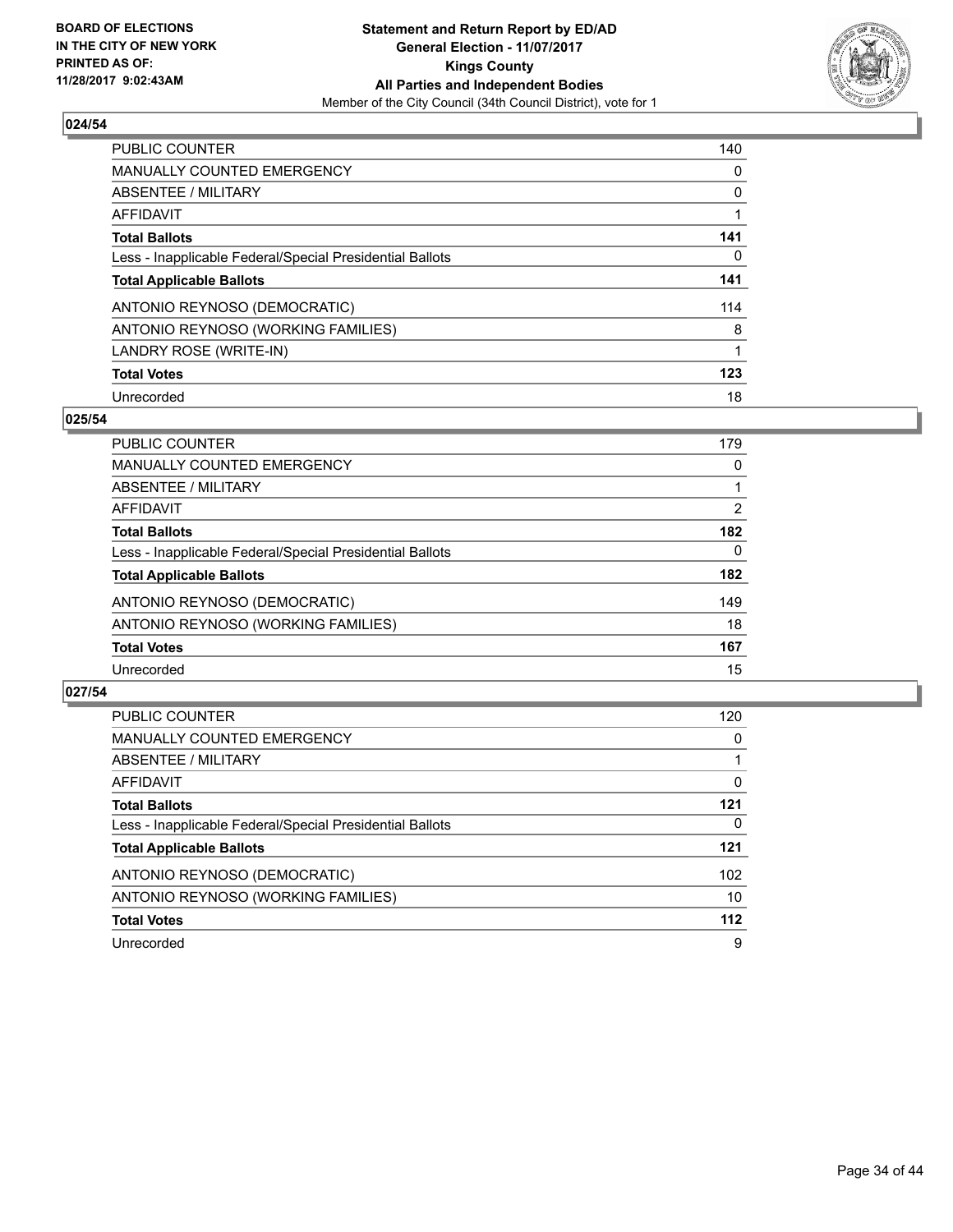

| <b>PUBLIC COUNTER</b>                                    | 223 |
|----------------------------------------------------------|-----|
| <b>MANUALLY COUNTED EMERGENCY</b>                        | 0   |
| ABSENTEE / MILITARY                                      | 5   |
| AFFIDAVIT                                                |     |
| <b>Total Ballots</b>                                     | 229 |
| Less - Inapplicable Federal/Special Presidential Ballots | 0   |
| <b>Total Applicable Ballots</b>                          | 229 |
| ANTONIO REYNOSO (DEMOCRATIC)                             | 187 |
| ANTONIO REYNOSO (WORKING FAMILIES)                       | 14  |
| UNATTRIBUTABLE WRITE-IN (WRITE-IN)                       |     |
| <b>Total Votes</b>                                       | 202 |
| Unrecorded                                               | 27  |

#### **029/54**

| <b>PUBLIC COUNTER</b>                                    | 150            |
|----------------------------------------------------------|----------------|
| <b>MANUALLY COUNTED EMERGENCY</b>                        | 0              |
| ABSENTEE / MILITARY                                      | $\overline{2}$ |
| AFFIDAVIT                                                | 2              |
| <b>Total Ballots</b>                                     | 154            |
| Less - Inapplicable Federal/Special Presidential Ballots | $\Omega$       |
| <b>Total Applicable Ballots</b>                          | 154            |
| ANTONIO REYNOSO (DEMOCRATIC)                             | 119            |
| ANTONIO REYNOSO (WORKING FAMILIES)                       | 20             |
| BERNIE SANDERS (WRITE-IN)                                |                |
| UNATTRIBUTABLE WRITE-IN (WRITE-IN)                       |                |
| <b>Total Votes</b>                                       | 141            |
| Unrecorded                                               | 13             |

| <b>PUBLIC COUNTER</b>                                    | 84 |
|----------------------------------------------------------|----|
| <b>MANUALLY COUNTED EMERGENCY</b>                        | 0  |
| ABSENTEE / MILITARY                                      | 0  |
| AFFIDAVIT                                                |    |
| <b>Total Ballots</b>                                     | 85 |
| Less - Inapplicable Federal/Special Presidential Ballots | 0  |
| <b>Total Applicable Ballots</b>                          | 85 |
| ANTONIO REYNOSO (DEMOCRATIC)                             | 73 |
| ANTONIO REYNOSO (WORKING FAMILIES)                       | 5  |
| <b>Total Votes</b>                                       | 78 |
| Unrecorded                                               | 7  |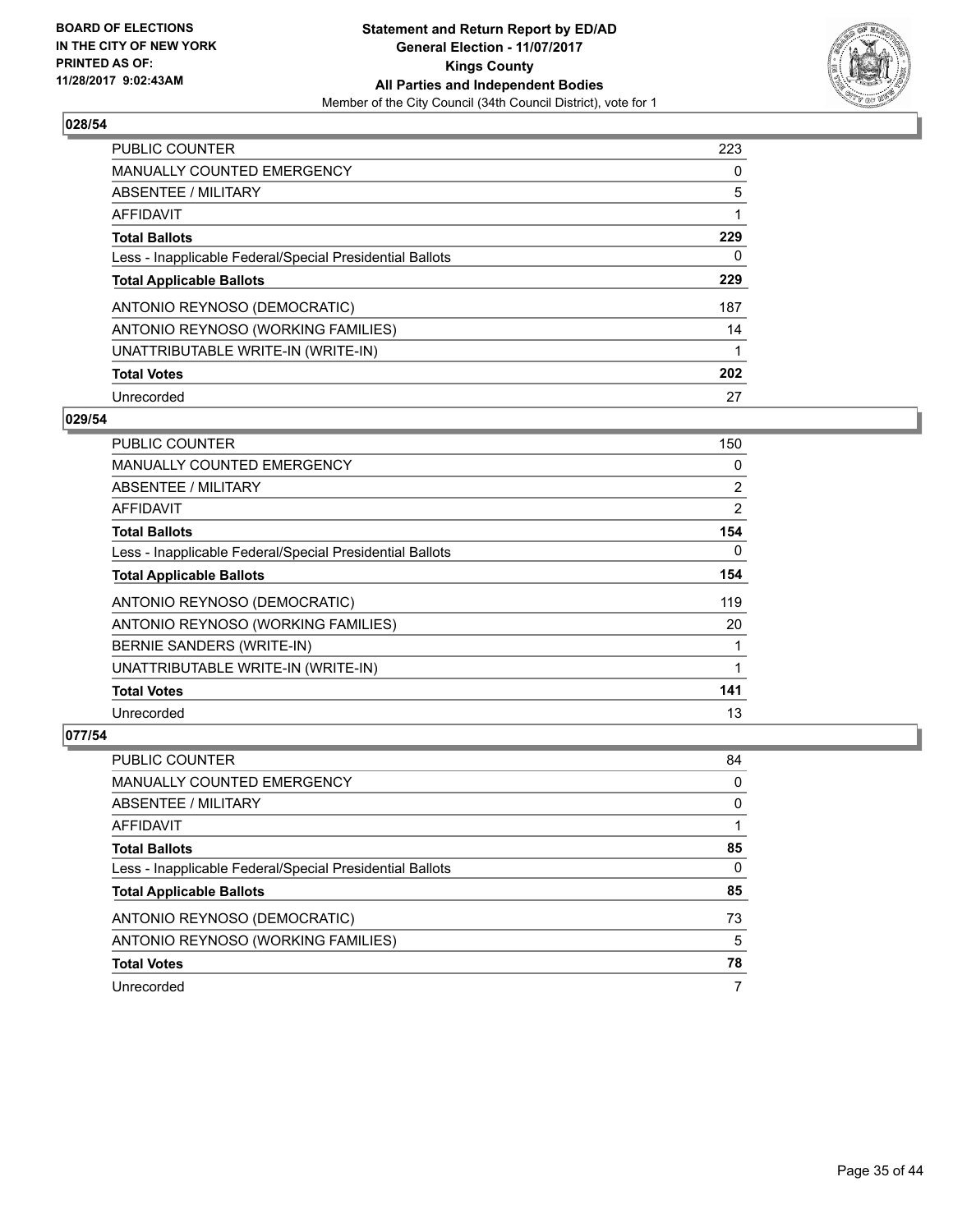

| <b>PUBLIC COUNTER</b>                                    | 99             |
|----------------------------------------------------------|----------------|
| <b>MANUALLY COUNTED EMERGENCY</b>                        | 0              |
| <b>ABSENTEE / MILITARY</b>                               | $\overline{2}$ |
| AFFIDAVIT                                                | 2              |
| <b>Total Ballots</b>                                     | 103            |
| Less - Inapplicable Federal/Special Presidential Ballots | 0              |
| <b>Total Applicable Ballots</b>                          | 103            |
| ANTONIO REYNOSO (DEMOCRATIC)                             | 85             |
| ANTONIO REYNOSO (WORKING FAMILIES)                       | 9              |
| TIMOTHY RUSTERHOTZ (WRITE-IN)                            |                |
|                                                          |                |
| <b>Total Votes</b>                                       | 95             |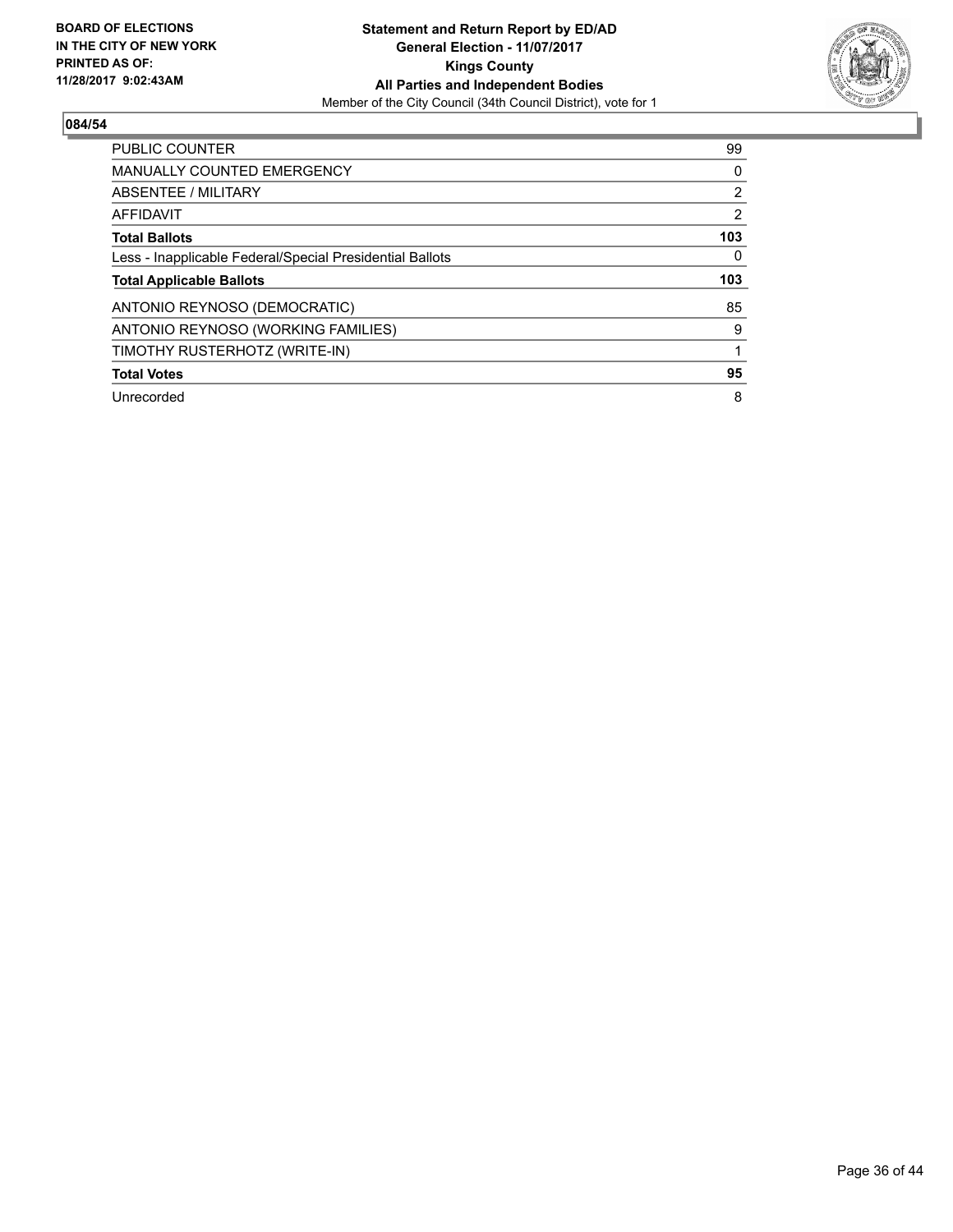

| <b>Total Votes</b>                                       | 5 |
|----------------------------------------------------------|---|
| ANTONIO REYNOSO (WORKING FAMILIES)                       |   |
| ANTONIO REYNOSO (DEMOCRATIC)                             |   |
| <b>Total Applicable Ballots</b>                          | 5 |
| Less - Inapplicable Federal/Special Presidential Ballots | 0 |
| <b>Total Ballots</b>                                     | 5 |
| AFFIDAVIT                                                | 0 |
| ABSENTEE / MILITARY                                      | 0 |
| <b>MANUALLY COUNTED EMERGENCY</b>                        | 0 |
| PUBLIC COUNTER                                           | 5 |

#### **053/37**

| <b>PUBLIC COUNTER</b>                                    | 54             |
|----------------------------------------------------------|----------------|
| <b>MANUALLY COUNTED EMERGENCY</b>                        | 0              |
| ABSENTEE / MILITARY                                      | $\overline{2}$ |
| AFFIDAVIT                                                | 2              |
| <b>Total Ballots</b>                                     | 58             |
| Less - Inapplicable Federal/Special Presidential Ballots | 0              |
| <b>Total Applicable Ballots</b>                          | 58             |
| ANTONIO REYNOSO (DEMOCRATIC)                             | 35             |
| ANTONIO REYNOSO (WORKING FAMILIES)                       | 11             |
| FATHER JAMES KELLY (WRITE-IN)                            |                |
| STEVE DAY (WRITE-IN)                                     |                |
| <b>Total Votes</b>                                       | 48             |
| Unrecorded                                               | 10             |
| 055/37 COMBINED into: 051/37                             |                |

| PUBLIC COUNTER                                           | 156 |
|----------------------------------------------------------|-----|
| <b>MANUALLY COUNTED EMERGENCY</b>                        | 0   |
| ABSENTEE / MILITARY                                      |     |
| AFFIDAVIT                                                | 3   |
| <b>Total Ballots</b>                                     | 160 |
| Less - Inapplicable Federal/Special Presidential Ballots | 0   |
| <b>Total Applicable Ballots</b>                          | 160 |
| ANTONIO REYNOSO (DEMOCRATIC)                             | 113 |
| ANTONIO REYNOSO (WORKING FAMILIES)                       | 25  |
| JOHN PROVENZANO (WRITE-IN)                               |     |
| RYAN HALLAHAN (WRITE-IN)                                 |     |
| UNATTRIBUTABLE WRITE-IN (WRITE-IN)                       | 1   |
| <b>Total Votes</b>                                       | 141 |
| Unrecorded                                               | 19  |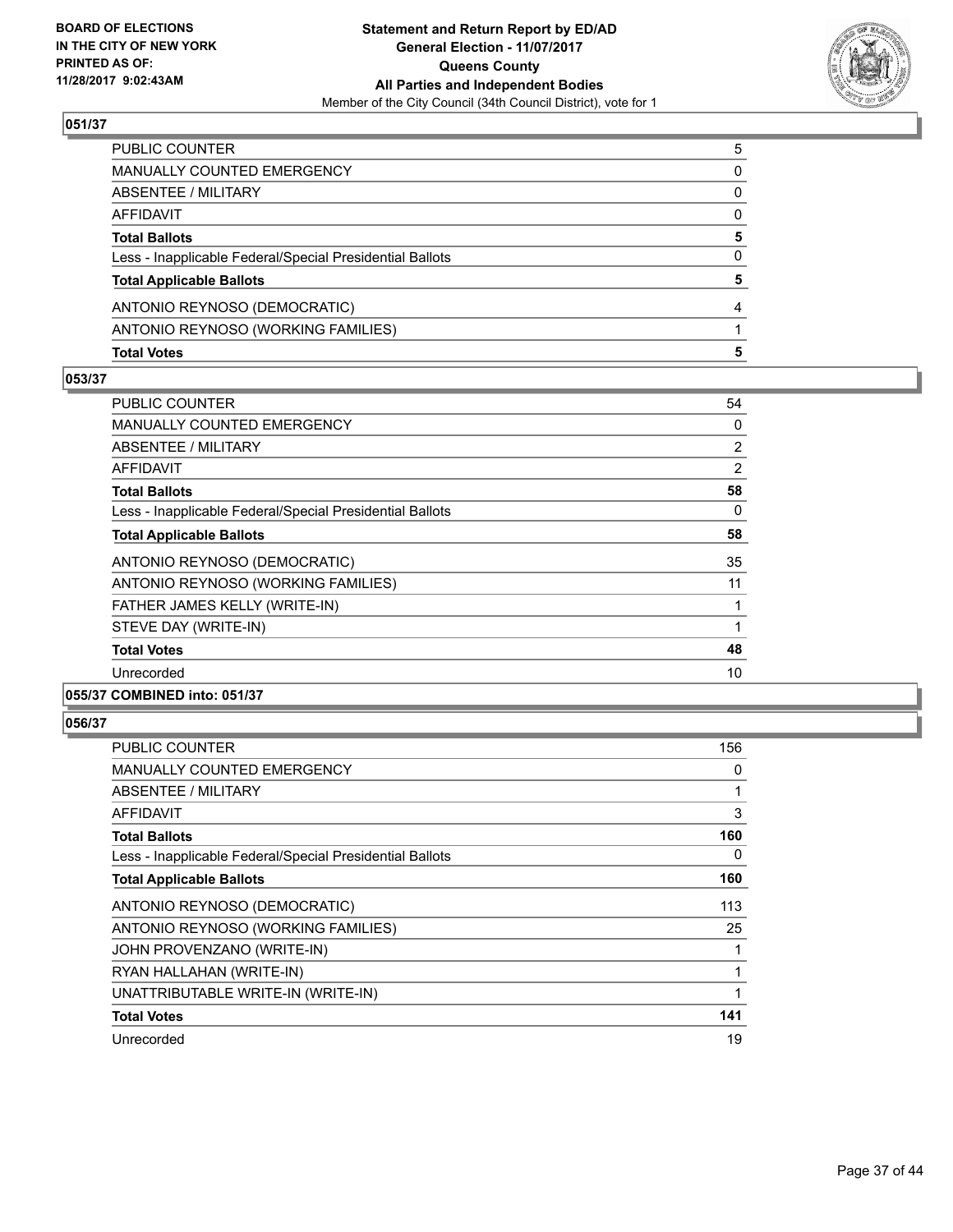

| <b>PUBLIC COUNTER</b>                                    | 152            |
|----------------------------------------------------------|----------------|
| <b>MANUALLY COUNTED EMERGENCY</b>                        | 0              |
| ABSENTEE / MILITARY                                      | $\overline{2}$ |
| AFFIDAVIT                                                |                |
| <b>Total Ballots</b>                                     | 155            |
| Less - Inapplicable Federal/Special Presidential Ballots | 0              |
| <b>Total Applicable Ballots</b>                          | 155            |
| ANTONIO REYNOSO (DEMOCRATIC)                             | 102            |
| ANTONIO REYNOSO (WORKING FAMILIES)                       | 27             |
| UNATTRIBUTABLE WRITE-IN (WRITE-IN)                       |                |
| <b>Total Votes</b>                                       | 130            |
| Unrecorded                                               | 25             |

#### **058/37**

| PUBLIC COUNTER                                           | 216 |
|----------------------------------------------------------|-----|
| <b>MANUALLY COUNTED EMERGENCY</b>                        | 0   |
| ABSENTEE / MILITARY                                      | 0   |
| AFFIDAVIT                                                | 5   |
| <b>Total Ballots</b>                                     | 221 |
| Less - Inapplicable Federal/Special Presidential Ballots | 0   |
| <b>Total Applicable Ballots</b>                          | 221 |
| ANTONIO REYNOSO (DEMOCRATIC)                             | 162 |
| ANTONIO REYNOSO (WORKING FAMILIES)                       | 26  |
| ALEXANDER MORALES (WRITE-IN)                             |     |
| CARLO MAX ACEVEDO (WRITE-IN)                             | 1   |
| ELIZABETH CROWLEY (WRITE-IN)                             | 1   |
| <b>Total Votes</b>                                       | 191 |
| Unrecorded                                               | 30  |

| <b>PUBLIC COUNTER</b>                                    | 229 |
|----------------------------------------------------------|-----|
| <b>MANUALLY COUNTED EMERGENCY</b>                        | 0   |
| ABSENTEE / MILITARY                                      | 4   |
| AFFIDAVIT                                                | 4   |
| <b>Total Ballots</b>                                     | 237 |
| Less - Inapplicable Federal/Special Presidential Ballots | 0   |
| <b>Total Applicable Ballots</b>                          | 237 |
| ANTONIO REYNOSO (DEMOCRATIC)                             | 173 |
| ANTONIO REYNOSO (WORKING FAMILIES)                       | 39  |
| <b>MARCIN KURZATKOWSKI (WRITE-IN)</b>                    |     |
| MATTHEW TUZYNSKI (WRITE-IN)                              |     |
| NICOLE MALLIOTAKIS (WRITE-IN)                            |     |
| <b>Total Votes</b>                                       | 215 |
| Unrecorded                                               | 22  |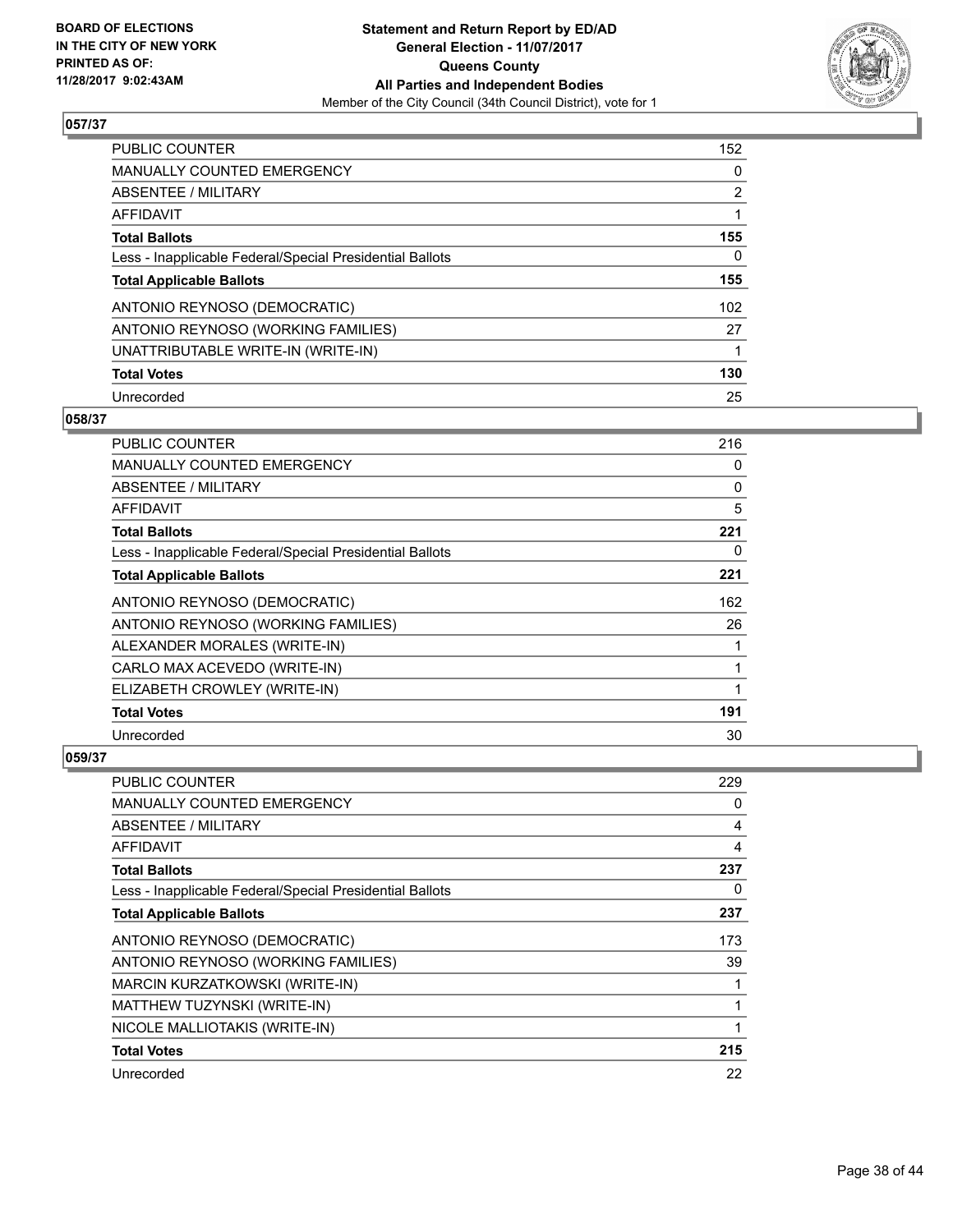

| <b>PUBLIC COUNTER</b>                                    | 21 |
|----------------------------------------------------------|----|
| <b>MANUALLY COUNTED EMERGENCY</b>                        | 0  |
| <b>ABSENTEE / MILITARY</b>                               |    |
| <b>AFFIDAVIT</b>                                         | 0  |
| <b>Total Ballots</b>                                     | 22 |
| Less - Inapplicable Federal/Special Presidential Ballots | 0  |
| <b>Total Applicable Ballots</b>                          | 22 |
| ANTONIO REYNOSO (DEMOCRATIC)                             | 14 |
| ANTONIO REYNOSO (WORKING FAMILIES)                       | 2  |
| <b>Total Votes</b>                                       | 16 |
| Unrecorded                                               | 6  |

| <b>PUBLIC COUNTER</b>                                    | 205 |
|----------------------------------------------------------|-----|
| <b>MANUALLY COUNTED EMERGENCY</b>                        | 0   |
| <b>ABSENTEE / MILITARY</b>                               | 1   |
| AFFIDAVIT                                                | 5   |
| <b>Total Ballots</b>                                     | 211 |
| Less - Inapplicable Federal/Special Presidential Ballots | 0   |
| <b>Total Applicable Ballots</b>                          | 211 |
| ANTONIO REYNOSO (DEMOCRATIC)                             | 147 |
| ANTONIO REYNOSO (WORKING FAMILIES)                       | 27  |
| BERNIE SANDERS (WRITE-IN)                                | 1   |
| MICKEY MOUSE (WRITE-IN)                                  | 1   |
| ROBERT HOLDEN (WRITE-IN)                                 | 1   |
| SHERIDAN TEKOSKY (WRITE-IN)                              | 1   |
| <b>Total Votes</b>                                       | 178 |
| Unrecorded                                               | 33  |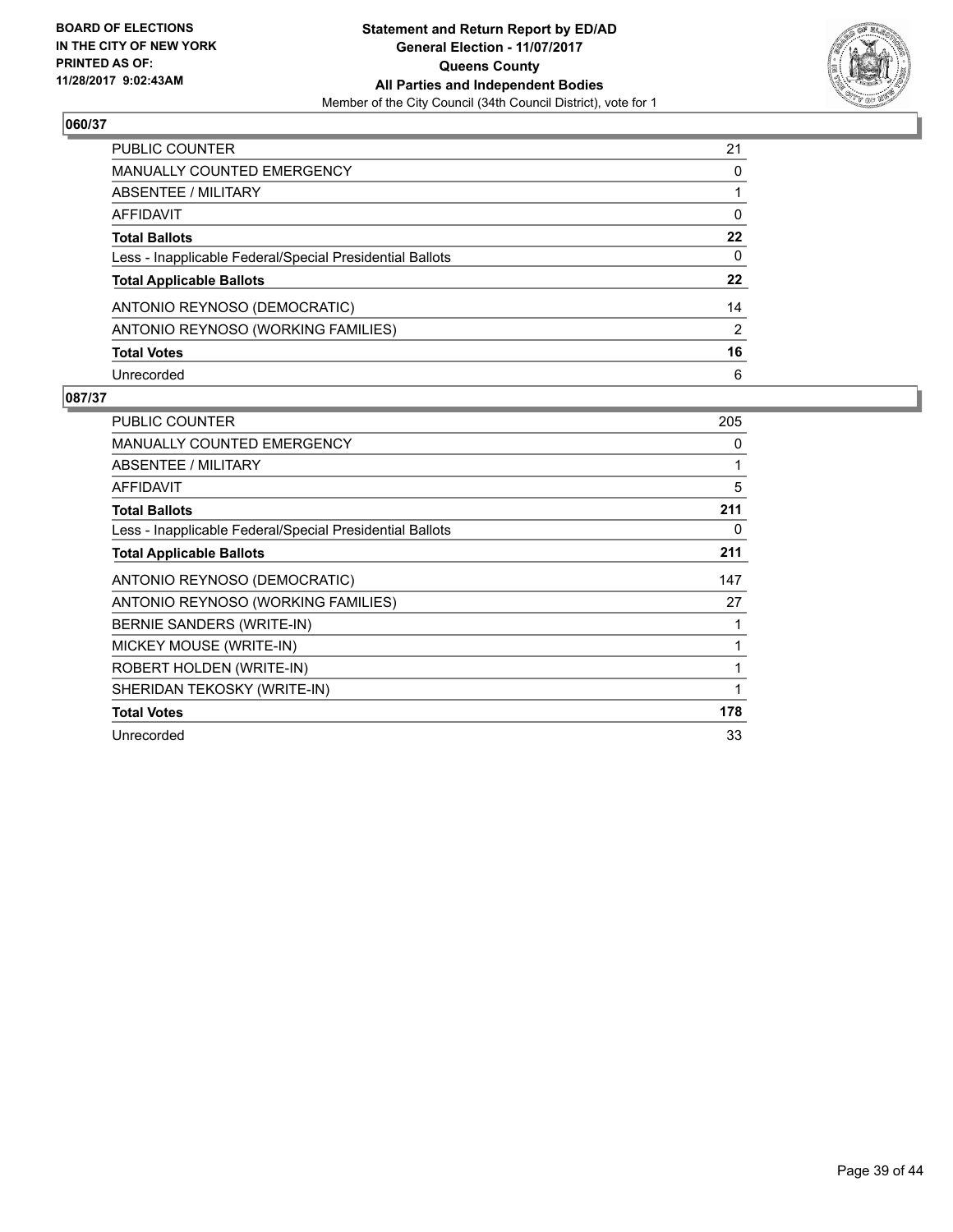

| <b>PUBLIC COUNTER</b>                                    | 151            |
|----------------------------------------------------------|----------------|
| <b>MANUALLY COUNTED EMERGENCY</b>                        | 0              |
| ABSENTEE / MILITARY                                      | 0              |
| AFFIDAVIT                                                | $\overline{2}$ |
| <b>Total Ballots</b>                                     | 153            |
| Less - Inapplicable Federal/Special Presidential Ballots | 0              |
| <b>Total Applicable Ballots</b>                          | 153            |
| ANTONIO REYNOSO (DEMOCRATIC)                             | 115            |
| ANTONIO REYNOSO (WORKING FAMILIES)                       | 12             |
| RICHARD SAEUZ (WRITE-IN)                                 | 1              |
| <b>Total Votes</b>                                       | 128            |
| Unrecorded                                               | 25             |

#### **002/38**

| <b>PUBLIC COUNTER</b>                                    | 110      |
|----------------------------------------------------------|----------|
| <b>MANUALLY COUNTED EMERGENCY</b>                        | 0        |
| ABSENTEE / MILITARY                                      | 3        |
| <b>AFFIDAVIT</b>                                         | 3        |
| <b>Total Ballots</b>                                     | 116      |
| Less - Inapplicable Federal/Special Presidential Ballots | $\Omega$ |
| <b>Total Applicable Ballots</b>                          | 116      |
| ANTONIO REYNOSO (DEMOCRATIC)                             | 89       |
| ANTONIO REYNOSO (WORKING FAMILIES)                       | 14       |
| TIM TORRES (WRITE-IN)                                    |          |
| <b>Total Votes</b>                                       | 104      |
| Unrecorded                                               | 12       |

| <b>PUBLIC COUNTER</b>                                    | 132   |
|----------------------------------------------------------|-------|
| <b>MANUALLY COUNTED EMERGENCY</b>                        | 0     |
| ABSENTEE / MILITARY                                      | 0     |
| AFFIDAVIT                                                |       |
| <b>Total Ballots</b>                                     | 133   |
| Less - Inapplicable Federal/Special Presidential Ballots | 0     |
| <b>Total Applicable Ballots</b>                          | 133   |
| ANTONIO REYNOSO (DEMOCRATIC)                             | 96    |
| ANTONIO REYNOSO (WORKING FAMILIES)                       | 16    |
| <b>Total Votes</b>                                       | $112$ |
| Unrecorded                                               | 21    |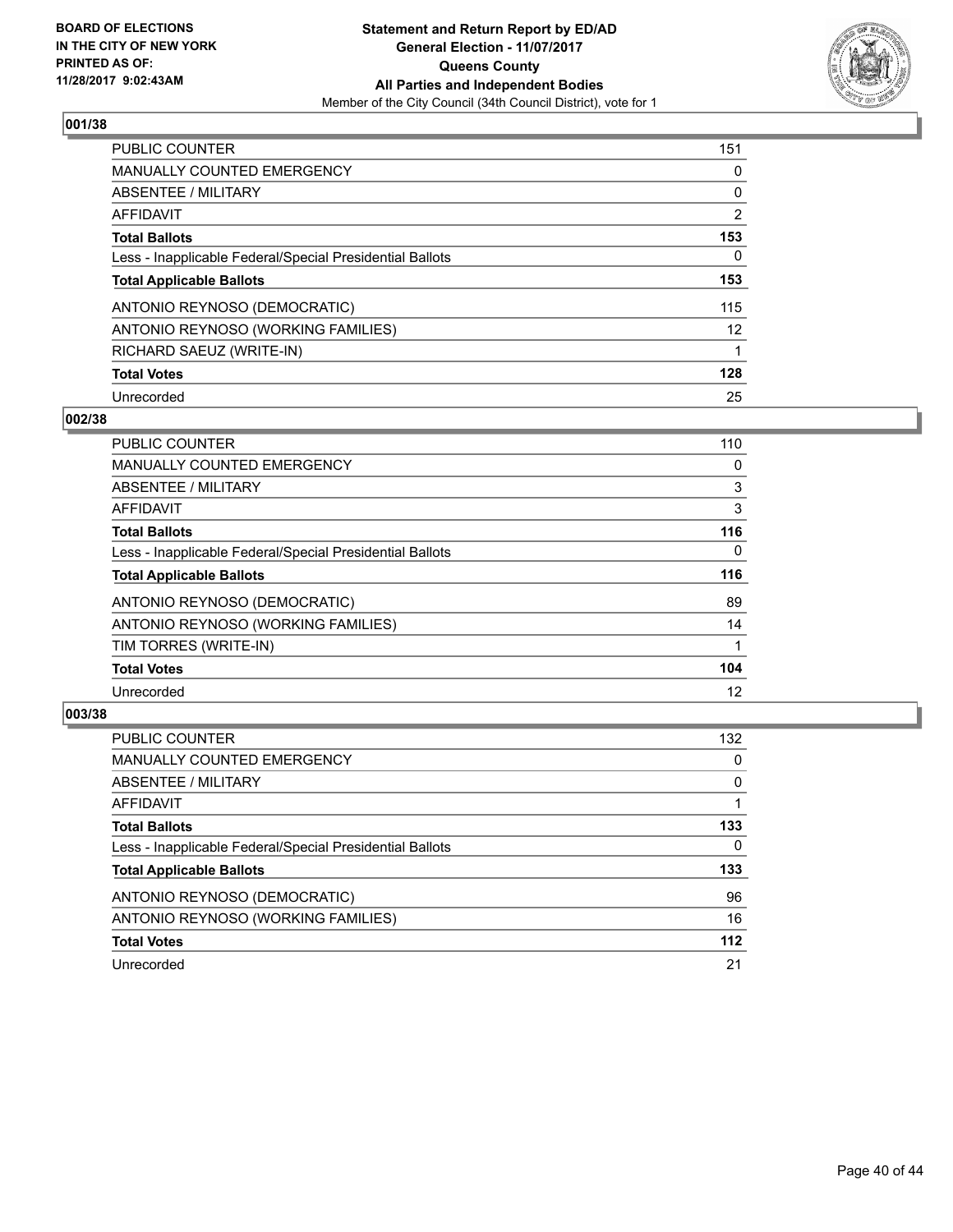

| <b>PUBLIC COUNTER</b>                                    | 170            |
|----------------------------------------------------------|----------------|
| <b>MANUALLY COUNTED EMERGENCY</b>                        | 0              |
| ABSENTEE / MILITARY                                      | $\overline{2}$ |
| <b>AFFIDAVIT</b>                                         | $\overline{2}$ |
| <b>Total Ballots</b>                                     | 174            |
| Less - Inapplicable Federal/Special Presidential Ballots | 0              |
| <b>Total Applicable Ballots</b>                          | 174            |
| ANTONIO REYNOSO (DEMOCRATIC)                             | 127            |
| ANTONIO REYNOSO (WORKING FAMILIES)                       | 21             |
| <b>JOSE TORRES (WRITE-IN)</b>                            |                |
| UNATTRIBUTABLE WRITE-IN (WRITE-IN)                       | 2              |
| <b>Total Votes</b>                                       | 151            |
| Unrecorded                                               | 23             |

## **005/38**

| 174 |
|-----|
| 0   |
| 0   |
| 5   |
| 179 |
| 0   |
| 179 |
| 135 |
| 22  |
| 157 |
| 22  |
|     |

| <b>PUBLIC COUNTER</b>                                    | 213 |
|----------------------------------------------------------|-----|
| <b>MANUALLY COUNTED EMERGENCY</b>                        | 0   |
| ABSENTEE / MILITARY                                      | 1   |
| AFFIDAVIT                                                | 2   |
| <b>Total Ballots</b>                                     | 216 |
| Less - Inapplicable Federal/Special Presidential Ballots | 0   |
| <b>Total Applicable Ballots</b>                          | 216 |
| ANTONIO REYNOSO (DEMOCRATIC)                             | 152 |
| ANTONIO REYNOSO (WORKING FAMILIES)                       | 35  |
| CARLOS DANGER (WRITE-IN)                                 |     |
| FRANCISCO MOYA (WRITE-IN)                                | 1   |
| OSMAN SOSA (WRITE-IN)                                    | 1   |
| TOMMY TORRES (WRITE-IN)                                  | 1   |
| <b>Total Votes</b>                                       | 191 |
| Unrecorded                                               | 25  |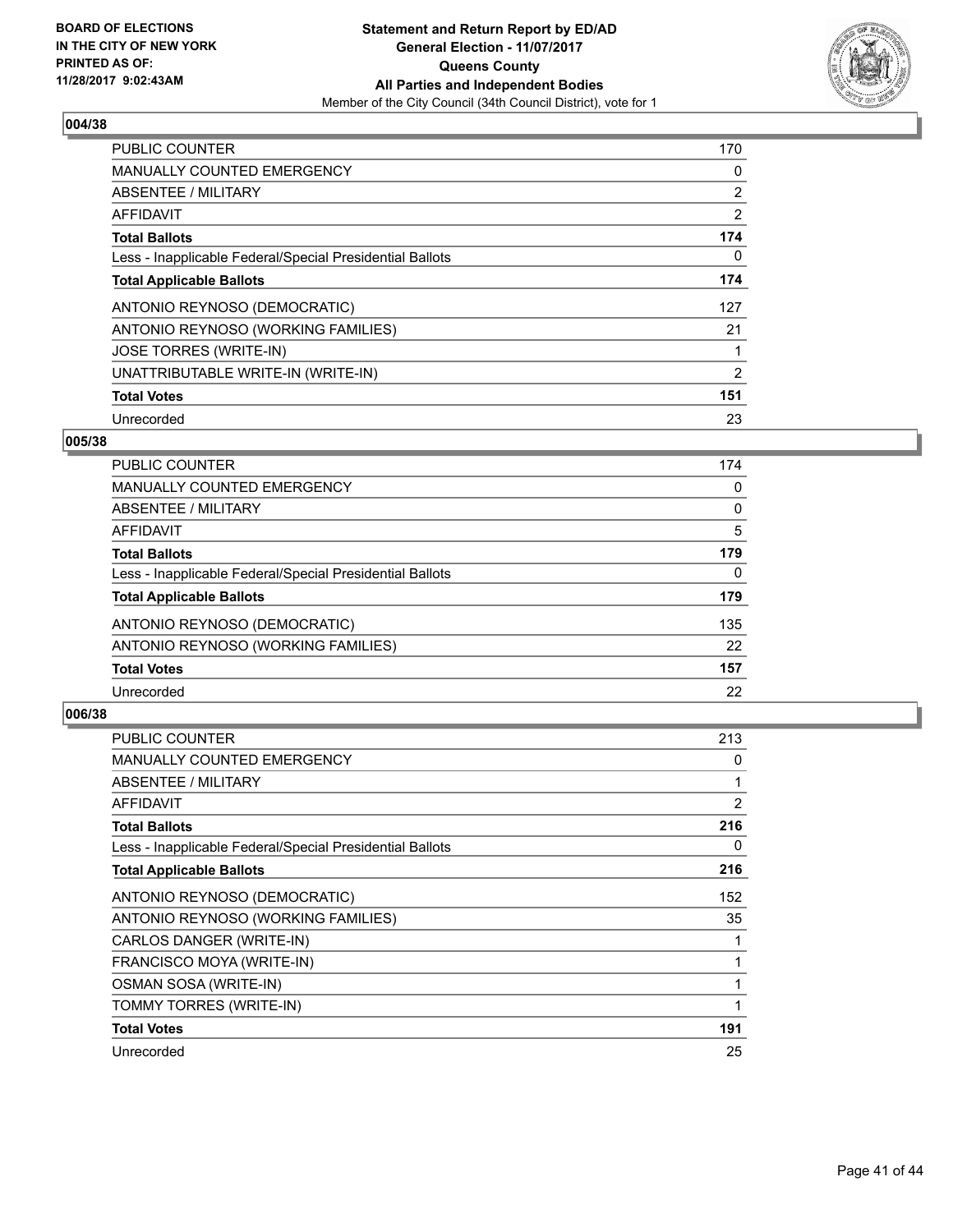

| <b>PUBLIC COUNTER</b>                                    | 146 |
|----------------------------------------------------------|-----|
| <b>MANUALLY COUNTED EMERGENCY</b>                        | 0   |
| ABSENTEE / MILITARY                                      | 2   |
| <b>AFFIDAVIT</b>                                         | 0   |
| <b>Total Ballots</b>                                     | 148 |
| Less - Inapplicable Federal/Special Presidential Ballots | 0   |
| <b>Total Applicable Ballots</b>                          | 148 |
| ANTONIO REYNOSO (DEMOCRATIC)                             | 113 |
| ANTONIO REYNOSO (WORKING FAMILIES)                       | 15  |
| <b>JOHN SEMINERIO (WRITE-IN)</b>                         |     |
| WILLIAM LOPEZ (WRITE-IN)                                 | 1   |
| <b>Total Votes</b>                                       | 130 |
| Unrecorded                                               | 18  |

## **008/38**

| <b>PUBLIC COUNTER</b>                                    | 196 |
|----------------------------------------------------------|-----|
| <b>MANUALLY COUNTED EMERGENCY</b>                        | 0   |
| ABSENTEE / MILITARY                                      | 6   |
| AFFIDAVIT                                                | 3   |
| <b>Total Ballots</b>                                     | 205 |
| Less - Inapplicable Federal/Special Presidential Ballots | 0   |
| <b>Total Applicable Ballots</b>                          | 205 |
| ANTONIO REYNOSO (DEMOCRATIC)                             | 134 |
| ANTONIO REYNOSO (WORKING FAMILIES)                       | 40  |
| ELIZABETH CROWLEY (WRITE-IN)                             |     |
| <b>Total Votes</b>                                       | 175 |
| Unrecorded                                               | 30  |

| <b>PUBLIC COUNTER</b>                                    | 182 |
|----------------------------------------------------------|-----|
| MANUALLY COUNTED EMERGENCY                               | 0   |
| ABSENTEE / MILITARY                                      | 2   |
| AFFIDAVIT                                                | 3   |
| <b>Total Ballots</b>                                     | 187 |
| Less - Inapplicable Federal/Special Presidential Ballots | 0   |
| <b>Total Applicable Ballots</b>                          | 187 |
| ANTONIO REYNOSO (DEMOCRATIC)                             | 143 |
| ANTONIO REYNOSO (WORKING FAMILIES)                       | 25  |
| <b>Total Votes</b>                                       | 168 |
| Unrecorded                                               | 19  |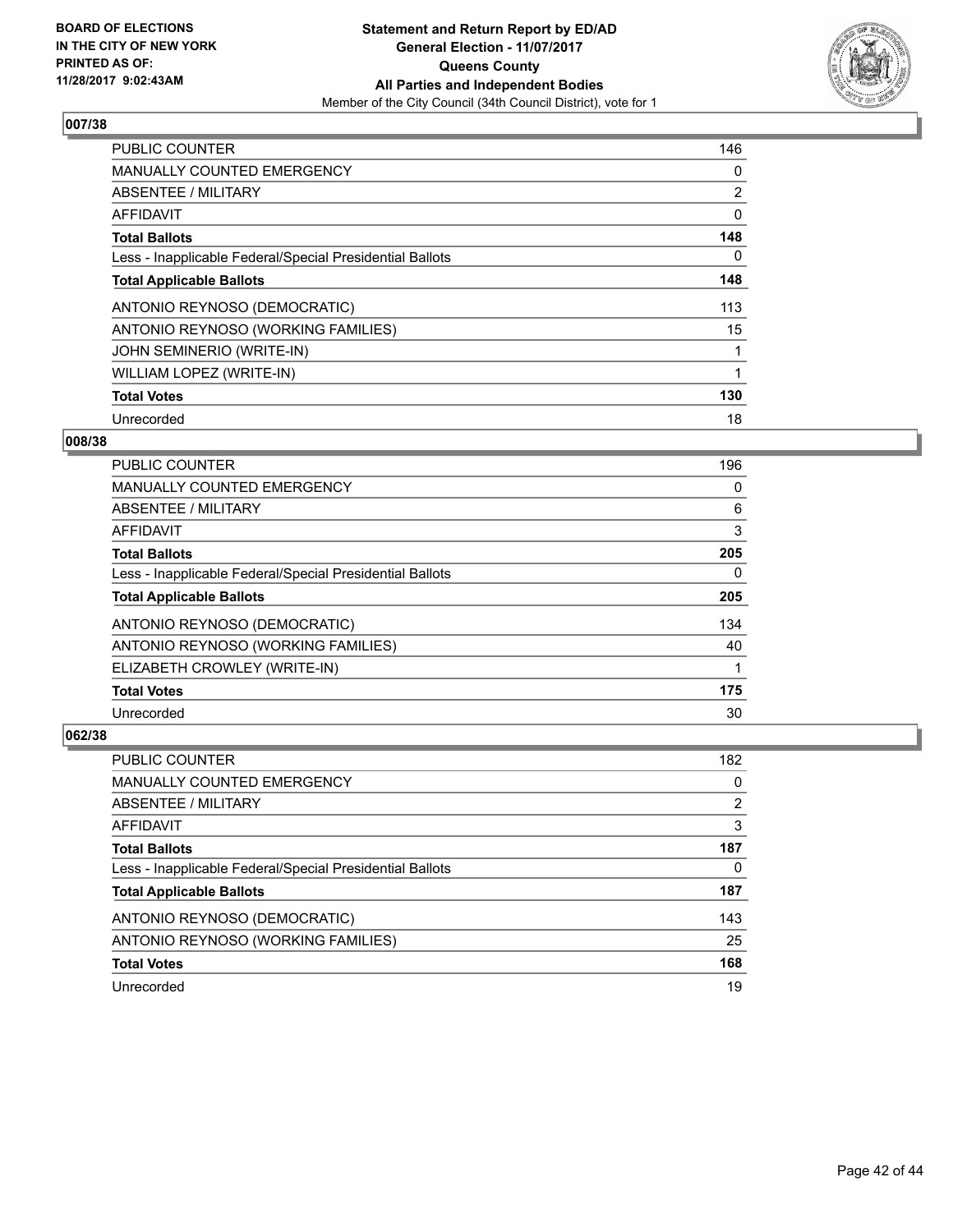

| <b>PUBLIC COUNTER</b>                                    | 117 |
|----------------------------------------------------------|-----|
| <b>MANUALLY COUNTED EMERGENCY</b>                        | 0   |
| ABSENTEE / MILITARY                                      | 5   |
| AFFIDAVIT                                                | 4   |
| <b>Total Ballots</b>                                     | 126 |
| Less - Inapplicable Federal/Special Presidential Ballots | 0   |
| <b>Total Applicable Ballots</b>                          | 126 |
| ANTONIO REYNOSO (DEMOCRATIC)                             | 86  |
| ANTONIO REYNOSO (WORKING FAMILIES)                       | 21  |
| <b>Total Votes</b>                                       | 107 |
| Unrecorded                                               | 19  |